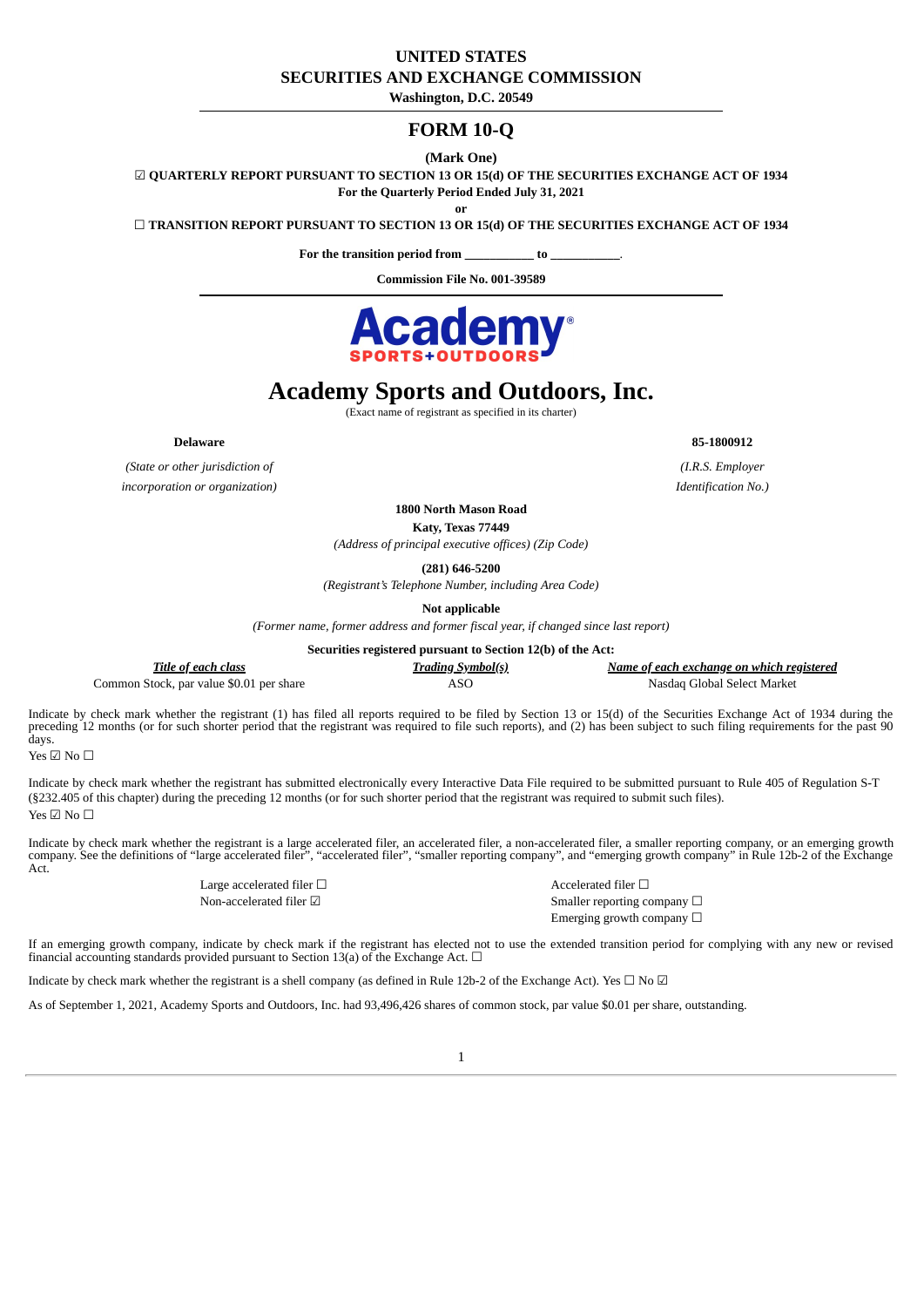# **ACADEMY SPORTS AND OUTDOORS, INC. TABLE OF CONTENTS**

<span id="page-1-0"></span>

|                                                                                               | Page            |
|-----------------------------------------------------------------------------------------------|-----------------|
| PART I. FINANCIAL INFORMATION                                                                 |                 |
| Item 1. Financial Statements                                                                  |                 |
| Item 2. Management's Discussion and Analysis of Financial Condition and Results of Operations | 26              |
| Item 3. Quantitative and Qualitative Disclosures About Market Risk                            | $\overline{46}$ |
| Item 4. Controls and Procedures                                                               | <u>46</u>       |
| PART II. OTHER INFORMATION                                                                    | <u>47</u>       |
| Item 1. Legal Proceedings                                                                     | $\frac{47}{1}$  |
| Item 1A. Risk Factors                                                                         | <u>47</u>       |
| Item 2. Unregistered Sales of Equity Securities and Use of Proceeds                           | 48              |
| Item 5. Other Information                                                                     | 48              |
| Item 6. Exhibits                                                                              | 50              |
| <b>SIGNATURES</b>                                                                             | 51              |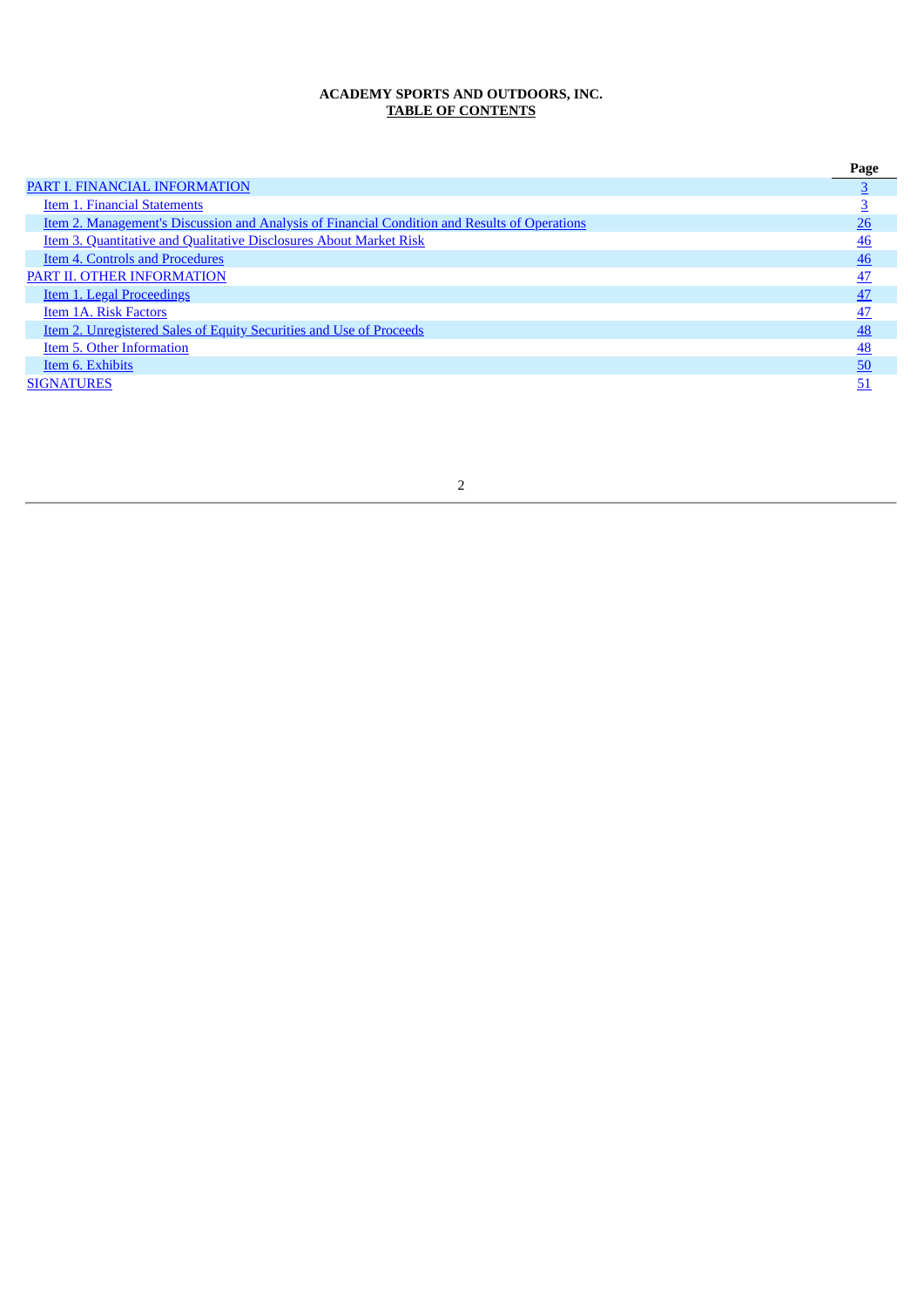# **PART I. FINANCIAL INFORMATION**

# <span id="page-2-0"></span>**ITEM 1. FINANCIAL STATEMENTS**

# **ACADEMY SPORTS AND OUTDOORS, INC. CONSOLIDATED BALANCE SHEETS (Unaudited)**

**(Dollar amounts in thousands, except per share data)**

|                                                                                                                                                                               | <b>July 31, 2021</b> |                | <b>January 30, 2021</b> | <b>August 1, 2020</b> |
|-------------------------------------------------------------------------------------------------------------------------------------------------------------------------------|----------------------|----------------|-------------------------|-----------------------|
| <b>ASSETS</b>                                                                                                                                                                 |                      |                |                         |                       |
| <b>CURRENT ASSETS:</b>                                                                                                                                                        |                      |                |                         |                       |
| Cash and cash equivalents                                                                                                                                                     | \$<br>553,825 \$     |                | 377,604 \$              | 884.029               |
| Accounts receivable - less allowance for doubtful accounts of \$822, \$1,172 and<br>\$3,323, respectively                                                                     | 10,791               |                | 17,306                  | 9,181                 |
| Merchandise inventories, net                                                                                                                                                  | 1,115,020            |                | 990,034                 | 899,086               |
| Prepaid expenses and other current assets                                                                                                                                     | 39,050               |                | 28,313                  | 30,495                |
| Assets held for sale                                                                                                                                                          | 1,763                |                | 1,763                   | 1,763                 |
| <b>Total current assets</b>                                                                                                                                                   | 1,720,449            |                | 1,415,020               | 1,824,554             |
| PROPERTY AND EQUIPMENT, NET                                                                                                                                                   | 362,784              |                | 378,260                 | 396,559               |
| <b>RIGHT-OF-USE ASSETS</b>                                                                                                                                                    | 1,105,272            |                | 1,143,699               | 1,171,736             |
| <b>TRADE NAME</b>                                                                                                                                                             | 577,000              |                | 577,000                 | 577,000               |
| <b>GOODWILL</b>                                                                                                                                                               | 861,920              |                | 861,920                 | 861,920               |
| <b>OTHER NONCURRENT ASSETS</b>                                                                                                                                                | 6,602                |                | 8.583                   | 11.079                |
| <b>Total assets</b>                                                                                                                                                           | \$<br>4,634,027      | $\mathcal{S}$  | 4,384,482 \$            | 4,842,848             |
| <b>LIABILITIES AND STOCKHOLDERS' / PARTNERS' EQUITY</b>                                                                                                                       |                      |                |                         |                       |
| <b>CURRENT LIABILITIES:</b>                                                                                                                                                   |                      |                |                         |                       |
| Accounts payable                                                                                                                                                              | \$<br>816,427        | -\$            | 791,404 \$              | 726,666               |
| Accrued expenses and other current liabilities                                                                                                                                | 277,157              |                | 291,351                 | 245,072               |
| Current lease liabilities                                                                                                                                                     | 84,981               |                | 80,338                  | 76,485                |
| Current maturities of long-term debt                                                                                                                                          | 3,000                |                | 4,000                   | 18,250                |
| <b>Total current liabilities</b>                                                                                                                                              | 1,181,565            |                | 1,167,093               | 1,066,473             |
| <b>LONG-TERM DEBT, NET</b>                                                                                                                                                    | 684,103              |                | 781,489                 | 1,412,800             |
| <b>LONG-TERM LEASE LIABILITIES</b>                                                                                                                                            | 1,107,709            |                | 1,150,088               | 1,181,819             |
| DEFERRED TAX LIABILITIES, NET                                                                                                                                                 | 185,765              |                | 138,703                 |                       |
| <b>OTHER LONG-TERM LIABILITIES</b>                                                                                                                                            | 27,267               |                | 35,126                  | 29,683                |
| <b>Total liabilities</b>                                                                                                                                                      | 3,186,409            |                | 3,272,499               | 3,690,775             |
| <b>COMMITMENTS AND CONTINGENCIES (NOTE 13)</b>                                                                                                                                |                      |                |                         |                       |
| REDEEMABLE MEMBERSHIP UNITS                                                                                                                                                   |                      |                |                         | 2.977                 |
| STOCKHOLDERS' / PARTNERS' EQUITY <sup>(1)</sup> :                                                                                                                             |                      |                |                         |                       |
| Preferred stock, \$0.01 par value, authorized 50,000,000 shares; none issued and<br>outstanding                                                                               |                      |                |                         |                       |
| Partners' equity, membership units authorized, issued and outstanding were<br>72,478,106 as of August 1, 2020                                                                 |                      |                |                         | 1,157,435             |
| Common stock, \$0.01 par value, authorized 300,000,000 shares; 92,883,540 and<br>91,114,475 issued and outstanding as of July 31, 2021 and January 30, 2021,<br>respectively. | 929                  |                | 911                     |                       |
| Additional paid-in capital                                                                                                                                                    | 187,746              |                | 127,228                 |                       |
| Retained earnings                                                                                                                                                             | 1,260,805            |                | 987,168                 |                       |
| Accumulated other comprehensive loss                                                                                                                                          | (1, 862)             |                | (3, 324)                | (8,339)               |
| Stockholders' / partners' equity                                                                                                                                              | 1,447,618            |                | 1,111,983               | 1,149,096             |
|                                                                                                                                                                               | \$<br>4,634,027      | $\mathfrak{F}$ | 4,384,482 \$            | 4,842,848             |
| Total liabilities and stockholders' / partners' equity                                                                                                                        |                      |                |                         |                       |

 $<sup>(1)</sup>$  See Retrospective Presentation of Ownership Exchange in Note 2.</sup>

See Condensed Notes to Consolidated Financial Statements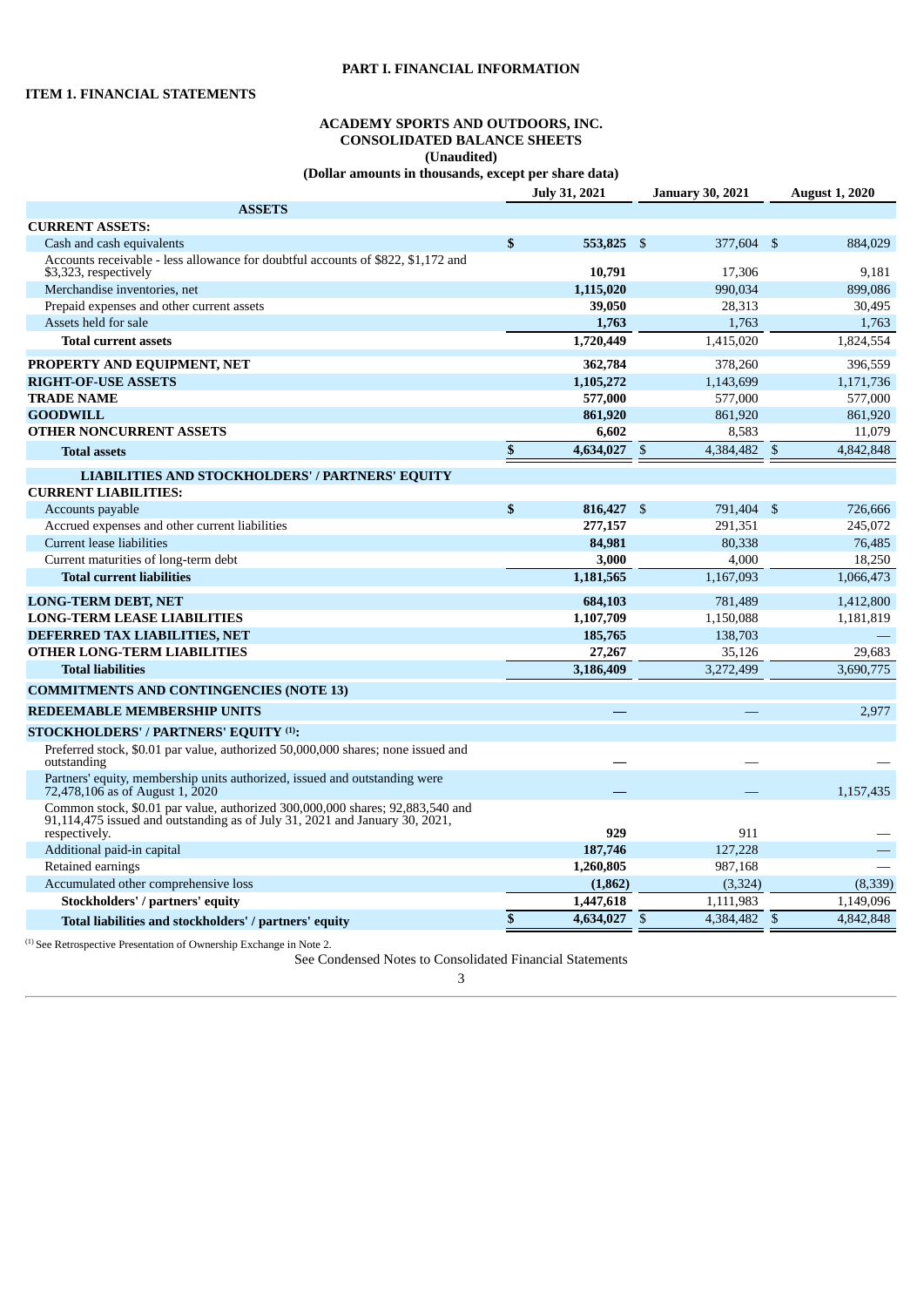# **ACADEMY SPORTS AND OUTDOORS, INC. CONSOLIDATED STATEMENTS OF INCOME (Unaudited) (Amounts in thousands, except per share data)**

|                                                              |              | <b>Thirteen Weeks Ended</b> |              |                       | <b>Twenty-Six Weeks Ended</b> |                      |              |                       |
|--------------------------------------------------------------|--------------|-----------------------------|--------------|-----------------------|-------------------------------|----------------------|--------------|-----------------------|
|                                                              |              | <b>July 31, 2021</b>        |              | <b>August 1, 2020</b> |                               | <b>July 31, 2021</b> |              | <b>August 1, 2020</b> |
| <b>NET SALES</b>                                             | $\mathbf{s}$ | 1,791,530                   | $\mathbb{S}$ | 1,606,420             | $\mathbf{s}$                  | 3,371,863            | $\mathbf{s}$ | 2,742,721             |
| <b>COST OF GOODS SOLD</b>                                    |              | 1,149,034                   |              | 1,109,919             |                               | 2,165,666            |              | 1,948,275             |
| <b>GROSS MARGIN</b>                                          |              | 642,496                     |              | 496,501               |                               | 1,206,197            |              | 794,446               |
| SELLING, GENERAL AND ADMINISTRATIVE<br><b>EXPENSES</b>       |              | 387,938                     |              | 312,713               |                               | 712,565              |              | 596,636               |
| <b>OPERATING INCOME</b>                                      |              | 254,558                     |              | 183,788               |                               | 493,632              |              | 197,810               |
|                                                              |              |                             |              |                       |                               |                      |              |                       |
| <b>INTEREST EXPENSE, NET</b>                                 |              | 12,157                      |              | 23,566                |                               | 26,706               |              | 48,088                |
| (GAIN) LOSS ON EARLY RETIREMENT OF DEBT, NET                 |              | 2,239                       |              | (7, 831)              |                               | 2,239                |              | (7,831)               |
| OTHER (INCOME), NET                                          |              | (735)                       |              | (628)                 |                               | (1, 132)             |              | (1,621)               |
| <b>INCOME BEFORE INCOME TAXES</b>                            |              | 240,897                     |              | 168,681               |                               | 465,819              |              | 159,174               |
| <b>INCOME TAX EXPENSE</b>                                    |              | 50,387                      |              | 1,005                 |                               | 97,513               |              | 1,518                 |
| <b>NET INCOME</b>                                            | \$           | 190,510                     | \$           | 167,676               | \$                            | 368,306              | -S           | 157,656               |
|                                                              |              |                             |              |                       |                               |                      |              |                       |
| <b>EARNINGS PER COMMON SHARE:</b>                            |              |                             |              |                       |                               |                      |              |                       |
| $BASIC$ <sup>(1)</sup>                                       | $\mathbf{s}$ | $2.06$ \$                   |              | $2.31 \quad$ \$       |                               | 3.99                 | - \$         | 2.18                  |
| DILLUTED <sup>(1)</sup>                                      | \$           | 1.99                        | \$           | 2.25                  | \$                            | 3.82                 | -\$          | 2.12                  |
| <b>WEIGHTED AVERAGE COMMON SHARES</b><br><b>OUTSTANDING:</b> |              |                             |              |                       |                               |                      |              |                       |
| BASIC <sup>(1)</sup>                                         |              | 92,627                      |              | 72,478                |                               | 92,357               |              | 72,476                |
| DILUTED <sup>(1)</sup>                                       |              | 95,891                      |              | 74,439                |                               | 96,391               |              | 74,487                |

 $<sup>(1)</sup>$  See Retrospective Presentation of Ownership Exchange in Note 2.</sup>

See Condensed Notes to Consolidated Financial Statements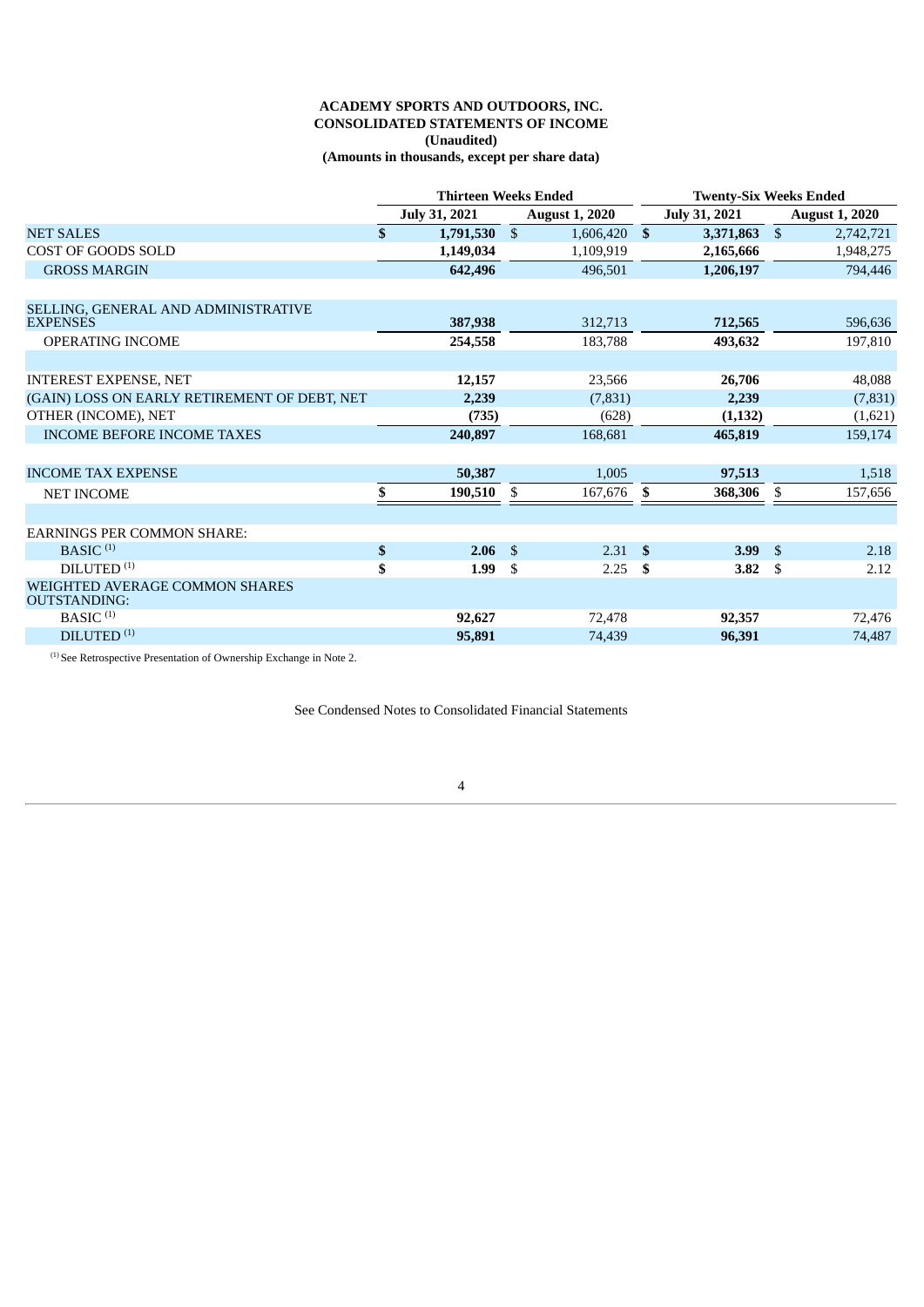# **ACADEMY SPORTS AND OUTDOORS, INC. CONSOLIDATED STATEMENTS OF COMPREHENSIVE INCOME (Unaudited) (Amounts in thousands)**

|                                                    |                      | <b>Thirteen Weeks Ended</b> | <b>Twenty-Six Weeks Ended</b> |                       |  |  |
|----------------------------------------------------|----------------------|-----------------------------|-------------------------------|-----------------------|--|--|
|                                                    | <b>July 31, 2021</b> | <b>August 1, 2020</b>       | <b>July 31, 2021</b>          | <b>August 1, 2020</b> |  |  |
| <b>COMPREHENSIVE INCOME:</b>                       |                      |                             |                               |                       |  |  |
| Net income                                         | S<br>190,510         | 167,676 \$                  | 368,306                       | 157,656               |  |  |
| Unrealized loss on interest rate swaps             |                      | (606)                       |                               | (5,040)               |  |  |
| Recognized interest expense on interest rate swaps | 699                  | 2.874                       | 1,895                         | 4.767                 |  |  |
| Tax expense                                        | (163)                |                             | (433)                         |                       |  |  |
| Total comprehensive income                         | 191,046              | 169,944                     | 369,768                       | 157,383               |  |  |

See Condensed Notes to Consolidated Financial Statements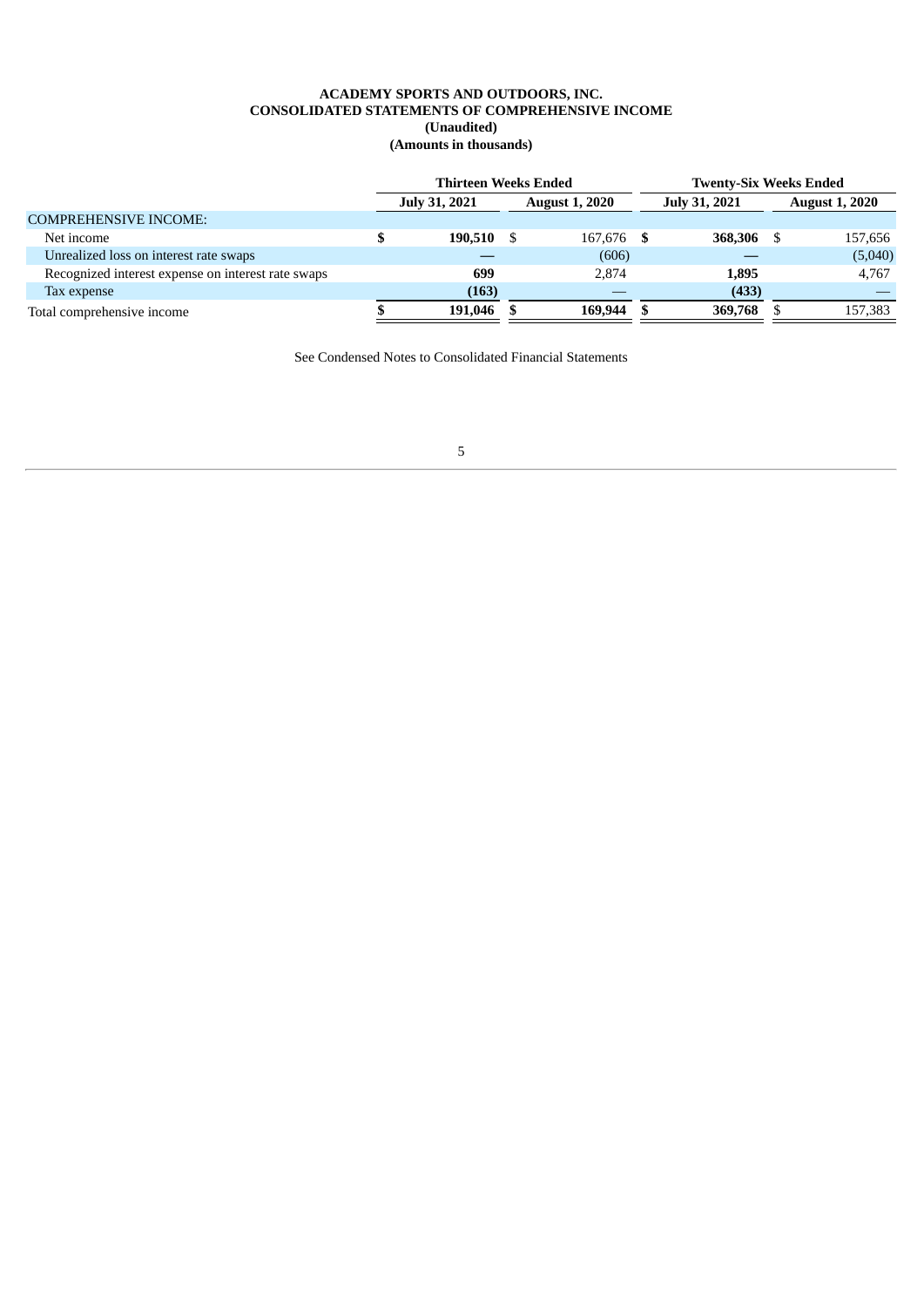# **ACADEMY SPORTS AND OUTDOORS, INC. CONSOLIDATED STATEMENTS OF PARTNERS' / STOCKHOLDERS' EQUITY (Unaudited) (Amounts in thousands)**

|                                                                                         |                          | Redeemable<br><b>Membership Units</b> |                          |                          |               |                     | Partners' / Stockholders' Equity        |                                    |                                                               |                                                              | <b>Total</b><br>Membership<br>Units /<br><b>Common Stock</b> |
|-----------------------------------------------------------------------------------------|--------------------------|---------------------------------------|--------------------------|--------------------------|---------------|---------------------|-----------------------------------------|------------------------------------|---------------------------------------------------------------|--------------------------------------------------------------|--------------------------------------------------------------|
|                                                                                         |                          |                                       |                          | <b>Partners' Equity</b>  |               | <b>Common Stock</b> | <b>Additional</b><br>Paid-In<br>Capital | <b>Retained</b><br><b>Earnings</b> | <b>Accumulated</b><br>Other<br>Comprehensive<br>Income (Loss) | <b>Total</b><br>Partners'<br>/Stockholders'<br><b>Equity</b> |                                                              |
|                                                                                         | <b>Units</b>             | <b>Amount</b>                         | <b>Units</b>             | <b>Amount</b>            | <b>Shares</b> | <b>Amount</b>       | Amount                                  | <b>Amount</b>                      | <b>Amount</b>                                                 | <b>Amount</b>                                                | <b>Units / Shares</b>                                        |
| <b>Balances as of January 30, 2021</b>                                                  |                          | \$                                    |                          | \$                       | 91,114        | $\mathbf{s}$<br>911 | \$127,228                               | 987,168<br>\$                      | $\mathbf{s}$<br>(3, 324)                                      | $\mathbf{s}$<br>1,111,983                                    | 91,114                                                       |
| Net income                                                                              | $\overline{\phantom{0}}$ | $\overline{\phantom{0}}$              | $\overline{\phantom{0}}$ | $\overline{\phantom{0}}$ |               |                     |                                         | 177,796                            | $\overline{\phantom{0}}$                                      | 177,796                                                      |                                                              |
| Equity compensation                                                                     |                          |                                       |                          |                          |               |                     | 5,874                                   |                                    |                                                               | 5,874                                                        |                                                              |
| Settlement of vested<br><b>Restricted Stock Units</b>                                   |                          |                                       |                          |                          | 87            | $\mathbf{1}$        | (1)                                     |                                    |                                                               |                                                              | 87                                                           |
| <b>Share-Based Award Payments</b><br>adjustment for forfeitures                         |                          |                                       |                          |                          |               |                     | 39                                      |                                    |                                                               | 39                                                           |                                                              |
| Stock option exercises                                                                  |                          |                                       |                          |                          | 2,686         | 27                  | 17,230                                  |                                    |                                                               | 17,257                                                       | 2,686                                                        |
| Recognized interest expense<br>on interest rate swaps (net of<br>tax impact of $$270$ ) |                          |                                       |                          |                          |               |                     |                                         |                                    | 926                                                           | 926                                                          |                                                              |
| Balances as of May 1, 2021                                                              | $\overline{\phantom{0}}$ | \$                                    | $\overline{\phantom{0}}$ | \$                       | 93,887        | \$<br>939           | \$150,370                               | \$1,164,964                        | \$<br>(2,398)                                                 | -\$<br>1,313,875                                             | 93,887                                                       |
| Net income                                                                              |                          |                                       |                          |                          |               |                     |                                         | 190,510                            |                                                               | 190,510                                                      |                                                              |
| Equity compensation                                                                     |                          |                                       |                          |                          |               |                     | 27,331                                  |                                    |                                                               | 27,331                                                       |                                                              |
| Repurchase of common stock<br>for retirement                                            |                          |                                       |                          |                          | (3,230)       | (32)                | (5,299)                                 | (94, 669)                          |                                                               | (100,000)                                                    | (3,230)                                                      |
| Settlement of vested<br><b>Restricted Stock Units</b>                                   |                          |                                       |                          |                          | 836           | 8                   | (8)                                     |                                    |                                                               |                                                              | 836                                                          |
| Issuance of common stock<br>under employee stock<br>purchase plan                       |                          |                                       |                          |                          | 35            |                     | 945                                     |                                    |                                                               | 945                                                          | 35                                                           |
| Stock option exercises                                                                  |                          |                                       |                          |                          | 1,356         | 14                  | 14,407                                  |                                    |                                                               | 14,421                                                       | 1,356                                                        |
| Recognized interest expense<br>on interest rate swaps (net of<br>tax impact of $$163$ ) |                          |                                       |                          |                          |               |                     |                                         |                                    | 536                                                           | 536                                                          |                                                              |
| Balances as of July 31, 2021                                                            |                          | \$                                    |                          | £.                       | 92,884        | \$<br>929           | \$187,746                               | \$1,260,805                        | (1, 862)<br>\$                                                | 1,447,618<br>\$                                              | 92,884                                                       |

See Condensed Notes to Consolidated Financial Statements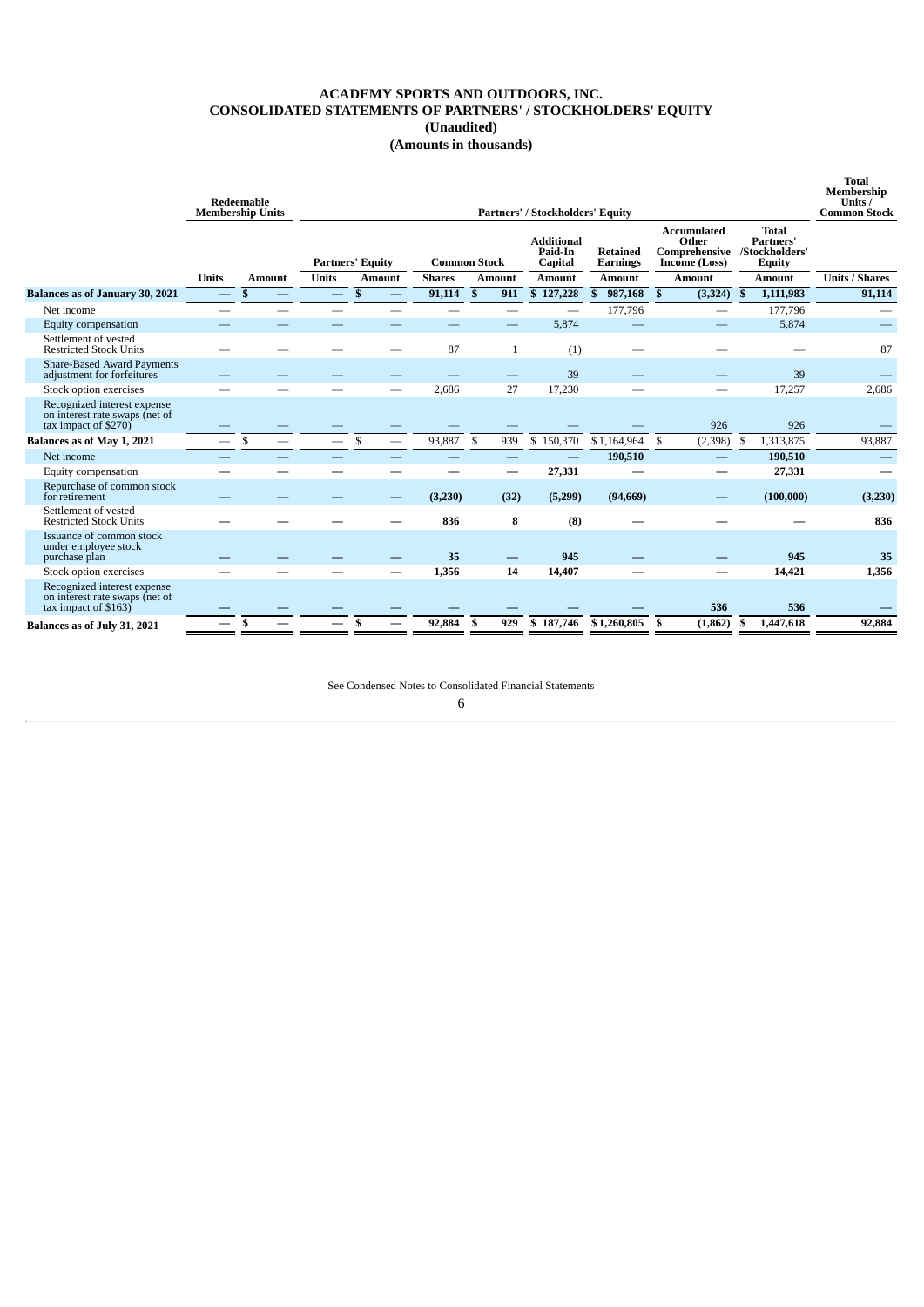# **ACADEMY SPORTS AND OUTDOORS, INC. CONSOLIDATED STATEMENTS OF PARTNERS' / STOCKHOLDERS' EQUITY (Unaudited) (Amounts in thousands)**

|                                                                                                     |                      | Redeemable<br><b>Membership Units</b> |                          |                         |                          |                                          |                                           | <b>Partners' / Stockholders' Equity</b> |                                          |                                                               |                                                               | <b>Total</b><br>Membership<br>Units $\overline{\phantom{a}}$<br><b>Common Stock</b> |
|-----------------------------------------------------------------------------------------------------|----------------------|---------------------------------------|--------------------------|-------------------------|--------------------------|------------------------------------------|-------------------------------------------|-----------------------------------------|------------------------------------------|---------------------------------------------------------------|---------------------------------------------------------------|-------------------------------------------------------------------------------------|
|                                                                                                     |                      |                                       |                          | <b>Partners' Equity</b> |                          | <b>Common Stock</b>                      |                                           | <b>Additional</b><br>Paid-In<br>Capital | Retained<br><b>Earnings</b>              | <b>Accumulated</b><br>Other<br>Comprehensive<br>Income (Loss) | <b>Total</b><br>Partners' /<br>Stockholders'<br><b>Equity</b> |                                                                                     |
|                                                                                                     | Units <sup>(1)</sup> | <b>Amount</b>                         | Units $(1)$              | <b>Amount</b>           | Shares <sup>(1)</sup>    | <b>Amount</b>                            |                                           | <b>Amount</b>                           | <b>Amount</b>                            | <b>Amount</b>                                                 | <b>Amount</b>                                                 | Units / Shares <sup>(1)</sup>                                                       |
| <b>Balances as of February 1, 2020</b>                                                              | 162                  | 2,818                                 | 72,306                   | 996,285<br>S            | $\qquad \qquad -$        | $\mathbb{S}$<br>$\overline{\phantom{0}}$ | $\mathcal{S}$                             |                                         | $\mathbb{S}$<br>$\overline{\phantom{0}}$ | $\mathbf S$<br>(8,066)                                        | 988,219<br>$\mathbb{S}$                                       | 72,468                                                                              |
| Net loss                                                                                            |                      |                                       | $\overline{\phantom{0}}$ | (10,020)                | $\overline{\phantom{0}}$ |                                          |                                           |                                         |                                          |                                                               | (10,020)                                                      |                                                                                     |
| Equity compensation                                                                                 |                      |                                       |                          | 2,109                   |                          |                                          |                                           |                                         |                                          |                                                               | 2,109                                                         |                                                                                     |
| Adjustment to Redeemable<br>Membership Units for<br>settlement of vested<br><b>Restricted Units</b> | 12                   | 200                                   |                          | (200)                   |                          |                                          |                                           |                                         |                                          |                                                               | (200)                                                         | 12                                                                                  |
| Adjustment to Redeemable<br>Membership Units for<br>repurchase of units from<br>Managers            | (2)                  | (41)                                  | 2                        | 41                      |                          |                                          |                                           |                                         |                                          |                                                               | 41                                                            |                                                                                     |
| Repurchase of Redeemable<br>Membership Units                                                        |                      |                                       | (2)                      | (37)                    |                          |                                          |                                           |                                         |                                          |                                                               | (37)                                                          | (2)                                                                                 |
| Unrealized loss on interest<br>rate swaps                                                           |                      |                                       |                          |                         |                          |                                          |                                           |                                         |                                          | (4,434)                                                       | (4,434)                                                       |                                                                                     |
| Recognized interest expense<br>on interest rate swaps                                               |                      |                                       |                          |                         |                          |                                          |                                           |                                         |                                          | 1,893                                                         | 1,893                                                         |                                                                                     |
| Balances as of May 2, 2020                                                                          | 172                  | $\mathbb{S}$<br>2,977                 | 72,306                   | 988,178<br>\$           | $\overline{\phantom{0}}$ | $\mathcal{S}$                            | $\mathcal{S}$<br>$\overline{\phantom{0}}$ |                                         | $\mathbf{s}$<br>$\overline{\phantom{0}}$ | $\mathcal{S}$<br>(10,607)                                     | $\mathfrak{S}$<br>977,571                                     | 72,478                                                                              |
| Net income                                                                                          |                      |                                       |                          | 167,676                 |                          |                                          |                                           |                                         |                                          | $\overline{\phantom{0}}$                                      | 167,676                                                       |                                                                                     |
| Equity compensation                                                                                 |                      |                                       |                          | 1,581                   |                          |                                          |                                           |                                         |                                          |                                                               | 1,581                                                         |                                                                                     |
| Unrealized loss on interest<br>rate swaps                                                           |                      |                                       |                          |                         |                          |                                          |                                           |                                         |                                          | (606)                                                         | (606)                                                         |                                                                                     |
| Recognized interest expense<br>on interest rate swaps                                               |                      |                                       |                          |                         |                          |                                          |                                           |                                         |                                          | 2,874                                                         | 2,874                                                         |                                                                                     |
| Balances as of August 1, 2020                                                                       | 172                  | 2,977<br>\$                           | 72,306                   | \$1,157,435             |                          | \$                                       | \$                                        |                                         | \$<br>$\overline{\phantom{0}}$           | \$<br>(8,339)                                                 | 1,149,096<br>-S                                               | 72,478                                                                              |

 $<sup>(1)</sup>$  See Retrospective Presentation of Ownership Exchange in Note 2.</sup>

See Condensed Notes to Consolidated Financial Statements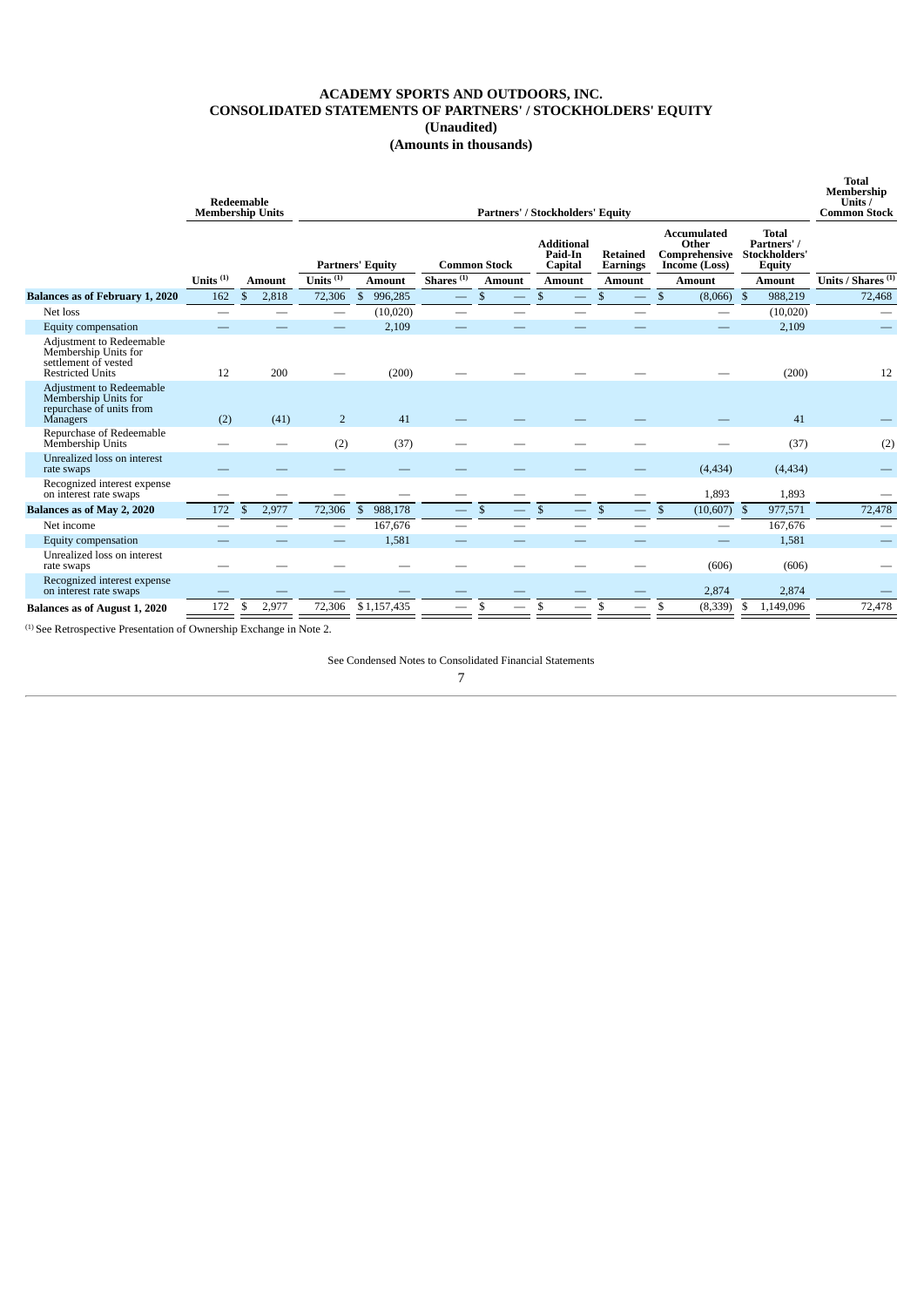### **ACADEMY SPORTS AND OUTDOORS, INC. CONSOLIDATED STATEMENTS OF CASH FLOWS (Unaudited) (Amounts in thousands)**

|                                                                                   |          | <b>Twenty-Six Weeks Ended</b> |                       |
|-----------------------------------------------------------------------------------|----------|-------------------------------|-----------------------|
|                                                                                   |          | <b>July 31, 2021</b>          | <b>August 1, 2020</b> |
| <b>CASH FLOWS FROM OPERATING ACTIVITIES:</b>                                      |          |                               |                       |
| Net income                                                                        | \$       | 368,306 \$                    | 157,656               |
| Adjustments to reconcile net income to net cash provided by operating activities: |          |                               |                       |
| Depreciation and amortization                                                     |          | 51,308                        | 54,151                |
| Non-cash lease expense                                                            |          | 691                           | 14,049                |
| Equity compensation                                                               |          | 33,205                        | 3,690                 |
| Amortization of terminated interest rate swaps, deferred loan and other costs     |          | 3,521                         | 1,827                 |
| Deferred income taxes                                                             |          | 46,628                        |                       |
| Non-cash (gain) loss on early retirement of debt, net                             |          | 2,239                         | (7, 831)              |
| <b>Casualty loss</b>                                                              |          |                               | 16                    |
| Changes in assets and liabilities:                                                |          |                               |                       |
| Accounts receivable, net                                                          |          | 6,515                         | 4,819                 |
| Merchandise inventories, net                                                      |          | (124, 986)                    | 200,647               |
| Prepaid expenses and other current assets                                         |          | (10,737)                      | (1,623)               |
| Other noncurrent assets                                                           |          | 1,408                         | (74)                  |
| Accounts payable                                                                  |          | 22,958                        | 302,391               |
| Accrued expenses and other current liabilities                                    |          | 18,517                        | 32,335                |
| Income taxes payable                                                              |          | (12,996)                      |                       |
| Other long-term liabilities                                                       |          | (903)                         | 11,568                |
| Net cash provided by operating activities                                         |          | 405,674                       | 773,621               |
| CASH FLOWS FROM INVESTING ACTIVITIES:                                             |          |                               |                       |
| Capital expenditures                                                              |          | (33,767)                      | (13, 850)             |
| Net cash used in investing activities                                             |          | (33,767)                      | (13, 850)             |
| CASH FLOWS FROM FINANCING ACTIVITIES:                                             |          |                               |                       |
| Proceeds from ABL Facility                                                        |          |                               | 500,000               |
| Repayment of ABL Facility                                                         |          |                               | (500,000)             |
| Repayment of Term Loan                                                            |          | (100, 750)                    | (25,090)              |
| Debt issuance fees                                                                |          | (927)                         |                       |
| <b>Share-Based Award Payments</b>                                                 |          | (11,214)                      |                       |
| Proceeds from exercise of stock options                                           |          | 31,678                        |                       |
| Proceeds from issuance of common stock under employee stock purchase program      |          | 945                           |                       |
| Taxes paid related to net share settlement of equity awards                       |          | (15, 418)                     |                       |
| Repurchase of common stock for retirement                                         |          | (100, 000)                    |                       |
| Repurchase of Redeemable Membership Units                                         |          |                               | (37)                  |
| Net cash used in financing activities                                             |          | (195, 686)                    | (25, 127)             |
| NET INCREASE IN CASH AND CASH EQUIVALENTS                                         |          | 176,221                       | 734,644               |
| CASH AND CASH EQUIVALENTS AT BEGINNING OF PERIOD                                  |          | 377,604                       | 149,385               |
| CASH AND CASH EQUIVALENTS AT END OF PERIOD                                        | \$       | 553,825 \$                    | 884,029               |
|                                                                                   |          |                               |                       |
| SUPPLEMENTAL DISCLOSURES OF CASH FLOW INFORMATION:                                |          |                               |                       |
| Cash paid for interest<br>Cash paid for income taxes                              | \$<br>\$ | $24,358$ \$<br>64,211 \$      | 46,694<br>2,461       |
|                                                                                   |          |                               |                       |
| NON-CASH INVESTING AND FINANCING ACTIVITIES:                                      |          |                               |                       |
| Non-cash issuance of common shares                                                | \$       | 501S                          |                       |
| Change in capital expenditures in accounts payable and accrued liabilities        | \$       | 2,065                         | \$<br>4,547           |
| Right-of-use assets obtained in exchange for new operating leases                 | \$       | 5,939                         | \$<br>71,118          |

See Condensed Notes to Consolidated Financial Statements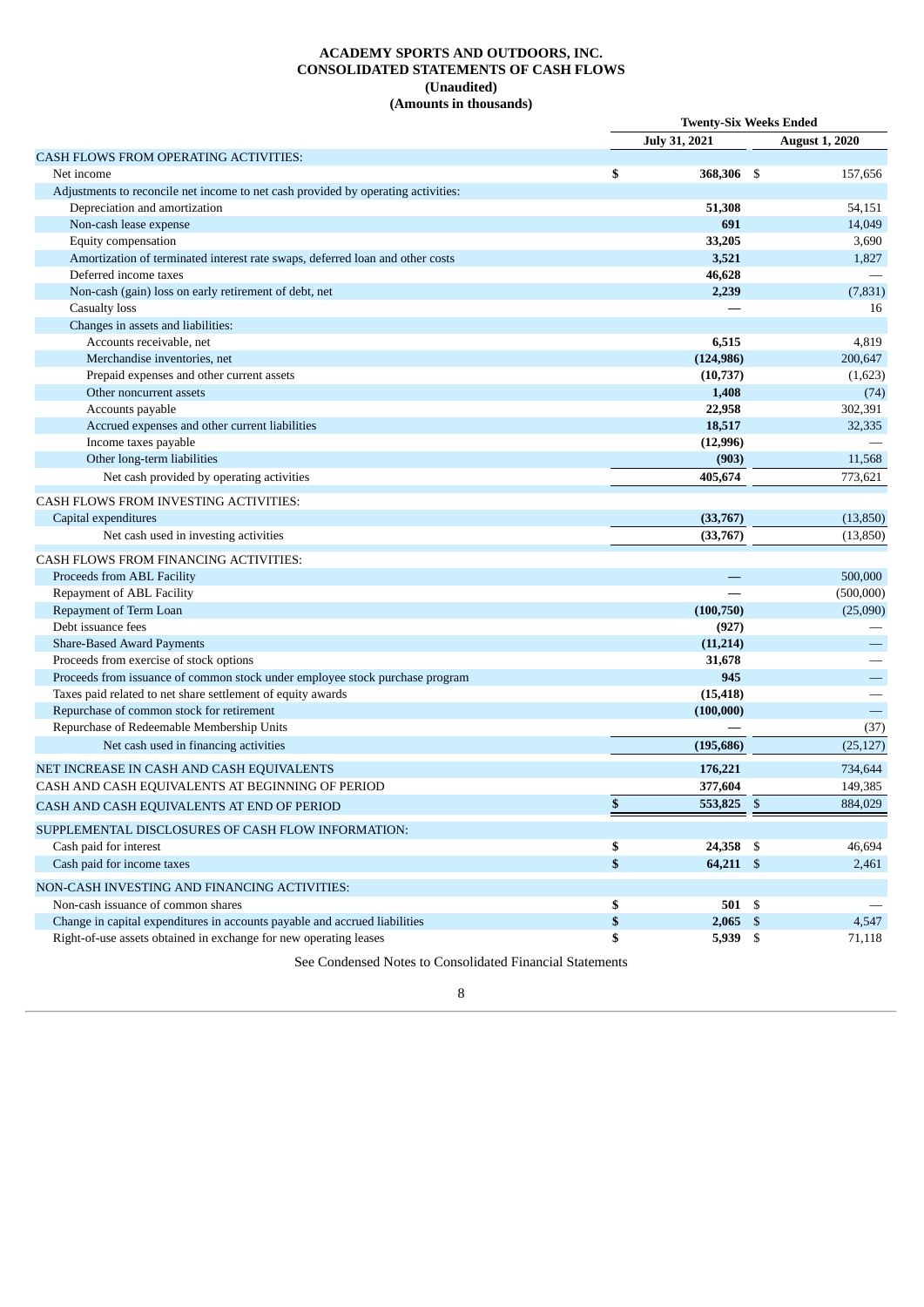### **ACADEMY SPORTS AND OUTDOORS, INC. CONDENSED NOTES TO CONSOLIDATED FINANCIAL STATEMENTS (Unaudited)**

#### **1. Nature of Operations**

#### *The Company*

All references to "we", "us," "our" or the "Company" in the financial statements refer to, (1) prior to October 1, 2020, New Academy Holding Company, LLC, a Delaware limited liability company ("NAHC") and the prior parent holding company for our operations, and its consolidated subsidiaries; and (2) on and after October 1, 2020, Academy Sports and Outdoors, Inc., a Delaware corporation ("ASO, Inc.") and the current parent holding company of our operations, and its consolidated subsidiaries. We conduct our operations primarily through our parent holding company's indirect subsidiary, Academy, Ltd., a Texas limited partnership doing business as "Academy Sports + Outdoors", or Academy, Ltd. Our fiscal year represents the 52 or 53 weeks ending on the Saturday closest to January 31. On August 3, 2011, an investment entity owned by investment funds and other entities affiliated with Kohlberg Kravis Roberts & Co. L.P. (collectively, "KKR"), acquired a majority interest in the Company. As of July 31, 2021, KKR held an ownership interest of approximately 20% in the Company.

The Company is one of the leading full-line sporting goods and outdoor recreational products retailers in the United States in terms of net sales. As of July 31, 2021, we operated 259 "Academy Sports + Outdoors" retail locations in 16 states and three distribution centers located in Katy, Texas, Twiggs County, Georgia and Cookeville, Tennessee. We also sell merchandise to customers across most of the United States via our *academy.com* website.

### *Initial Public Offering and Reorganization Transactions*

On October 6, 2020, ASO, Inc. completed an initial public offering (the "IPO") in which we issued and sold 15,625,000 shares of common stock, \$0.01 par value for cash consideration of \$12.22 per share (representing an initial public offering price of \$13.00 per share, net of underwriting discounts) to a syndicate of underwriters led by Credit Suisse Securities (USA) LLC and J.P. Morgan Securities LLC, as representatives, resulting in net proceeds of approximately \$184.9 million after deducting underwriting discounts, which included approximately \$2.7 million paid to KKR Capital Markets LLC ("KCM"), an affiliate of KKR, for underwriting services in connection with the IPO, and \$6.1 million in costs directly associated with the IPO ("Offering Costs"), such as legal and accounting fees. The shares sold in the offering were registered under the Securities Act of 1933, as amended (the "Securities Act"), pursuant to our registration statement on Form S-1 (File No. 333-248683) (the "Registration Statement"), which was declared effective by the Securities and Exchange Commission (the "SEC") on October 1, 2020.

In connection with our IPO, we completed a series of reorganization transactions (the "Reorganization Transactions") that resulted in:

- NAHC, the previous parent holding company for the Company, being contributed to ASO, Inc. by its members and becoming a whollyowned subsidiary of ASO, Inc., which thereupon became our parent holding company; and
- one share of common stock of ASO, Inc. issued to then-existing members of NAHC for every 3.15 membership units of NAHC contributed to ASO, Inc.

#### *IPO Over-Allotment Exercise*

On November 3, 2020, ASO, Inc. issued and sold an additional 1,807,495 shares of the Company's common stock, par value \$0.01 per share, for cash consideration of \$12.22 per share (representing an initial public offering price of \$13.00 per share, net of underwriting discounts) to the IPO underwriters, resulting in approximately \$22.1 million in proceeds net of underwriting discounts, which included \$0.3 million paid to KCM for underwriting services, pursuant to the partial exercise by the underwriters of their option to purchase up to 2,343,750 additional shares to cover overallotments in connection with the IPO (the "IPO Over-Allotment Exercise"). The option expired with respect to the remaining shares.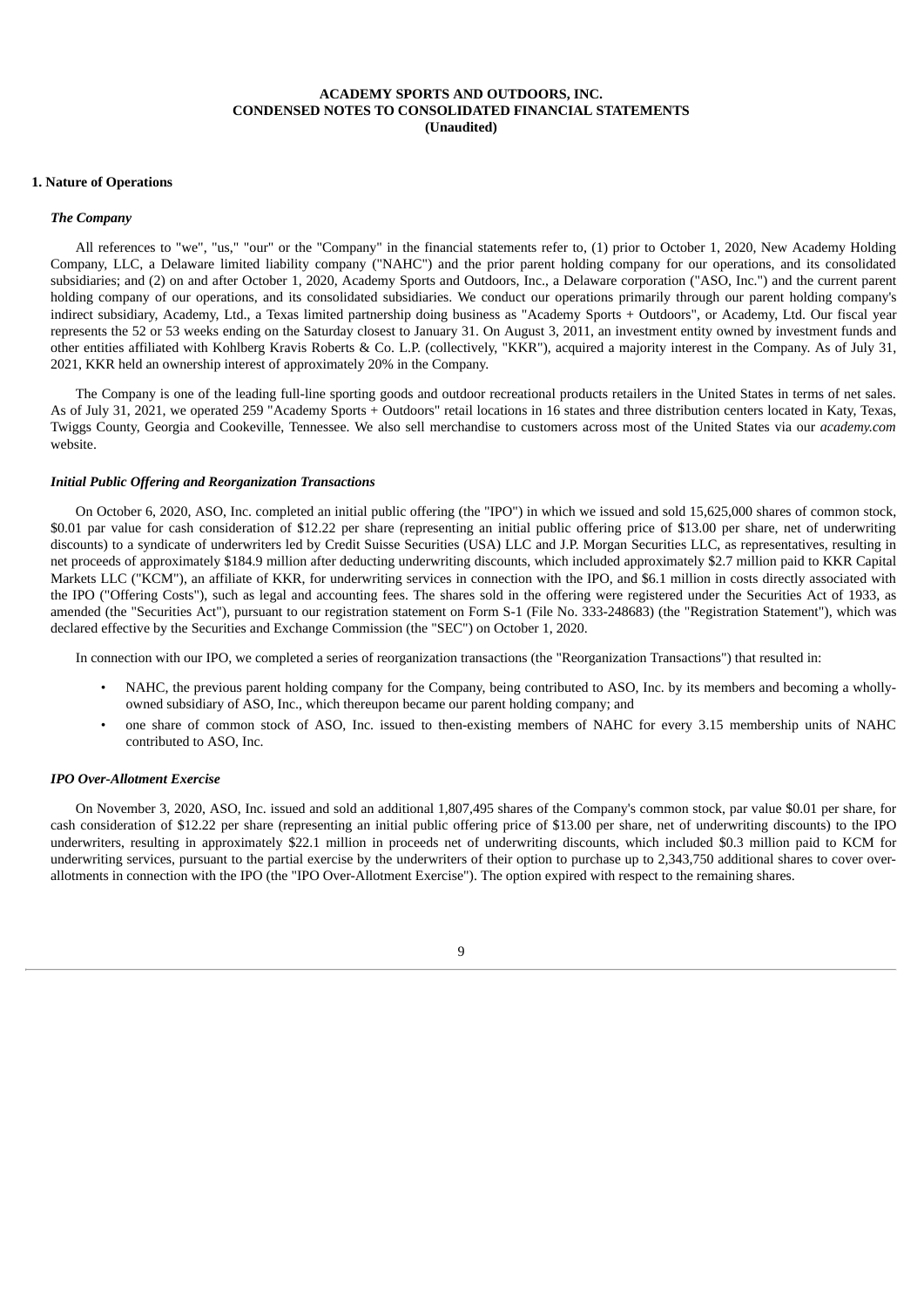#### *Secondary Offering*

On January 27, 2021, ASO, Inc. entered into an Underwriting Agreement (the "Underwriting Agreement"), by and among ASO, Inc., Allstar LLC, Allstar Co-Invest Blocker L.P., KKR 2006 Allstar Blocker L.P., MSI 2011 LLC, MG Family Limited Partnership and the former management selling stockholder named therein (collectively, the "Selling Stockholders"), and Credit Suisse Securities (USA) LLC and J.P. Morgan Securities LLC, as representatives of the several underwriters named therein (the "Underwriters"), relating to an underwritten offering of 12,000,000 shares of Common Stock (the "Secondary Offering"), pursuant to the Company's Registration Statement on Form S-1 (File No. 333-252390), filed on January 25, 2021. The Selling Stockholders granted the Underwriters the option to purchase, within 30 days from the date of the Underwriting Agreement, an additional 1,800,000 shares of Common Stock. On January 29, 2021, the Underwriters exercised in full their option to purchase the additional shares. The Secondary Offering was completed on February 1, 2021. Pursuant to the Underwriting Agreement, the Underwriters purchased the shares from the Selling Stockholders at a price of \$20.69375 per share. The Company did not receive any proceeds from the Secondary Offering.

#### *May 2021 Secondary Offering and Stock Repurchase*

On May 5, 2021, ASO, Inc. entered into an underwriting agreement (the "May 2021 Underwriting Agreement"), by and among ASO, Inc., Allstar LLC, Allstar Co-Invest Blocker L.P., KKR 2006 Allstar Blocker L.P., MSI 2011 LLC and MG Family Limited Partnership (collectively, the "May 2021 Selling Stockholders"), and Credit Suisse Securities (USA) LLC and J.P. Morgan Securities LLC, as representatives of the several underwriters named therein (the "May 2021 Underwriters"), relating to an underwritten offering of 14,000,000 shares of Common Stock at \$30.96 per share (the "May 2021 Secondary Offering"), pursuant to the Company's Registration Statement on Form S-1 (File No. 333-255720), filed on May 3, 2021. The May 2021 Selling Stockholders granted the May 2021 Underwriters the option to purchase, within 30 days from the date of the May 2021 Underwriting Agreement, an additional 2,100,000 shares of Common Stock. On May 6, 2021, the May 2021 Underwriters exercised in full their option to purchase the additional shares. The May 2021 Secondary Offering was completed on May 10, 2021. The Company did not receive any proceeds from the May 2021 Secondary Offering.

The May 2021 Secondary Offering also included the Company's repurchase and simultaneous retirement of 3,229,974 shares out of the 14,000,000 shares at \$30.96 per share, the same price granted to the underwriters. The Company allocated the excess of the repurchase price over the par value of shares acquired to Retained Earnings and Additional Paid-in Capital. The portion allocated to Additional Paid-in Capital is determined by dividing the number of shares to be retired by the number of shares issued multiplied by the balance of Additional Paid-in Capital as of the retirement date.

The May 2021 Secondary Offering reduced the KKR ownership interest in the Company, resulting in a vesting event (the "2021 Vesting Event") for awards granted under the 2011 Unit Incentive Plan, whereby unvested time awards and performance-based awards which had previously met their performance targets vested and unvested performance-based awards which had not previously met their performance targets were forfeited. As a result, we incurred approximately \$24.9 million in non-cash expenses related to equity-based compensation and approximately \$15.4 million of cash expenses related to taxes on equity-based compensation. Additionally, approximately \$8.2 million of Share-Based Award Payments (see Note 9) for equity-based compensation distributions were accelerated during the 2021 second quarter.

#### **2. Summary of Significant Accounting Policies**

The accompanying unaudited financial statements of the Company have been prepared as though they were required to be in accordance with Rule 10-01 of Regulation S-X for interim financial statements, however, they do not include all information and footnotes required by United States generally accepted accounting principles ("GAAP") for complete financial statements. Certain information and footnote disclosures normally included in our annual consolidated financial statements prepared in accordance with GAAP have been condensed or omitted; however, we believe that the disclosures included herein are adequate to make the information presented not misleading. These condensed consolidated financial statements should be read in conjunction with our audited consolidated financial statements and the notes thereto included in the Company's Annual Report on Form 10- K for the fiscal year ended January 30, 2021, as filed with the Securities and Exchange Commission on April 7, 2021 (the "Annual Report"). The information furnished herein reflects all normal recurring adjustments which are, in the opinion of management, necessary for a fair presentation of the results for the interim periods presented. The results of operations for the thirteen and twenty-six weeks ended July 31, 2021 are not necessarily indicative of the results that will be realized for the fiscal year ending January 29, 2022 or any other period. The balance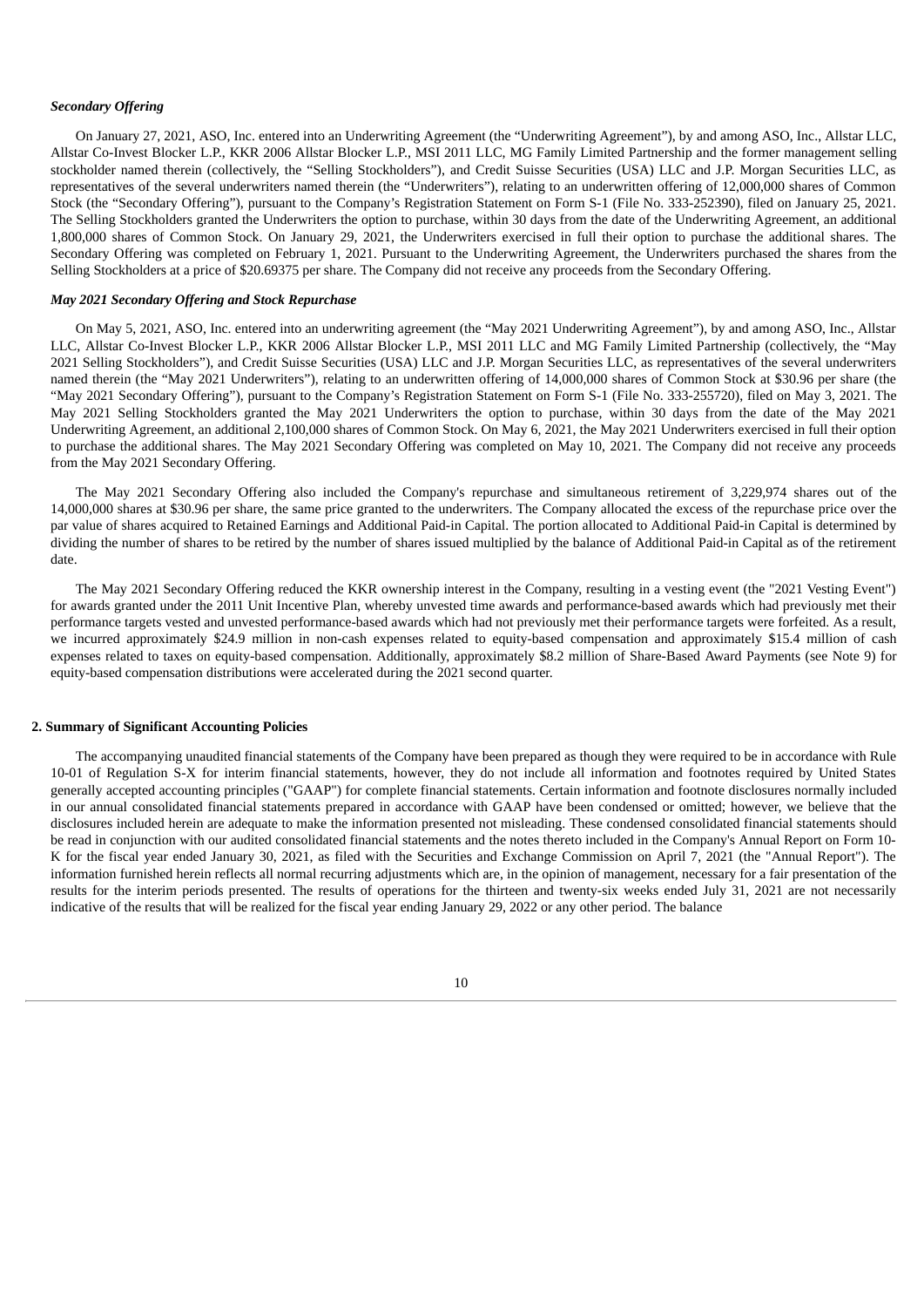sheet as of January 30, 2021 has been derived from our audited financial statements as of that date. For further information, refer to our audited financial statements and notes thereto included in the Annual Report.

### *Basis of Presentation and Principles of Consolidation*

These unaudited condensed consolidated financial statements include the accounts of ASO, Inc. and, its subsidiaries, NAHC, Academy Managing Co., LLC, Associated Investors, LLC, Academy, Ltd., the Company's operating company, and Academy International Limited. NAHC, Academy Managing Co., LLC, and Associated Investors, LLC are intermediate holding companies. All intercompany balances and transactions have been eliminated in consolidation. ASO Co-Invest Blocker Sub, L.P. and ASO Blocker Sub, L.P. were dissolved effective January 31, 2021.

#### *Use of Estimates in the Preparation of Financial Statements*

The preparation of financial statements in conformity with GAAP requires our management to make estimates and assumptions that affect the reported amounts of assets and liabilities and the disclosure of contingent assets and liabilities as of the date of the financial statements, as well as the reported amounts of revenues and expenses during the reporting period. Our management bases its estimates on historical experience and other assumptions it believes to be reasonable under the circumstances. Actual results could differ significantly from those estimates. Our most significant estimates and assumptions that materially affect the financial statements involve difficult, subjective or complex judgments by management including the valuation of merchandise inventories, and performing goodwill, intangible and long-lived asset impairment analyses. Given the global economic climate and additional unforeseen effects from the COVID-19 pandemic, these estimates remain more challenging, and actual results could differ materially from our estimates.

### *Reclassifications*

Within the merchandise division sales table presented in Note 3, certain products and categories were recategorized amongst various categories and divisions, respectively, to better align with our current merchandising strategy and view of the business. As a result, we have reclassified sales between divisions in the thirteen and twenty-six weeks ended August 1, 2020 for comparability purposes. This reclassification is in divisional presentation only and did not impact the overall net sales balances previously disclosed.

### *Retrospective Presentation of Ownership Exchange*

Prior to the IPO, ASO, Inc. was a wholly-owned subsidiary of NAHC. On the IPO pricing date (October 1, 2020), the then-existing members of NAHC contributed all of their membership units of NAHC to ASO, Inc. and, in exchange, received one share of common stock of ASO, Inc. for every 3.15 membership units of NAHC contributed to ASO, Inc. (such 3.15:1 contribution and exchange ratio, the "Contribution Ratio"). As a result of such contributions and exchanges, upon the IPO, NAHC became a wholly-owned subsidiary of ASO, Inc., which became our parent holding company. The par value and authorized shares of the common stock of ASO, Inc. of \$0.01 and 300,000,000, respectively, remain unchanged as a result of such contributions and exchanges. All membership units and redeemable membership units in the financial statements and notes have been retrospectively adjusted to give effect to the Contribution Ratio, as if such contributions and exchanges occurred as of all pre-IPO periods presented, including the periods presented on the Balance Sheets, Statements of Income, Statements of Partners' / Stockholders' Equity, Note 9. Equity and Share-Based Compensation, and Note 10. Earnings per Common Share.

### *Redeemable Membership Units*

Prior to October 1, 2020, Allstar Managers LLC, a Delaware limited liability company ("Managers"), owned membership units in NAHC (each, a "NAHC Membership Unit"). Managers was dissolved and its assets were distributed to its members on December 23, 2020. Managers was 100% owned by certain current and former executives and directors of the Company and was formed to facilitate the purchase of indirect contingently redeemable ownership interests in NAHC. Prior to October 1, 2020, certain executives and directors could acquire contingently redeemable membership units in Managers (the "Redeemable Membership Units"), either by (1) purchasing the Redeemable Membership Units with cash consideration, which was subsequently contributed to NAHC by Managers in exchange for a number of NAHC Membership Units equal to the number of Redeemable Membership Units purchased, or (2) by receiving the Redeemable Membership Units in settlement of vested restricted units awarded to the executive or director under the Company's 2011 Unit Incentive Plan (see Note 9). Each outstanding Redeemable Membership Unit in Managers corresponded to an outstanding NAHC Membership Unit, on a unit-for-unit basis.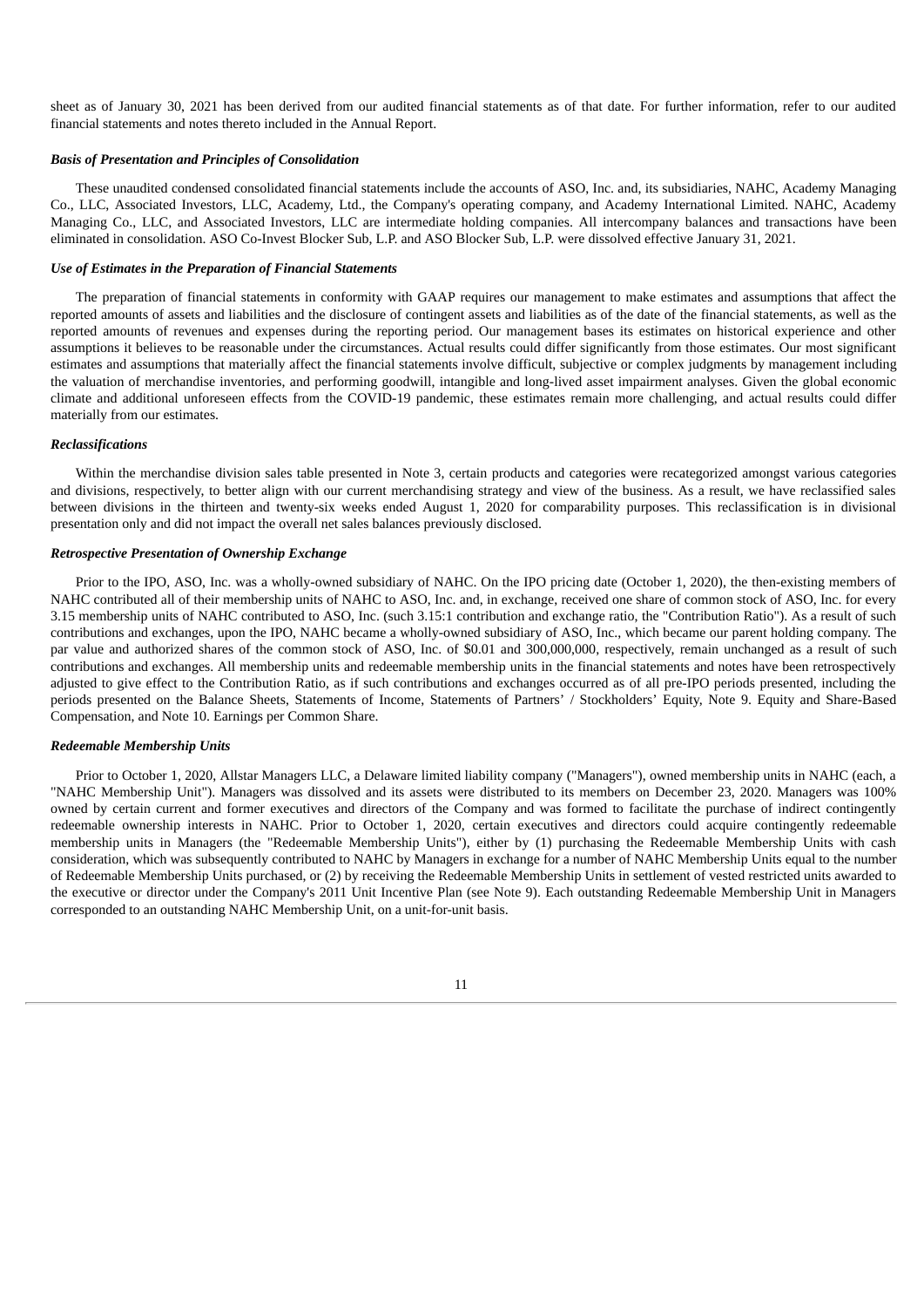On October 1, 2020, Managers received one share of ASO, Inc. common stock in exchange for every 3.15 membership units in NAHC that Managers contributed to ASO, Inc., and the Redeemable Membership Units in Managers that were held by its owners were reduced proportionately by the Contribution Ratio, so that the outstanding number of Redeemable Membership Units in Managers equal the number of shares of ASO, Inc. common stock held by Managers on a 1:1 basis.

NAHC was the sole managing member of Managers with a controlling voting interest, but no economic interest, in Managers. As the sole managing member of Managers, NAHC operated and controlled all business affairs of Managers.

The terms and conditions of the agreements governing the Redeemable Membership Units included provisions by which the holder, or its heirs, had the right to require Managers or NAHC to purchase the holder's Redeemable Membership Units upon the holder's termination of employment due to death or disability for cash at fair value. The carrying value of the Redeemable Membership Units was classified as temporary equity, initially at fair value, as redemption was an event that was not solely within our control. If redemption became probable, we were required to re-measure the Redeemable Membership Units to fair value. Periodically, these rights lapsed due to contractual expiration or a holder's termination of employment for reasons other than death or disability.

#### *Recent Accounting Pronouncements*

### *ASU 2019-12 Income Taxes (Topic 740)*

In December 2019, the FASB issued ASU 2019-12, "Income Taxes (Topic 740): Simplifying the Accounting for Income Taxes". ASU 2019-12 is effective for fiscal years and interim periods beginning after December 15, 2020. This update simplifies the accounting for income taxes by removing certain exceptions and amends existing guidance to improve consistent application. The Company adopted ASU 2019-12 on January 31, 2021 and it did not have a material impact on our financial position, results of operations or cash flows.

#### *Reference Rate Reform*

In March 2020, the FASB issued ASU 2020-04, "Reference Rate Reform (Topic 848): Facilitation of the Effects of Reference Rate Reform on Financial Reporting." This pronouncement provides temporary optional expedients and exceptions to the current guidance on contract modifications and hedge accounting to ease the financial reporting burden related to the expected market transition from the London Interbank Offered Rate ("LIBOR") and other interbank offered rates to alternative reference rates. The adoption of this guidance is effective for all entities as of March 12, 2020 through December 31, 2022. The Company is currently evaluating the expedients and exceptions provided by this amendment as it relates to our transition from LIBOR to another reference rate to determine the impact.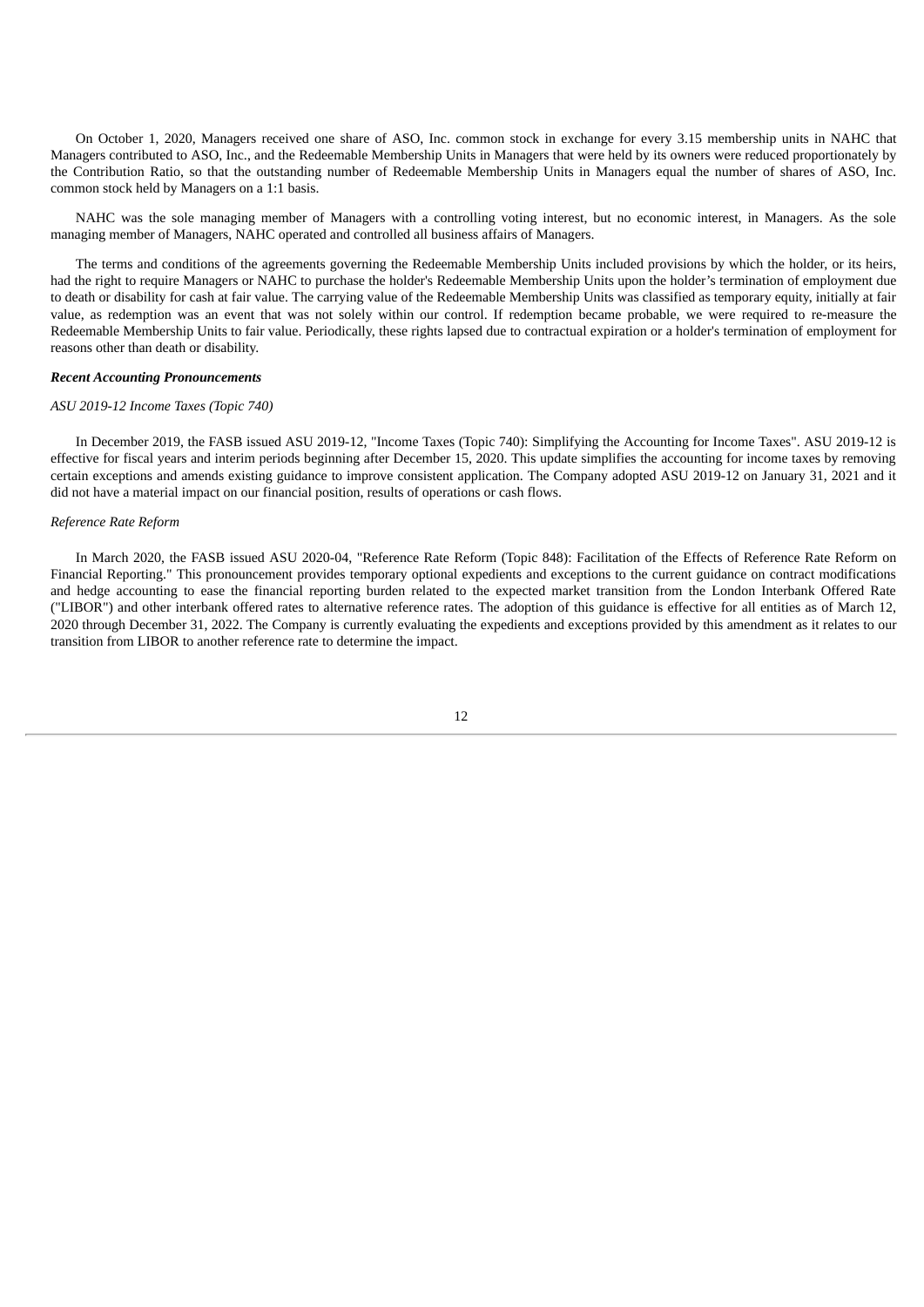### **3. Net Sales**

Revenue from merchandise sales is recognized, net of sales tax, when the Company's performance obligation to the customer is met, which is when the Company transfers control of the merchandise to the customer. Store merchandise sales are recognized at the point of sale and e-commerce sales are recognized upon delivery to the customer.

The following table sets forth the approximate amount of sales by merchandise divisions for the periods presented (amounts in thousands):

|                                        |                      | <b>Thirteen Weeks Ended</b> |                       |    | <b>Twenty-Six Weeks Ended</b> |                       |           |
|----------------------------------------|----------------------|-----------------------------|-----------------------|----|-------------------------------|-----------------------|-----------|
|                                        | <b>July 31, 2021</b> |                             | <b>August 1, 2020</b> |    | <b>July 31, 2021</b>          | <b>August 1, 2020</b> |           |
| Merchandise division sales $(1)$       |                      |                             |                       |    |                               |                       |           |
| <b>Outdoors</b>                        | \$                   | 539,498                     | \$<br>532,786         | \$ | 1,025,156                     |                       | 961,591   |
| Sports and recreation                  |                      | 410,492                     | 359,722               |    | 812,906                       |                       | 654,657   |
| Apparel                                |                      | 493,470                     | 413,702               |    | 869,244                       |                       | 622,178   |
| Footwear                               |                      | 337,289                     | 293,145               |    | 647,733                       |                       | 489,558   |
| Total merchandise sales <sup>(2)</sup> |                      | 1,780,749                   | 1,599,355             |    | 3,355,039                     |                       | 2,727,984 |
| Other sales $(3)$                      |                      | 10,781                      | 7,065                 |    | 16,824                        |                       | 14,737    |
| <b>Net Sales</b>                       |                      | 1,791,530                   | 1,606,420             | Φ  | 3,371,863                     |                       | 2,742,721 |

 $<sup>(1)</sup>$  Certain products and categories were recategorized amongst various categories and divisions, respectively, to better align with our current</sup> merchandising strategy and view of the business. As a result, we have reclassified sales between divisions in the thirteen and twenty-six weeks ended August 1, 2020 for comparability purposes. This reclassification is in divisional presentation only and did not impact the overall net sales balances previously disclosed (see Note 2).

 $^{(2)}$  E-commerce sales consisted of 8.4% and 7.9% of merchandise sales for the thirteen and twenty-six weeks ended July 31, 2021, respectively, and 9.4% and 10.9% for the thirteen and twenty-six weeks ended August 1, 2020, respectively.

 $(3)$  Other sales consisted primarily of the sales return allowance, gift card breakage income, credit card bounties and royalties, shipping income, net hunting and fishing license income and other items.

We sell gift cards in stores, online and in third-party retail locations. A liability for gift cards, which is recorded in accrued expenses and other liabilities on our balance sheets is established at the time of sale and revenues are recognized as the gift cards are redeemed in stores or on our website.

The following is a reconciliation of the gift card liability (amounts in thousands):

|                                        |                      | <b>Thirteen Weeks Ended</b> |                       |          | <b>Twenty-Six Weeks Ended</b> |          |  |                       |
|----------------------------------------|----------------------|-----------------------------|-----------------------|----------|-------------------------------|----------|--|-----------------------|
|                                        | <b>July 31, 2021</b> |                             | <b>August 1, 2020</b> |          | <b>July 31, 2021</b>          |          |  | <b>August 1, 2020</b> |
| Gift card liability, beginning balance |                      | 63,242                      |                       | 57,786   |                               | 74,253   |  | 67,993                |
| Issued                                 |                      | 25,484                      |                       | 21,008   |                               | 43,926   |  | 32,614                |
| Redeemed                               |                      | (27, 253)                   |                       | (22,703) |                               | (55,743) |  | (43, 713)             |
| Recognized as breakage income          |                      | (947)                       |                       | (681)    |                               | (1,910)  |  | (1,484)               |
| Gift card liability, ending balance    |                      | 60,526                      |                       | 55,410   |                               | 60,526   |  | 55,410                |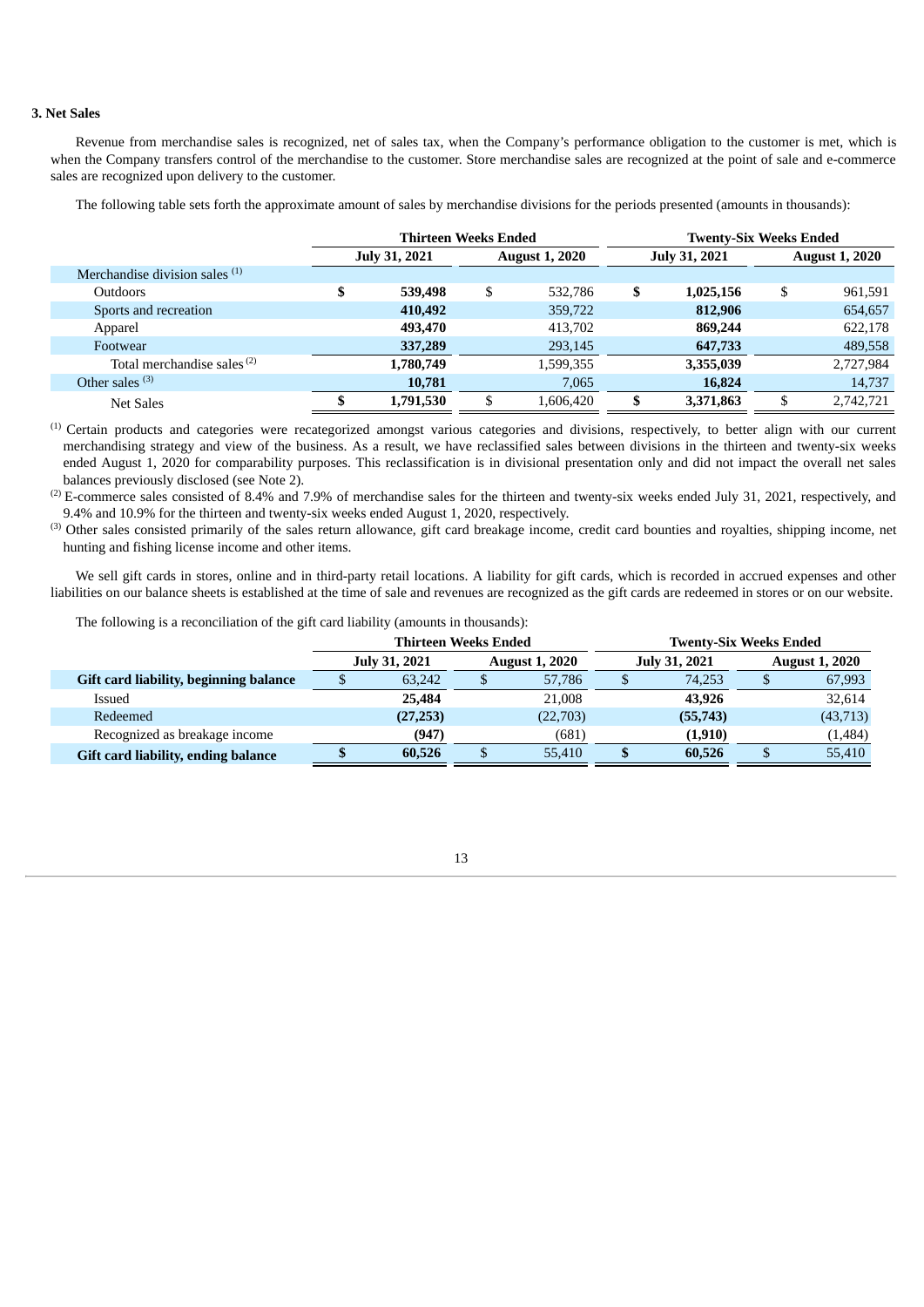### **4. Long-Term Debt**

Our debt consisted of the following (amounts in thousands) as of:

|                                        | <b>July 31, 2021</b> | <b>January 30, 2021</b> | <b>August 1, 2020</b> |           |  |
|----------------------------------------|----------------------|-------------------------|-----------------------|-----------|--|
| ABL Facility, due November 2025        |                      |                         |                       |           |  |
| Term Loan, due November 2027           | 299,250              | 400,000                 |                       | 1,435,982 |  |
| Notes, due November 2027               | 400,000              | 400,000                 |                       |           |  |
| Total debt                             | 699,250              | 800,000                 |                       | 1,435,982 |  |
| Less current maturities                | (3,000)              | (4,000)                 |                       | (18,250)  |  |
| Less unamortized discount on Term Loan | (2,682)              | (3, 861)                |                       | (2,017)   |  |
| Less deferred loan costs $(1)$         | (9, 465)             | (10,650)                |                       | (2, 915)  |  |
| Long-term debt, net                    | 684,103              | 781,489                 |                       | 1,412,800 |  |

 $<sup>(1)</sup>$  Deferred loan costs are related to the Term Loan and Notes.</sup>

As of July 31, 2021, January 30, 2021 and August 1, 2020, the balance in deferred loan costs related to the ABL Facility (as defined below) was approximately \$4.9 million, \$5.5 million and \$2.9 million, respectively, and was included in other noncurrent assets on our consolidated balance sheets. Total amortization of deferred loan costs was \$0.7 million and \$1.4 million for the thirteen and twenty-six weeks ended July 31, 2021, respectively, and \$0.6 million and \$1.3 million for the thirteen and twenty-six weeks ended August 1, 2020, respectively. Total expenses related to accretion of original issuance discount were \$0.2 million and \$0.3 million for the thirteen and twenty-six weeks ended July 31, 2021, respectively, and \$0.3 million and \$0.5 million for the thirteen and twenty-six weeks ended August 1, 2020, respectively. The expenses related to amortization of deferred loan costs and accretion of original issuance discount are included in interest expense, net on the consolidated statements of income.

On November 6, 2020, the Company issued the Notes (as defined below), entered into the 2020 Term Loan (as defined below), and entered into the 2020 ABL Facility (the "Refinancing Transactions"). The Company used the net proceeds from the Notes and the net proceeds from the 2020 Term Loan, together with cash on hand, to repay in full outstanding borrowings under its then-existing term loan, in the amount of \$1,431.4 million.

On May 25, 2021, the Company refinanced its 2020 Term Loan and paid down approximately \$99.0 million of the 2020 Term Loan.

#### *Term Loan*

We refer to the 2015 Term Loan, the 2020 Term Loan and the Amendment collectively as the "Term Loan".

On July 2, 2015, Academy, Ltd. entered into a seven-year \$1.8 billion senior secured term loan facility (the "2015 Term Loan") with Morgan Stanley Senior Funding, Inc., as the administrative and collateral agent, and other lenders, and a five-year \$650 million secured asset-based revolving credit facility (the "2015 ABL Facility") with JPMorgan Chase Bank, N.A., as administrative agent, and other lenders. Academy, Ltd. received proceeds from the 2015 Term Loan of \$1.8 billion, which was net of discount of \$9.1 million. The 2015 Term Loan bore interest at our election, at either (1) LIBOR rate with a floor of 1.00%, plus a margin of 4.00%, or (2) a base rate equal to the highest of (a) the federal funds rate plus 0.50%, (b) Morgan Stanley Senior Funding, Inc.'s "prime rate," or (c) the one-month LIBOR rate plus 1.00%, plus a margin of 3.00%. Quarterly principal payments of approximately \$4.6 million were required through June 30, 2022, with the balance due in full on the maturity date of July 2, 2022.

On November 6, 2020, Academy, Ltd. entered into a seven-year \$400.0 million senior secured term loan (the "2020 Term Loan") with Credit Suisse AG, Cayman Island Branch ("Credit Suisse"), as the administrative agent and collateral agent and the several other lenders and parties. The 2020 Term Loan will mature on November 6, 2027. The 2020 Term Loan bore interest, at Academy, Ltd.'s election, at either (1) LIBOR rate with a floor of 0.75%, plus a margin of 5.00%, or (2) a base rate equal to the highest of (a) the federal funds rate plus 0.50%, (b) Credit Suisse's "prime rate", or (c) the one-month LIBOR rate plus 1.00%, plus a margin of 4.00%. Quarterly principal payments of approximately \$1.0 million were required through September 30, 2027, with the balance due in full on the maturity date of November 6, 2027.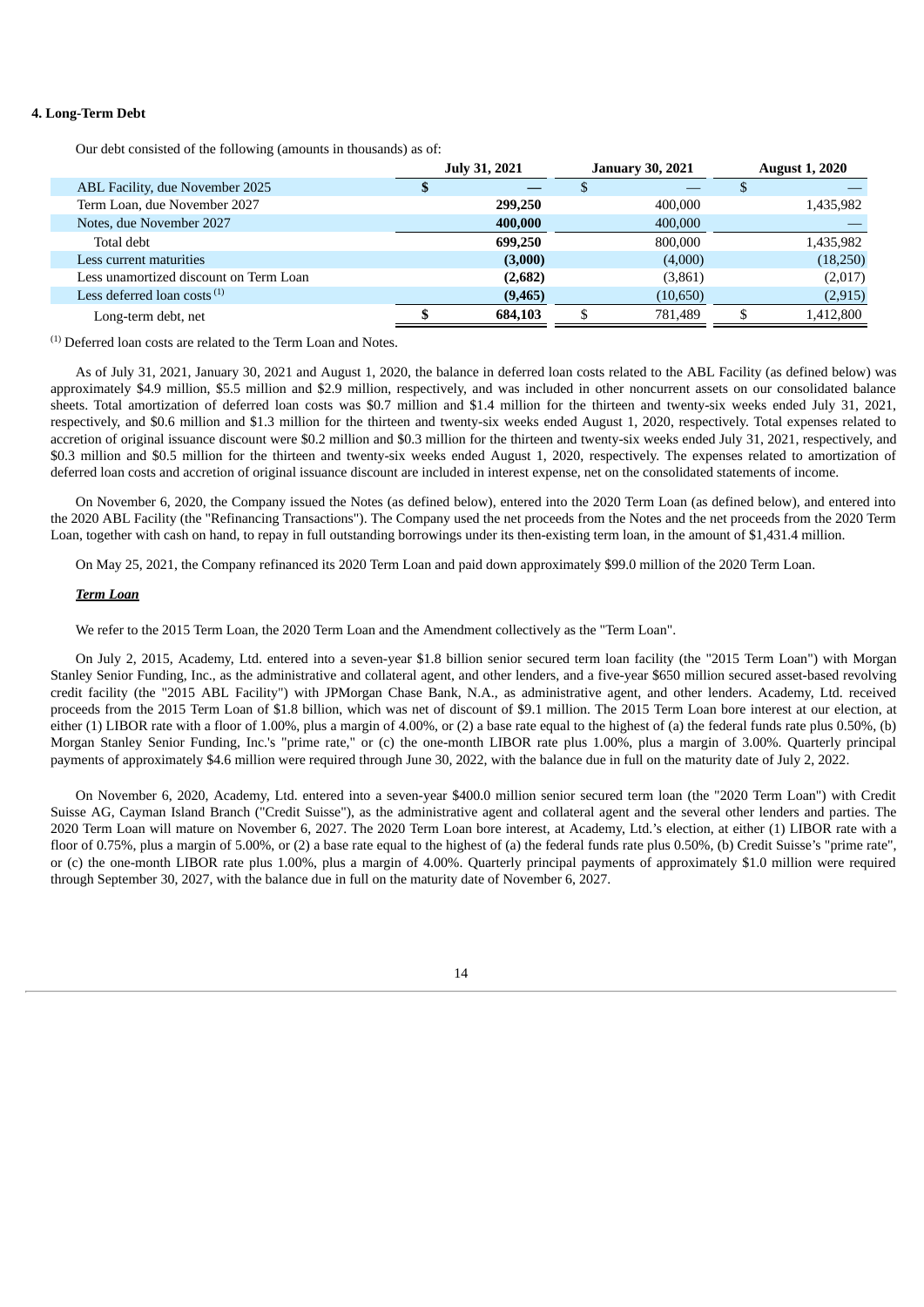On May 25, 2021, Academy, Ltd. entered into Amendment No. 4 (the "Amendment") to the Second Amended and Restated Credit Agreement, dated as of November 6, 2020, among Academy, Ltd., as Borrower, Credit Suisse AG, Cayman Islands Branch, as the administrative agent and collateral agent, the several lenders party thereto and the several other parties named therein (as previously amended, the "Existing Credit Agreement" and as amended by the Amendment, the "Amended Credit Agreement"). Pursuant to the terms of the Amendment, Academy, Ltd. (i) reduced the applicable margin on LIBOR borrowings under the Existing Credit Agreement from 5.00% to 3.75% and (ii) utilized cash on hand to repay \$99.0 million of outstanding borrowings under the Existing Credit Agreement, leaving an outstanding principal balance of \$300.0 million under the Amended Credit Agreement. Quarterly principal payments of \$750.0 thousand are required through September 30, 2027 and borrowings under the Amended Credit Agreement will continue to mature on November 6, 2027. All other material terms and provisions of the 2020 Term Loan remain substantially the same as the terms and provisions in place immediately prior to the effectiveness of the Amendment. As of July 31, 2021, the weighted average interest rate was 4.50%, with interest payable monthly. The terms and conditions of the Amendment also require that the outstanding balance under the Loan is prepaid under certain circumstances. In connection with the 2020 Term Loan and the Amendment, the Company capitalized related professional fees of \$5.8 million as deferred loan costs. As of July 31, 2021, no prepayment was due under the terms and conditions of the Term Loan.

In connection with the Amendment, the Company recognized a non-cash loss on early retirement of debt of \$2.2 million in the thirteen and twenty-six weeks ended July 31, 2021 from the write-off of deferred loan costs and expense related to the original issuance discount associated with our 2020 Term Loan.

During the thirteen and twenty-six weeks ended August 1, 2020, we repurchased principal on our 2015 Term Loan, which was trading at a discount, in open market transactions. The following table provides further detail regarding these repurchases (amounts in millions):

|                             | <b>Thirteen Weeks</b><br>Ended |                       |  | <b>Twenty-Six Weeks</b><br>Ended |
|-----------------------------|--------------------------------|-----------------------|--|----------------------------------|
|                             |                                | <b>August 1, 2020</b> |  | <b>August 1, 2020</b>            |
| Gross principal repurchased |                                | 23.9                  |  | 23.9                             |
| Reacquisition price of debt |                                | 16.0                  |  | 16.0                             |
| Net gain recognized         |                                | 7.8                   |  | 7.8                              |

### *Notes*

On November 6, 2020, Academy, Ltd. issued \$400.0 million of 6.00% senior secured notes which are due November 15, 2027 (the "Notes"), pursuant to an indenture, dated as of November 6, 2020 (the "Indenture") with The Bank of New York Mellon Trust Company, N.A., as trustee and collateral agent. The Notes will pay interest semi-annually in arrears in cash on May 15 and November 15 of each year at a rate of 6.00% per year, commencing on May 15, 2021. In connection with issuance of the Notes, the Company capitalized related professional fees of \$5.2 million as deferred loan costs.

On or after November 15, 2023, Academy, Ltd. may, at its option and on one or more occasions, redeem all or a part of the Notes at the redemption prices set forth in the Indenture, plus accrued and unpaid interest, if any, to, but excluding, the applicable redemption date. At any time prior to November 15, 2023, Academy, Ltd. may, at its option and on one or more occasions, redeem all or part of the Notes at a redemption price equal to 100% of the principal amount of the Notes to be redeemed, plus accrued and unpaid interest, if any, to, but excluding, the applicable redemption date, plus a "make-whole" premium as described in the Indenture. In addition, at any time prior to November 15, 2023, Academy, Ltd. may, at its option and on one or more occasions, redeem up to 40% of the aggregate principal amount of the Notes at a redemption price equal to 106.00% of the aggregate principal amount thereof, with an amount equal to or less than the net cash proceeds from one or more equity offerings to the extent such net cash proceeds are received by or contributed to Academy, Ltd., plus accrued and unpaid interest, if any, to, but excluding, the applicable redemption date.

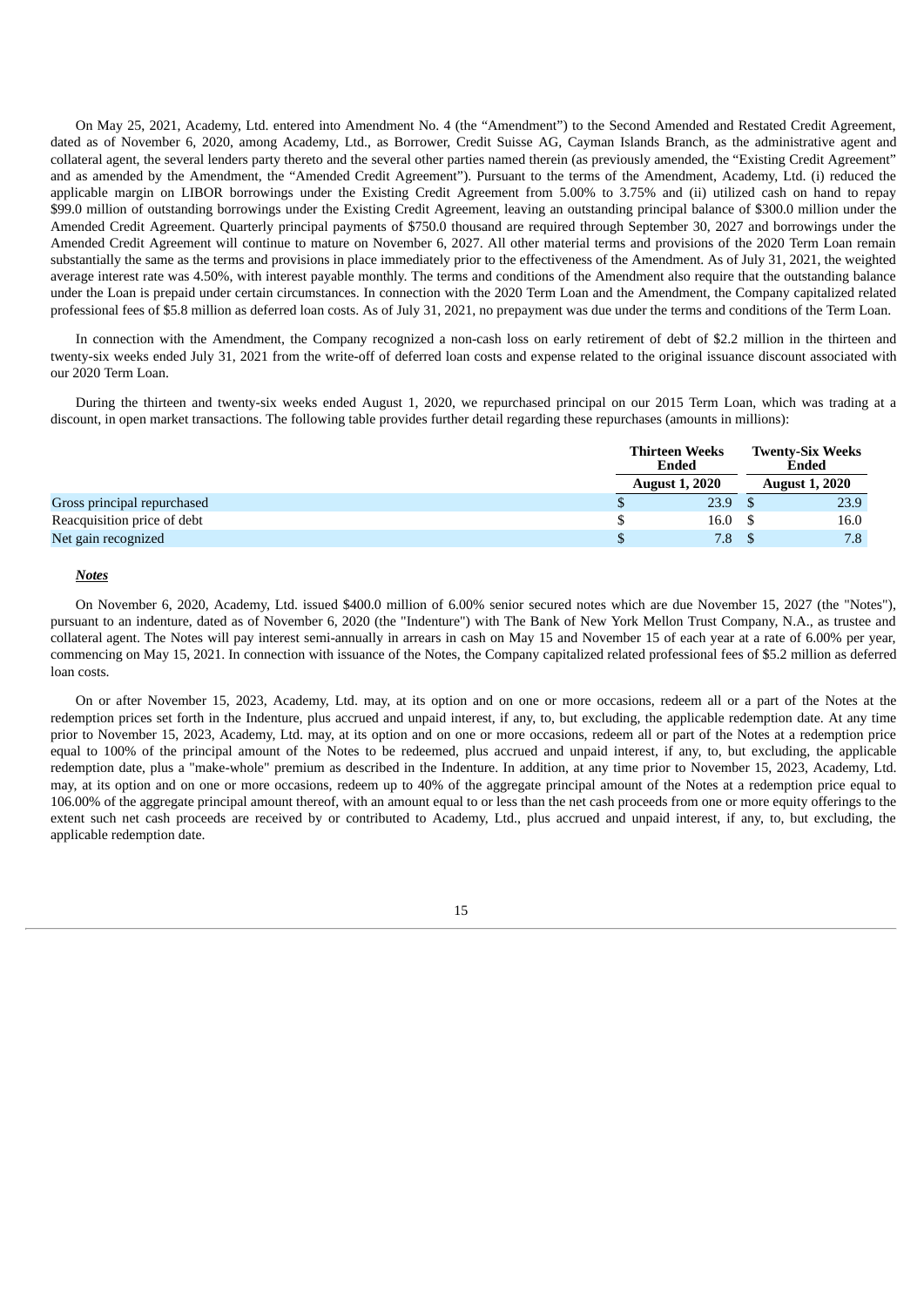#### *ABL Facility*

We refer to the 2015 ABL Facility and the 2020 ABL Facility collectively as the "ABL Facility".

On July 2, 2015, Academy, Ltd. entered into a five-year \$650 million secured asset-based revolving credit facility (the "2015 ABL Facility"). On May 22, 2018, the Company amended the agreement governing the 2015 ABL Facility to increase the commitment on the facility from \$650 million to \$1 billion. In connection with the amendment to the 2015 ABL Facility, the Company capitalized related professional fees of \$2.8 million as deferred loan costs and wrote off \$0.1 million in previously capitalized deferred loan costs. The 2015 ABL Facility was scheduled to mature on May 22, 2023, subject to a springing maturity clause which could have been triggered 91 days before the July 2, 2022 maturity of the 2015 Term Loan.

On November 6, 2020, Academy, Ltd., as borrower, and the Guarantors, as guarantors, amended the 2015 ABL Facility by entering into an amendment to the First Amended and Restated ABL Credit Agreement, dated as of July 2, 2015, with JPMorgan Chase Bank, N.A. as the administrative agent and collateral agent, letter of credit issuer and swingline lender (the "ABL Agent") and the several lenders party thereto, which ABL Amendment, among other things, extended the maturity of Academy, Ltd.'s asset-based revolving credit facility thereunder to November 6, 2025 (the "2020 ABL Facility"). In connection with the 2020 ABL Facility, the Company capitalized related professional fees of \$3.1 million as deferred loan costs.

The ABL Facility is used to provide financing for working capital and other general corporate purposes, as well as to support certain letters of credit requirements, and availability is subject to customary borrowing base and availability provisions. During the normal course of business, we periodically utilize letters of credit primarily for the purchase of import goods and in support of insurance contracts. As of July 31, 2021, we had outstanding letters of credit of approximately \$19.5 million, of which \$15.5 million were issued under the ABL Facility, and we had no borrowings outstanding under the ABL Facility, leaving the available borrowing capacity under the ABL Facility of \$858.4 million.

Borrowings under the ABL Facility bear interest, at our election, at either (1) LIBOR plus a margin of 1.25% to 1.75%, or (2) a base rate equal to the highest of (a) the federal funds rate plus 0.50%, (b) JPMorgan Chase Bank, N.A.'s "prime rate", or (c) the one-month LIBOR rate plus 1.00%, plus a margin of 0.25% to 0.75%. The ABL Facility also provides a fee applicable to the unused commitments of 0.25%. The terms and conditions of the ABL Facility also require that we prepay outstanding loans under the ABL Facility under certain circumstances. As of July 31, 2021, no future prepayments of outstanding loans have been triggered under the terms and conditions of the ABL Facility.

*Covenants***.** The ABL Facility and Term Loan agreements and the Indenture contain covenants, including, among other things, covenants that restrict Academy, Ltd.'s ability to incur certain additional indebtedness, create or permit liens on assets, engage in mergers or consolidations, pay dividends, make other restricted payments, make loans or advances, engage in transactions with affiliates or amend material documents. Additionally, at certain times, the ABL Facility is subject to a minimum adjusted fixed charge coverage ratio. These covenants are subject to certain qualifications and limitations. We were in compliance with these covenants as of July 31, 2021.

*Capitalized Interest.* We capitalized interest primarily related to construction of new stores and store renovations in the amount of \$0.2 million and \$0.3 million for the thirteen and twenty-six weeks ended July 31, 2021, respectively, and \$0.2 million and \$0.3 million for the thirteen and twenty-six weeks ended August 1, 2020, respectively.

#### **5. Derivative Financial Instruments**

We have historically used interest rate swap agreements to hedge market risk relating to possible adverse changes in interest rates.

All interest rate swaps had been designated as cash flow hedges of variable rate interest payments on borrowings under the Term Loan. On January 19, 2021, we settled our three remaining outstanding interest rate swaps in full, which were scheduled to expire on various dates during 2021, for \$4.1 million. As of July 31, 2021, we do not have any derivative financial instruments outstanding.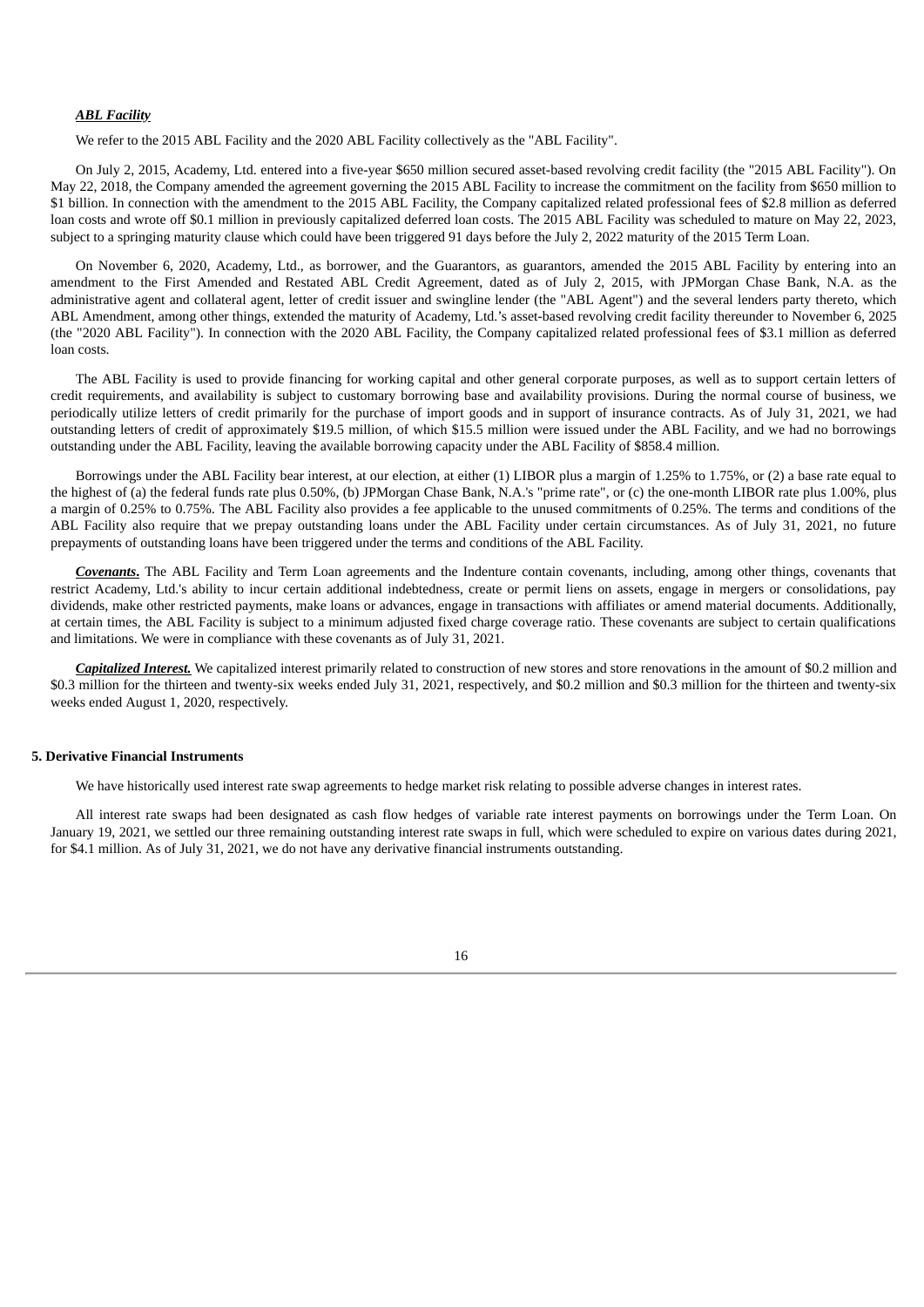The fair value of these interest rate swaps is as follows (amounts in thousands) as of:

|                                                                       | <b>July 31, 2021</b> | <b>January 30, 2021</b> | <b>August 1, 2020</b> |
|-----------------------------------------------------------------------|----------------------|-------------------------|-----------------------|
| Derivatives designated as hedging instruments                         |                      |                         |                       |
| <b>Liabilities</b>                                                    |                      |                         |                       |
| Amounts included in accrued expenses and other<br>current liabilities |                      |                         | 7.485                 |
| Amounts included in other long-term liabilities                       |                      |                         | 894                   |
| Total derivatives designated as hedging<br>instruments net liability  |                      |                         | (8,379)               |

For derivatives designated as hedging instruments, amounts included in AOCI are reclassified to interest expense in the same period during which the hedged transaction affects earnings, which is as interest expense is recorded on the underlying Term Loan.

The impact of gains and losses related to interest rate swaps that are deferred into AOCI and subsequently reclassified into expense as follows (amounts in thousands):

|                                                                                                                                                  | <b>Thirteen Weeks Ended</b> |  |                       | <b>Twenty-Six Weeks Ended</b> |              |  |                       |  |
|--------------------------------------------------------------------------------------------------------------------------------------------------|-----------------------------|--|-----------------------|-------------------------------|--------------|--|-----------------------|--|
|                                                                                                                                                  | <b>July 31, 2021</b>        |  | <b>August 1, 2020</b> | <b>July 31, 2021</b>          |              |  | <b>August 1, 2020</b> |  |
| Accumulated Other Comprehensive Loss,<br>beginning                                                                                               | $(2,398)$ \$                |  | $(10,607)$ \$         |                               | $(3,324)$ \$ |  | (8,066)               |  |
| Loss deferred into AOCI                                                                                                                          |                             |  | (606)                 |                               |              |  | (5,040)               |  |
| Increase to interest expense (net of tax impact of<br>\$163 and \$433 in the thirteen and twenty-six<br>weeks ended July 31, 2021, respectively) | 536                         |  | 2,874                 |                               | 1,462        |  | 4,767                 |  |
| Accumulated Other Comprehensive Loss, ending                                                                                                     | $(1,862)$ \$                |  | $(8,339)$ \$          |                               | $(1,862)$ \$ |  | (8,339)               |  |

#### **6. Fair Value Measurements**

Fair value is defined as an exit price that would be received from the sale of an asset or paid to transfer a liability in the principal or most advantageous market for the asset or liability in an orderly transaction between market participants on the measurement date. Authoritative guidance establishes a three-level hierarchy for disclosure that is based on the extent and level of judgment used to estimate the fair value of the assets and liabilities.

The fair value measurements are classified as either:

- Level 1 which represents valuations based on unadjusted quoted prices in active markets that are accessible at the measurement date for identical, unrestricted assets or liabilities;
- Level 2 which represents valuations based on quoted prices for similar assets and liabilities in active markets, quoted prices for identical or similar assets and liabilities in markets that are not active, or inputs that are observable, either directly or indirectly, for substantially the full term of the asset or liability; and
- Level 3 which represents valuations based on prices or valuation techniques that require inputs that are both significant to the fair value measurement and unobservable (i.e., supported by little or no market activity).

In instances where the determination of the fair value measurement is based on inputs from different levels of the fair value hierarchy, the level in the fair value hierarchy in which the fair value measurement is classified in its entirety, is based on the lowest level input that is significant to the fair value measurement. Our assessment of the significance of a particular input to the fair value measurement in its entirety requires judgment and considers factors specific to the asset or liability. There were no transfers made into or out of the Level 1, 2 or 3 categories during any period presented.

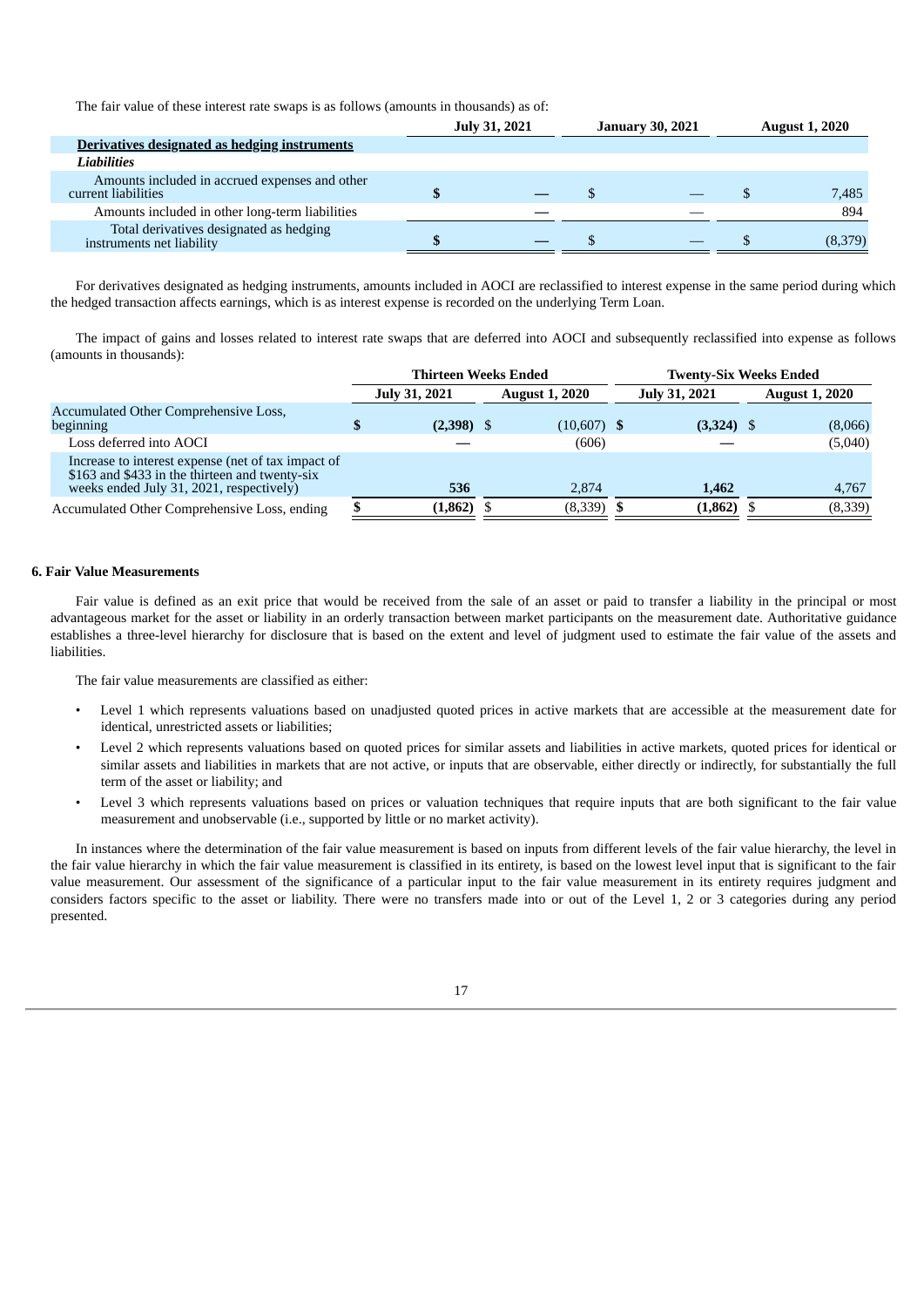The following table provides the fair value hierarchy for our derivative financial instruments (amounts in thousands) as of:

|                    | <b>Fair Value</b><br>Hierarchv | <b>July 31, 2021</b> | <b>January 30, 2021</b> | <b>August 1, 2020</b> |
|--------------------|--------------------------------|----------------------|-------------------------|-----------------------|
| Liabilities        |                                |                      |                         |                       |
| Interest rate swap | Level 2                        |                      | $\hspace{0.05cm}$       | 8,379                 |

We value our derivative financial instruments using a discounted cash flow analysis based on the expected cash flows of each derivative. This analysis reflects the contractual terms of the derivatives, including the period to maturity, and uses observable market based inputs including interest rates and implied volatilities. Our valuations also consider both our own and the respective counterparty's non-performance risk. We have considered unobservable market factors such as the likelihood of default by us and our counterparty, our net exposures, credit enhancements, and remaining maturities in determining a credit valuation adjustment to include as part of the fair value of our derivative financial instruments. To date, the credit valuation adjustment did not comprise a material portion of the fair value of the derivative financial instruments. Therefore, we consider our derivative financial instruments to fall within Level 2 of the fair value hierarchy.

### *Other Financial Instruments*

Periodically we make cash investments in money market funds comprised of U.S. Government treasury bills and securities, which are classified as cash and redeemable on demand. As of July 31, 2021, January 30, 2021 and August 1, 2020, we held \$383.0 million, \$284.0 million and \$781.1 million in money market funds, respectively.

The fair value of the Term Loan and Notes is estimated using a discounted cash flow analysis based on quoted market prices for the instrument in an inactive market and is therefore classified as Level 2 within the fair value hierarchy. As of July 31, 2021 and January 30, 2021, the estimated fair value of the Term Loan and Notes was \$0.7 billion and \$0.8 billion, respectively. As of August 1, 2020, the estimated fair value of the Term Loan was \$1.3 billion. As borrowings on the ABL Facility are generally repaid in less than 12 months, we believe that fair value approximates the carrying value.

### **7. Property and Equipment**

Property and equipment consists of the following (amounts in thousands) as of:

|                                           | <b>July 31, 2021</b> |   | <b>January 30, 2021</b> |   | <b>August 1, 2020</b> |
|-------------------------------------------|----------------------|---|-------------------------|---|-----------------------|
| Leasehold improvements                    | 448,275              | J | 438,287                 | S | 434,087               |
| Equipment and software                    | 581,452              |   | 561,333                 |   | 541,366               |
| Furniture and fixtures                    | 325,373              |   | 319,764                 |   | 316,366               |
| Construction in progress                  | 21,846               |   | 23,575                  |   | 22,076                |
| Land                                      | 3,698                |   | 3,699                   |   | 3,698                 |
| Total property and equipment              | 1,380,644            |   | 1,346,658               |   | 1,317,593             |
| Accumulated depreciation and amortization | (1,017,860)          |   | (968, 398)              |   | (921, 034)            |
| Property and equipment, net               | 362,784              |   | 378,260                 |   | 396,559               |

Depreciation expense was \$26.0 million and \$51.3 million, respectively, in the thirteen and twenty-six weeks ended July 31, 2021, and \$26.7 million and \$54.2 million in the thirteen and twenty-six weeks ended August 1, 2020, respectively, and is included in selling, general and administrative expenses on the consolidated statements of income.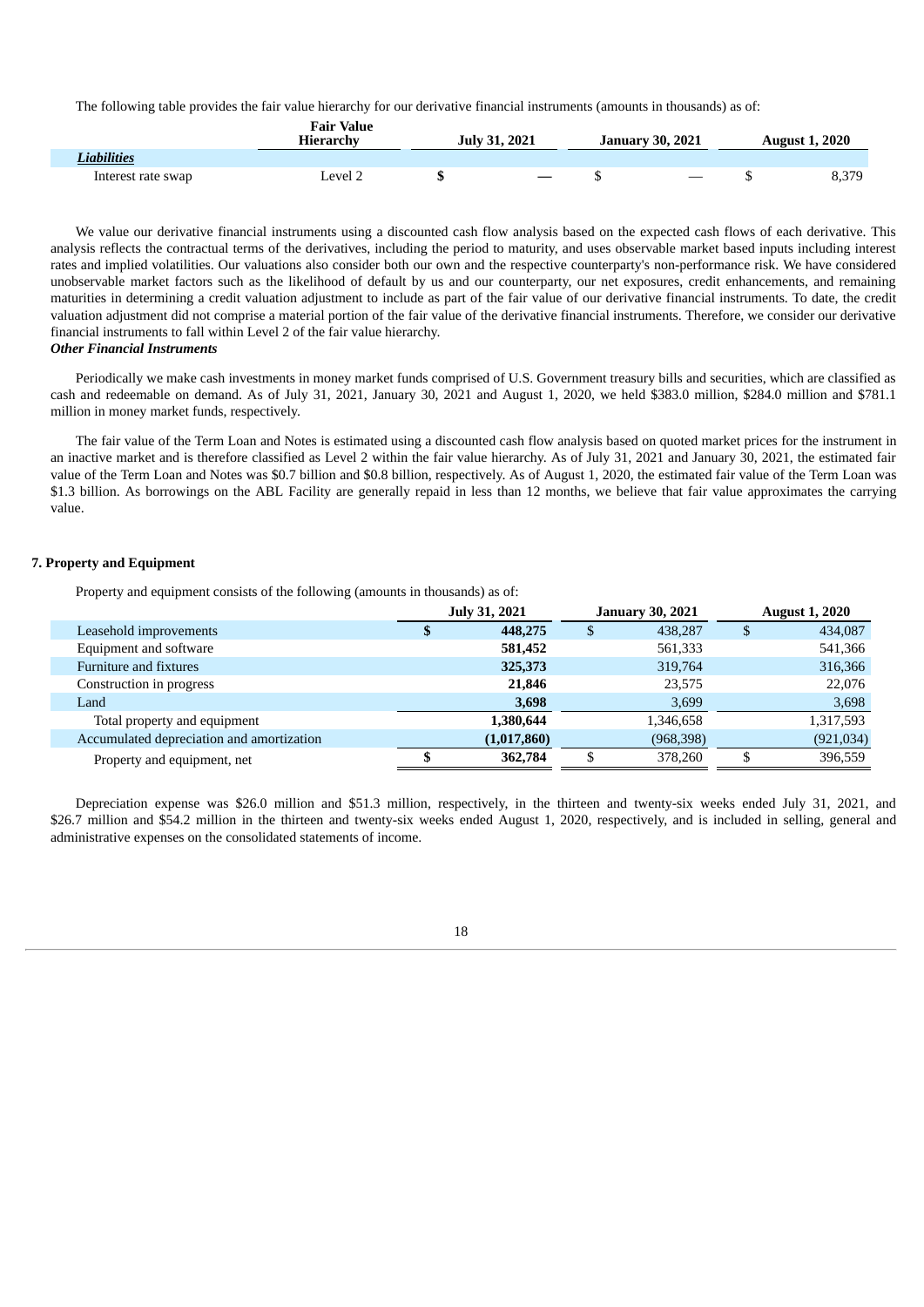### **8. Accrued Expenses and Other Current Liabilities**

Accrued expenses and other current liabilities consist of the following (amounts in thousands) as of:

|                                                | <b>July 31, 2021</b> |         | <b>January 30, 2021</b> | <b>August 1, 2020</b> |         |  |
|------------------------------------------------|----------------------|---------|-------------------------|-----------------------|---------|--|
| <b>Accrued</b> interest                        |                      | 6,654   | \$<br>7.684             | \$                    | 7,469   |  |
| Accrued personnel costs                        |                      | 83,406  | 113,032                 |                       | 62,300  |  |
| Accrued professional fees                      |                      | 2,578   | 2,547                   |                       | 3,769   |  |
| Accrued sales and use tax                      |                      | 26,461  | 14,980                  |                       | 21,078  |  |
| Accrued self-insurance                         |                      | 14,093  | 13,471                  |                       | 13,554  |  |
| Deferred revenue - gift cards and other        |                      | 64,492  | 76,778                  |                       | 57,621  |  |
| Income taxes payable                           |                      | 10,734  | 23,730                  |                       | 3,983   |  |
| Interest rate swaps                            |                      |         |                         |                       | 7,485   |  |
| Property taxes                                 |                      | 36,451  | 16,978                  |                       | 39,289  |  |
| Sales return allowance                         |                      | 6.700   | 5.800                   |                       | 6,500   |  |
| Other                                          |                      | 25,588  | 16,351                  |                       | 22,024  |  |
| Accrued expenses and other current liabilities |                      | 277,157 | 291,351                 |                       | 245,072 |  |

#### **9. Equity and Share-Based Compensation**

On September 29, 2020, the ASO, Inc. Board of Directors adopted the 2020 Omnibus Incentive Plan (the "2020 Omnibus Incentive Plan"), which became effective on October 1, 2020. The plan reserved a total of 5,150,000 shares of common stock for issuance. Concurrent with the adoption of the 2020 Omnibus Incentive Plan, the NAHC 2011 Unit Incentive Plan (the "2011 Unit Incentive Plan") was frozen and no further issuances will be permitted as part of the 2011 Unit Incentive Plan. As of July 31, 2021, there were 3,703,285 shares that were authorized and available for grant under the 2020 Omnibus Incentive Plan.

On September 29, 2020, the Academy Sports and Outdoors, Inc. Board of Directors adopted the 2020 Employee Stock Purchase Plan (the "ESPP"), which became effective on October 1, 2020 upon the effectiveness of the Registration Statement. We have reserved a total of 2,000,000 shares and as of July 31, 2021, there were 1,964,614 shares authorized and available for future issuance under the ESPP.

Equity compensation expense was \$27.3 million and \$33.2 million for the thirteen and twenty-six weeks ended July 31, 2021, respectively, which includes approximately \$24.9 million in non-cash expenses related to the 2021 Vesting Event which occurred during the 2021 second quarter. Equity compensation expense was \$1.6 million and \$3.7 million for the thirteen and twenty-six weeks ended August 1, 2020, respectively. These costs are included in selling, general and administrative expenses in the statements of income.

#### *2011 Unit Incentive Plan*

The 2011 Unit Incentive Plan provides for the grant of certain equity incentive awards (each, an "Award"), such as options to purchase ASO, Inc. common stock (each, a "Unit Option") and restricted units that may settle in ASO, Inc. common stock (each, a "Restricted Unit") to our directors, executives, and eligible employees of the Company.

Unit Options granted under the 2011 Unit Incentive Plan consist of Unit Options that vest upon the satisfaction of time-based requirements (each, a "Service Unit Option") and Unit Options that vest upon the satisfaction of both time-based requirements and Company performance-based requirements (each, a "Performance Unit Option").

Restricted Units granted under the 2011 Unit Incentive Plan consist of Restricted Units that vest upon the satisfaction of time-based requirements (each, a "Service Restricted Unit") and Restricted Units that vest upon the satisfaction of a liquidity event-based requirement together with a timebased requirement and/or a performance-based requirement (each, a "Liquidity Event Restricted Unit"). In each case, vesting of the Company's outstanding and unvested Unit Options and Restricted Units is contingent upon the holder's continued service through the date of each applicable vesting event.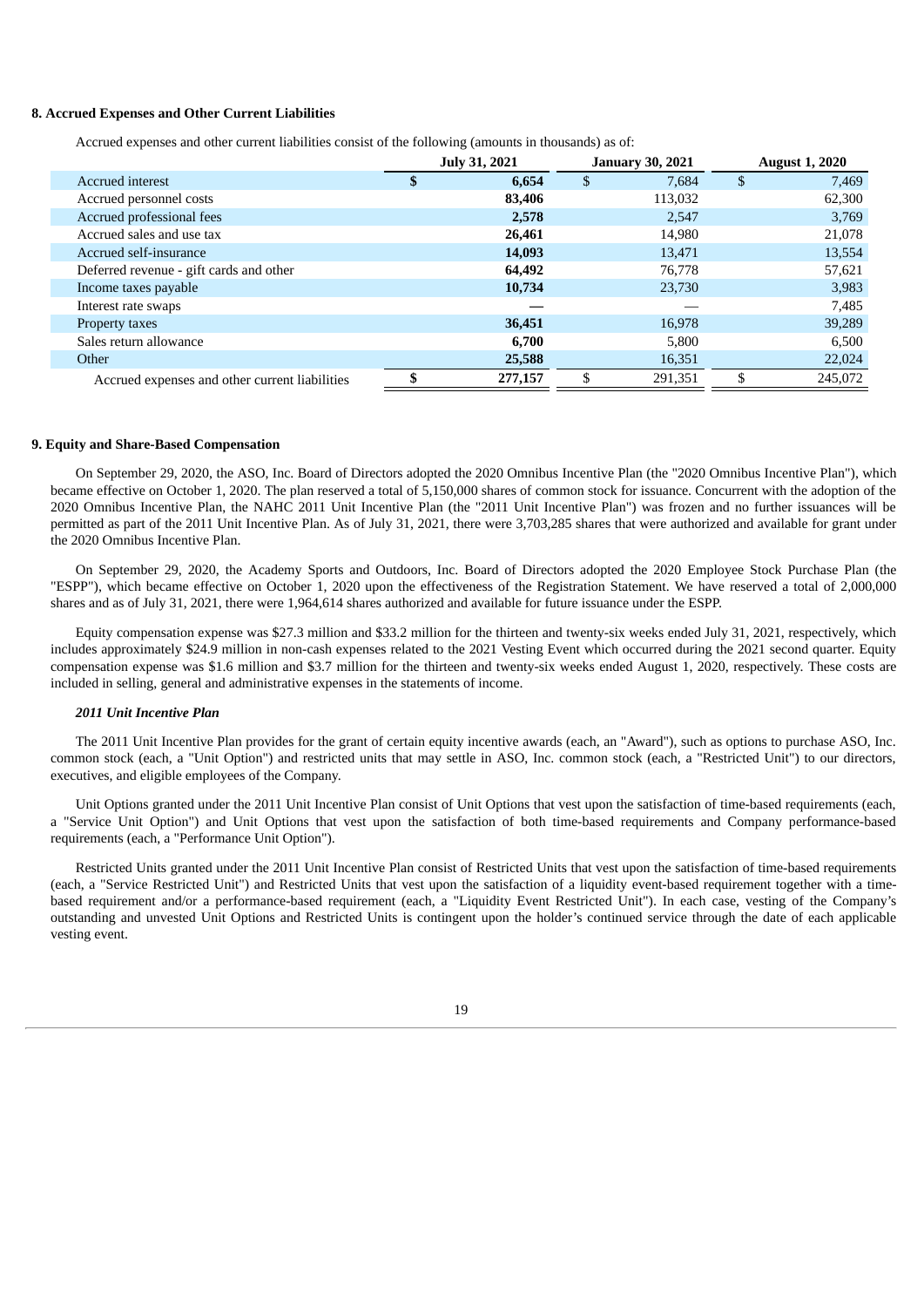Concurrent with the adoption of the 2020 Omnibus Incentive Plan on October 1, 2020, no further Awards are authorized to be granted under the 2011 Unit Incentive Plan.

### *2020 Omnibus Incentive Plan*

The 2020 Omnibus Incentive plan provides for the grant of Awards such as options to purchase ASO, Inc. common stock (each, a "Stock Option") and restricted stock units which may settle in ASO, Inc. common stock (each, a "Restricted Stock Unit") to our directors, executives, and eligible employees of the Company.

Stock Options granted under the 2020 Omnibus Incentive Plan consist of Stock Options that vest upon the satisfaction of time-based requirements (each, a "Service Stock Option" and Service Unit Options and Service Stock Options together are "Service Options").

Restricted Stock Units granted under the 2020 Omnibus Incentive Plan consist of Restricted Stock Units that vest upon the satisfaction of timebased requirements (each, a "Service Restricted Stock Unit") and Restricted Stock Units that vest upon the satisfaction of a time-based requirement and performance-based requirement (each, a "Performance Restricted Stock Unit"). In each case, vesting of the Company's outstanding and unvested Stock Options and Restricted Stock Units is contingent upon the holder's continued service through the date of each applicable vesting event.

### *ESPP*

Our ESPP allows eligible employees to contribute up to 15% of their eligible earnings toward the semi-annual purchase of the Company's shares of common stock at a discount of 15% of the closing stock price on the first or last day of the six-month offering period, whichever is lower.

The number of shares reserved for issuance under the ESPP will be increased automatically on the first day of each fiscal year, beginning in fiscal year 2021, by a number equal to the lesser of (1) 1,000,000 shares of common stock, (2) 2.0% of the total number of all classes of the company's common stock outstanding on the last day of the immediately preceding fiscal year, or (3) a lower number of shares determined by the ASO, Inc. Board of Directors.

### *Distribution*

On August 28, 2020, NAHC paid a \$257.0 million, or \$1.1257 per unit (or \$3.5460 as converted using the Contribution Ratio), distribution to its members of record as of August 25, 2020. Cash on hand was used to fund \$248.0 million of the distribution, with the remainder distributed through an offset of outstanding loans receivable from one member and state income tax withholding made on behalf of NAHC's members. Holders of the outstanding granted equity Awards were entitled to receive value equal to \$1.1257 per Award (or \$3.5460 as converted using the Contribution Ratio), which was made in the form of cash payments, additional Restricted Unit grants or Unit Option exercise price adjustments. Cash payments due for unvested Awards were paid upon vesting of such Awards. In accordance with the terms of the 2011 Unit Incentive Plan, the Company made the following adjustments to each outstanding Award (per unit components, shares and exercise prices shown above and below are converted using the Contribution Ratio as described in the Retrospective Presentation of Ownership Exchange in Note 2):

- Exercise price reductions of \$0.28 for 9,788,000 Unit Options (or \$0.89 for 3,107,301 Stock Options, as converted);
- Exercise price reductions of \$1.12 for 1,746,594 Unit Options (or \$3.53 for 554,474 Stock Options, as converted);
- Additional Restricted Unit grants of 159,362 units (or 50,590 Liquidity Event Restricted Units, as converted); and
- Cash payments for vested Unit Options and vested Restricted Units ("Share-Based Award Payments") of \$32.2 million were paid in-full as of July 31, 2021. No further Share-Based Award Payments relative to the distribution are payable as of July 31, 2021.

These exercise price adjustments did not increase the value of the Unit Options and no related additional equity compensation was incurred.

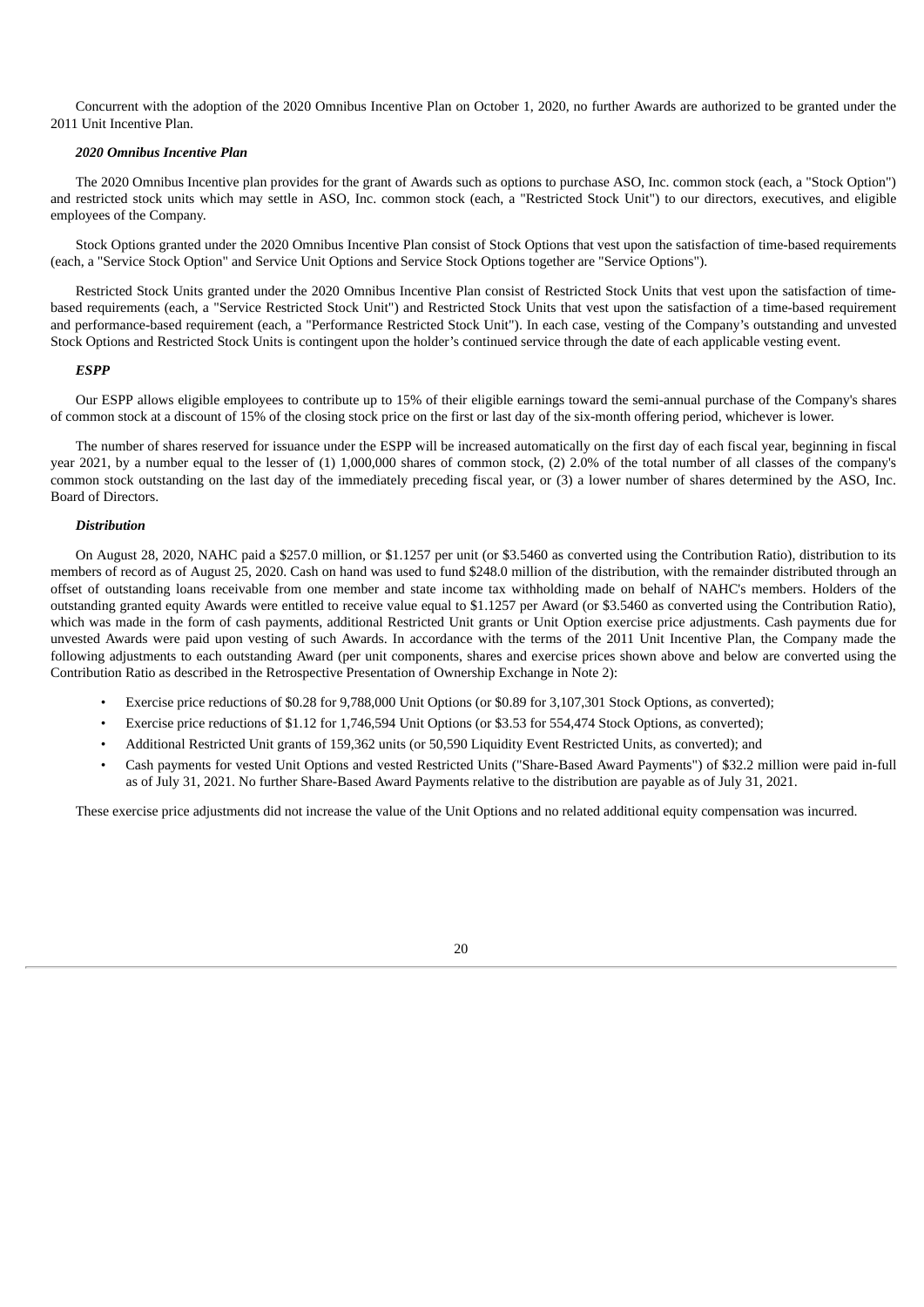### *Service Option Fair Value Assumptions*

The fair value for Service Options granted was estimated using a Black-Scholes option-pricing model. The expected lives of the Service Options granted were based on the "SEC simplified" method. Expected price volatility was determined based on the implied volatilities of comparable companies over a historical period that matches the expected life of the Award. The risk-free interest rate was based on the expected U.S. Treasury rate over the expected life. The dividend yield was based on the expectation that no dividends will be paid. The assumptions used to calculate the fair value of Awards granted are evaluated and modified, as necessary, to reflect current market conditions and experience.

The following table presents the assumptions and grant date fair values for Service Options granted in the twenty-six weeks ended July 31, 2021:

| Expected life in years      | 6.18           |
|-----------------------------|----------------|
| <b>Expected volatility</b>  | 42% to 44%     |
| Weighted-average volatility | $44\%$         |
| Risk-free interest rate     | 1.01% to 1.22% |
| Dividend yield              |                |

The following table presents the Award grants during the twenty-six weeks ended July 31, 2021:

|                                                  | <b>Service Options</b> | <b>Service Restricted</b><br><b>Stock Units</b> | <b>Performance Restricted</b><br><b>Stock Units</b> |         |  |
|--------------------------------------------------|------------------------|-------------------------------------------------|-----------------------------------------------------|---------|--|
| Number of shares                                 | 900.542                | 185.396                                         |                                                     | 192.919 |  |
| Weighted average grant date fair value per Award | 11.80                  | 28.57                                           |                                                     | 27.14   |  |
| Weighted average exercise price per Award        | 27.14                  | N/A                                             |                                                     | N/A     |  |

The following table presents the unrecognized compensation cost as of July 31, 2021:

|                                          | <b>Service Options</b> | <b>Service Restricted Stock</b><br>Units |           |  | Performance Restricted<br><b>Stock Units</b> |  |  |
|------------------------------------------|------------------------|------------------------------------------|-----------|--|----------------------------------------------|--|--|
| Remaining expense                        | 10.474.721 \$          |                                          | 4.495.775 |  | 4.193.693                                    |  |  |
| Weighted average life remaining in years | 3.6                    |                                          |           |  |                                              |  |  |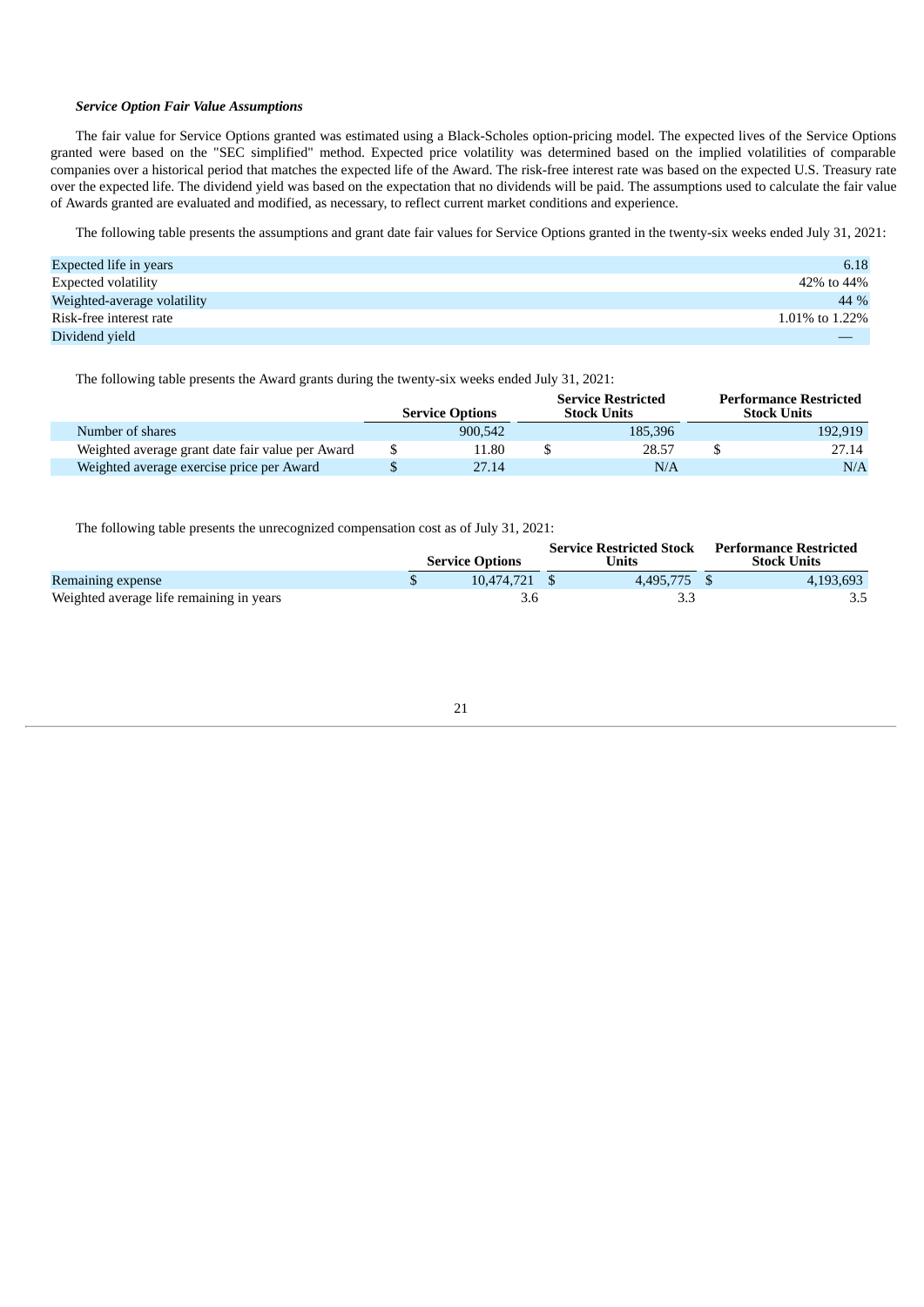### **10. Earnings per Common Share**

Basic earnings per common share is calculated based on net income divided by the basic weighted average common shares outstanding during the period, and diluted earnings per common share is calculated based on net income divided by the diluted weighted average common shares outstanding. Diluted weighted average common shares outstanding is based on the basic weighted average common shares outstanding plus any potential dilutive effect of stock-based awards outstanding during the period using the treasury stock method, which assumes the potential proceeds received from the dilutive stock options are used to purchase treasury stock. Anti-dilutive stock-based awards do not include awards which have a performance or liquidity event target which has yet to be achieved.

Basic and diluted weighted average common shares outstanding and basic and diluted earnings per common share are calculated as follows (amounts in thousands except per share amounts):

|                                                                                                               | <b>Thirteen Weeks Ended</b> |     |                       | <b>Twenty-Six Weeks Ended</b> |         |    |                       |  |
|---------------------------------------------------------------------------------------------------------------|-----------------------------|-----|-----------------------|-------------------------------|---------|----|-----------------------|--|
|                                                                                                               | <b>July 31, 2021</b>        |     | <b>August 1, 2020</b> | <b>July 31, 2021</b>          |         |    | <b>August 1, 2020</b> |  |
| Net income                                                                                                    | \$<br>190,510               | -\$ | 167,676               | -S                            | 368,306 | -S | 157,656               |  |
| Weighted average common shares outstanding -<br>basi $\bar{c}$ <sup>(1)</sup>                                 | 92,627                      |     | 72,478                |                               | 92,357  |    | 72,476                |  |
| Dilutive effect of Service Restricted Units and<br>Service Restricted Stock Units (1)                         | 61                          |     | 3                     |                               | 54      |    | 8                     |  |
| Dilutive effect of Performance Restricted<br><b>Stock Units and Liquidity Event Restricted</b><br>Units $(1)$ | <b>121</b>                  |     |                       |                               | 591     |    |                       |  |
| Dilutive effect of Service Options <sup>(1)</sup>                                                             | 2,614                       |     | 571                   |                               | 2,427   |    | 613                   |  |
| Dilutive effect of Performance Unit Options and Performance Stock Options $^{\textrm{\tiny{\text{(1)}}}}$     | 468                         |     | 1,387                 |                               | 962     |    | 1,390                 |  |
| Dilutive effect of ESPP shares                                                                                |                             |     |                       |                               |         |    |                       |  |
| Weighted average common shares outstanding -<br>diluted $(1)$                                                 | 95,891                      |     | 74,439                |                               | 96,391  |    | 74,487                |  |
| Earnings per common share - basic                                                                             | \$<br>2.06                  | \$  | 2.31                  | - \$                          | 3.99    | \$ | 2.18                  |  |
| Earnings per common share - diluted                                                                           | \$<br>1.99                  | \$  | 2.25                  | -S                            | 3.82    | -S | 2.12                  |  |
| Anti-dilutive stock-based awards excluded from<br>diluted calculation (1)                                     | 34                          |     | 1,653                 |                               | 43      |    | 426                   |  |

 $<sup>(1)</sup>$  See Retrospective Presentation of Ownership Exchange in Note 2.</sup>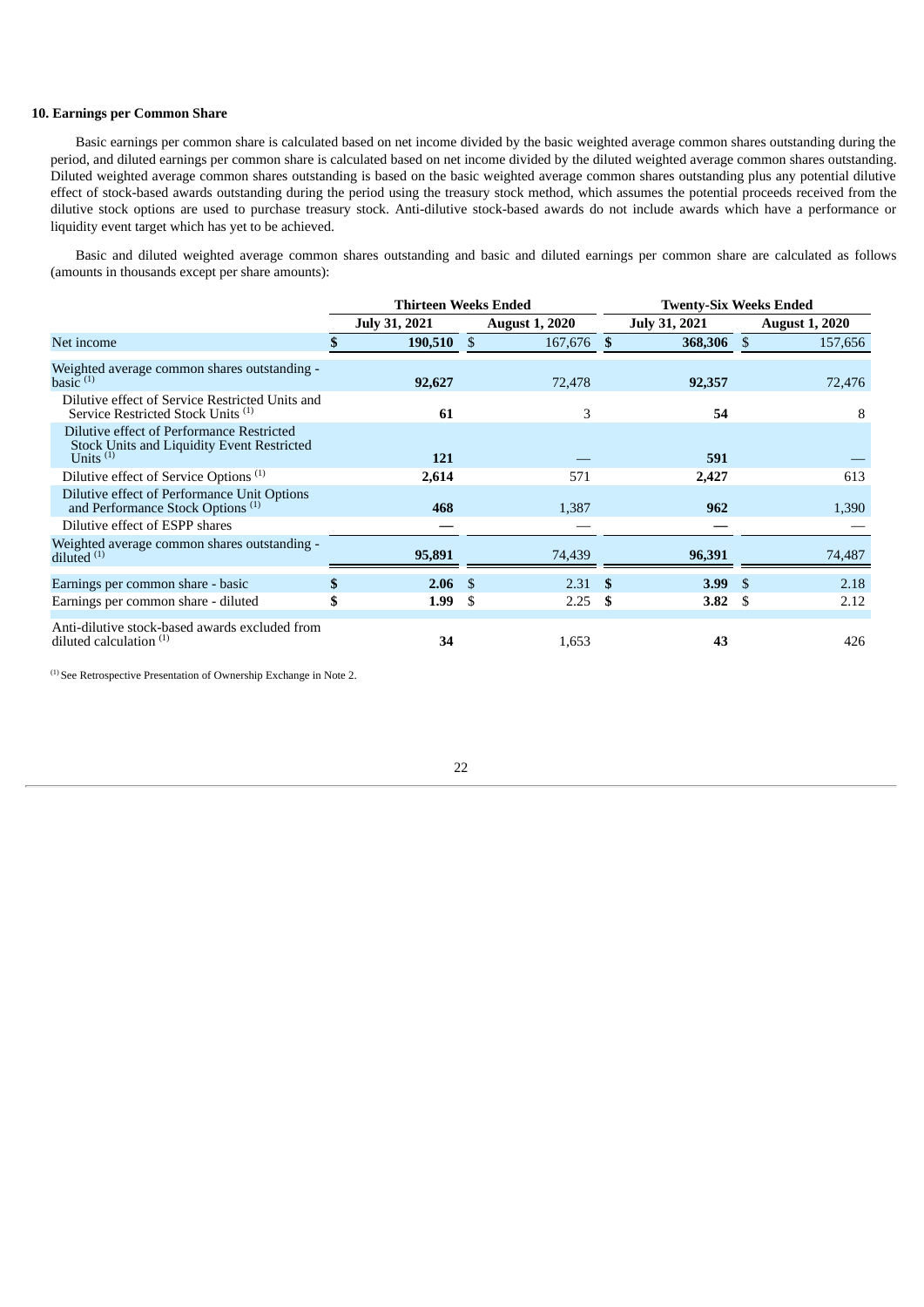#### **11. Income Taxes**

Prior to October 1, 2020, the Company, was treated as a flow through entity for U.S. federal income tax purposes and thus no federal income tax expense was recorded in our statements of income for periods prior to October 1, 2020. Our tax rate prior to October 1, 2020 was almost entirely the result of state income taxes. In connection with our IPO, as a result of the Reorganization Transactions completed on October 1, 2020, on and after October 1, 2020, the Company is treated as a U.S. corporation for U.S. federal, state, and local income tax purposes and accordingly, a provision for income taxes has been recorded for the anticipated tax consequences of our reported results of operations for federal, state and local income taxes since October 1, 2020. NAHC continued to operate as a tax partnership through January 30, 2021.

Effective January 31, 2021, NAHC discontinued partnership treatment for tax purposes. As a result, our deferred tax liability was no longer measured by reference to membership units in NAHC and instead was measured by reference to the underlying assets and liabilities of our operations. No change in the total reported deferred tax liability occurred as a result of the change in tax structure.

The table below reflects the allocation of the deferred tax liability previously reflected for "Investment in NAHC" to the underlying assets and liabilities of the business based on the estimated fair value as of January 31, 2021 (amounts in thousands):

|                                    | <b>January 30, 2021</b>        | <b>Effect of Change</b> | <b>January 31, 2021</b> |  |
|------------------------------------|--------------------------------|-------------------------|-------------------------|--|
| <b>Deferred tax assets:</b>        |                                |                         |                         |  |
| Accounts receivable                | \$<br>$\overline{\phantom{0}}$ | -\$<br>274S             | 274                     |  |
| Accrued liabilities and reserves   |                                | 37,760                  | 37,760                  |  |
| Equity compensation                |                                | 22,854                  | 22,854                  |  |
| Other                              |                                |                         |                         |  |
| Total deferred tax assets          |                                | 60,888                  | 60,888                  |  |
| <b>Deferred tax liabilities:</b>   |                                |                         |                         |  |
| Investment in NAHC                 | (138, 358)                     | 138,358                 |                         |  |
| Inventory                          |                                | (17, 387)               | (17, 387)               |  |
| Prepaid items                      |                                | (4, 124)                | (4, 124)                |  |
| Property and equipment             |                                | (11,531)                | (11, 531)               |  |
| Intangible assets                  |                                | (166, 204)              | (166, 204)              |  |
| Other                              | (345)                          |                         | (345)                   |  |
| Total deferred tax liabilities     | (138, 703)                     | (60, 888)               | (199, 591)              |  |
| Total net deferred tax liabilities | $(138,703)$ \$                 |                         | (138, 703)              |  |

The Company determines its income tax expense by applying an estimated annual effective tax rate to its income before income taxes for the interim period. The current tax payable is based on the estimated federal and state income tax payments, while the remainder of income tax expense or benefit for the period is recorded to the net deferred tax asset or liability account. For the thirteen and twenty-six weeks ended July 31, 2021, ASO, Inc. recorded \$50.4 million and \$97.5 million of income tax expense, respectively, which included changes in income taxes payable of \$50.9 million and net deferred tax liabilities of \$46.6 million as of July 31, 2021.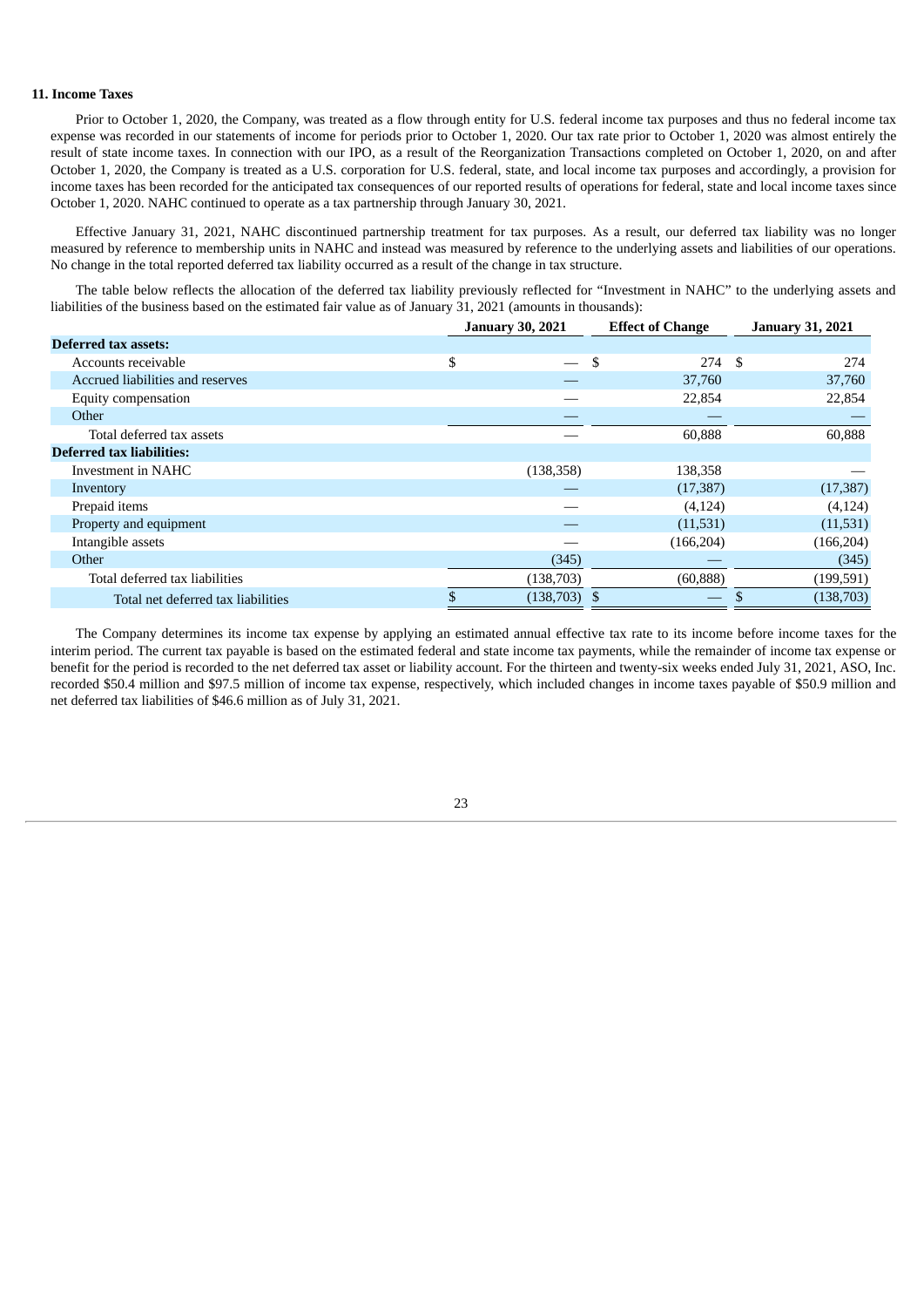#### **12. Related Party Transactions**

#### *Monitoring Agreement*

On August 3, 2011 (the "Effective Date"), we entered into a monitoring agreement (the "Monitoring Agreement"), with Kohlberg Kravis Roberts & Co. L.P. (the "Adviser") pursuant to which the Adviser provided advisory, consulting and financial services to us. In accordance with the terms of the Monitoring Agreement, we paid an aggregate annual advisory fee which increased by 5.0% annually on each anniversary of the Effective Date. The Adviser also charged us a customary fee for services rendered in connection with securing, structuring and negotiating equity and debt financings by us. Additionally, we were required to reimburse the Adviser for any out-of-pocket expenses in connection with these services. The Monitoring Agreement continued in effect from year-to-year, unless amended or terminated by the Adviser and us. Upon the completion of the IPO in the third quarter of 2020, the Monitoring Agreement terminated. We recognized advisory fees related to the Monitoring Agreement, including reimbursement of expenses, of approximately \$0.9 million and \$1.8 million in the thirteen and twenty-six weeks ended August 1, 2020, respectively. These expenses are included in selling, general and administrative expenses in the statements of income.

#### *Other Related Party Transactions*

In connection with the May 2021 Secondary Offering, we repurchased 3,229,974 shares of ASO, Inc. common stock at \$30.96 per share for approximately \$100.0 million, which were immediately retired by the Company (see Note 1).

Additionally, KKR has ownership interest in a broad range of portfolio companies and we may enter into commercial transactions for goods or services in the ordinary course of business with these companies. We do not believe such transactions are material to our business.

#### *Investments in Managers*

During the twenty-six weeks ended August 1, 2020, Managers repurchased at fair market value approximately \$37.0 thousand of Redeemable Membership Units from a director of the Company for cash. NAHC concurrently repurchased from Managers for cash, at fair market value, a number of NAHC membership units equal to the number of Redeemable Membership Units repurchased from the director.

#### *Note Receivable from Member and Distribution*

Prior to October 1, 2020, under NAHC's LLC agreement, certain members could require the Company to provide a tax loan on their behalf under certain circumstances. On April 10, 2019, the Company loaned \$4.0 million with a note receivable issued to a member. The note receivable bore semiannual compounding interest at 2.5% with outstanding principal and interest due on April 10, 2022. This note receivable was recorded in other noncurrent assets on the balance sheet.

On April 5, 2018, the Company loaned \$4.1 million with a note receivable issued to a member. The note receivable bore semi-annual compounding interest at 2.1%, with outstanding principal and interest due on April 5, 2021, and was recorded in prepaid expenses and other noncurrent assets on the balance sheet.

On August 28, 2020, the Company made a distribution to its members of record as of August 25, 2020, of \$257.0 million (see Note 9). Of the \$257.0 million, \$8.5 million was used to offset and satisfy the remaining balances of the notes receivable and related interest receivable from a member.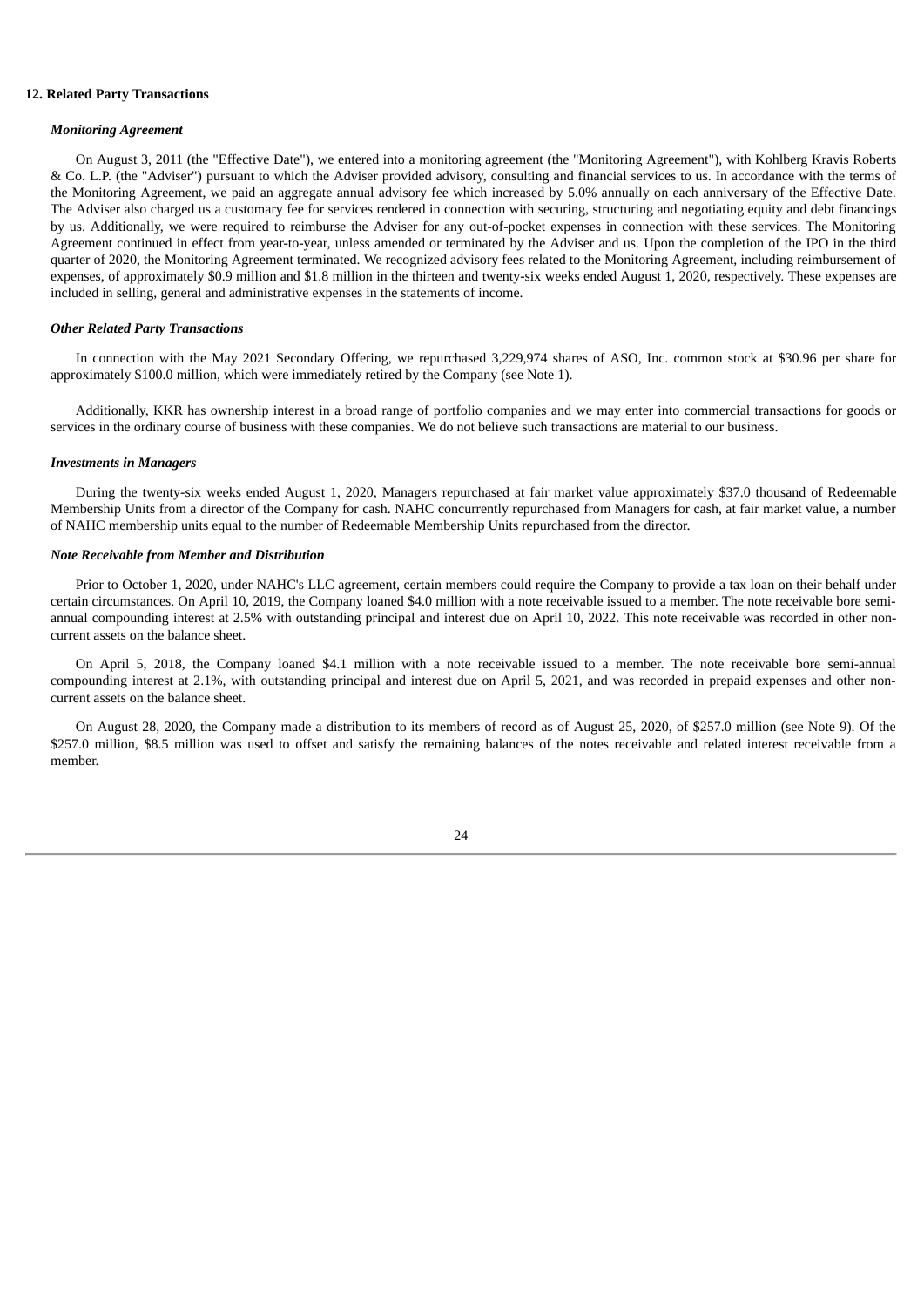#### **13. Commitments and Contingencies**

#### *Technology Related Commitments and Other*

As of July 31, 2021, we have obligations under technology related and other contractual commitments in the amount of \$19.5 million. Of such commitments, approximately \$10.6 million is payable in the next 12 months.

#### *Financial Guarantees*

During the normal course of business, we enter into contracts that contain a variety of representations and warranties and provide general indemnifications. The maximum exposure under these arrangements is unknown as this would involve future claims that may be made against us that have not yet occurred. However, based on experience, we believe the risk of loss to be remote.

#### *Legal Proceedings*

We are a defendant or co-defendant in lawsuits, claims and demands brought by various parties relating to matters normally incident to our business. No individual case, or group of cases presenting substantially similar issues of law or fact, is expected to have a material effect on the manner in which we conduct our business or on our results of operations, financial position or liquidity. The majority of these cases are alleging product, premises, employment and/or commercial liability. Reserves have been established that we believe to be adequate based on our current evaluations and experience in these types of claim situations; however, the ultimate outcome of these cases cannot be determined at this time. We believe, taking into consideration our indemnities, insurance and reserves, the ultimate resolution of these matters will not have a material impact on our financial position, results of operations or cash flows.

# *Sponsorship Agreement and Intellectual Property Commitments*

We periodically enter into sponsorship agreements generally with professional sports teams, associations, events, networks, or individual professional players and collegiate athletic programs in exchange for marketing and advertising promotions. We also enter into intellectual property agreements whereby the Company receives the right to use third-party owned trademarks typically in exchange for royalties on sales. These agreements typically contain a one to three-year term and contractual payment amounts required to be paid by the Company. As of July 31, 2021, we have \$19.7 million in related commitments through 2027, of which \$8.7 million is payable in the next 12 months.

#### **14. Subsequent Events**

#### *Share Repurchase Program*

<span id="page-24-0"></span>On September 2, 2021, the Board of Directors of the Company authorized a new share repurchase program under which the Company may purchase up to \$500 million of its outstanding shares during the three-year period ending September 2, 2024. Under the share repurchase program, repurchases can be made using a variety of methods, which may include open market purchases, block trades, privately negotiated transactions and/or a non-discretionary trading plan, all in compliance with the rules of the SEC and other applicable legal requirements. The timing, manner, price and amount of any common share repurchases will be determined by the Company in its discretion and will depend on a variety of factors, including legal requirements, price and economic and market conditions. The share repurchase program does not obligate the Company to acquire any particular number of common shares, and the program may be suspended, extended, modified or discontinued at any time.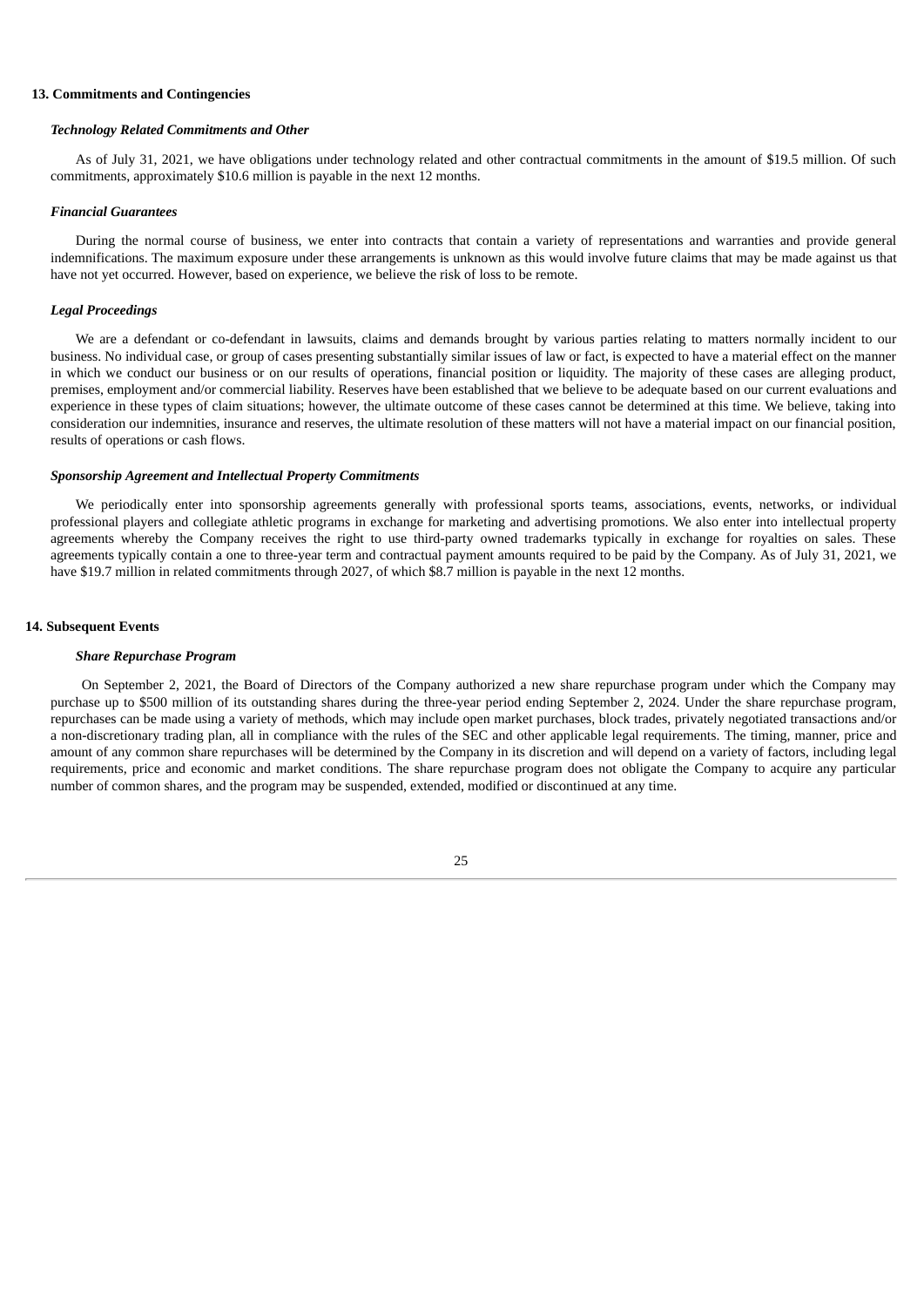### **ITEM 2. MANAGEMENT'S DISCUSSION AND ANALYSIS OF FINANCIAL CONDITION AND RESULTS OF OPERATIONS**

#### **Cautionary Statement Regarding Forward-looking Statements**

This Quarterly Report on Form 10-Q (this "Quarterly Report") includes forward-looking statements within the meaning of Section 27A of the Securities Act of 1933, as amended (the "Securities Act"), and Section 21E of the Securities Exchange Act of 1934, as amended (the "Exchange Act"), which are subject to the "safe harbor" created by those sections. Forward-looking statements include all statements that are not historical facts, including statements reflecting our current views with respect to, among other things, our operations and financial performance. These forward-looking statements are included throughout this Quarterly Report, including this "Management's Discussion and Analysis of Financial Condition and Results of Operations" and in the section entitled "Risk Factors," and relate to matters such as our industry, business strategy, goals and expectations concerning our market position, future operations, margins, profitability, capital expenditures, liquidity and capital resources and other financial and operating information. We have used the words "anticipate," "assume," "believe," "continue," "could," "estimate," "expect," "intend," "may," "plan," "potential," "predict," "project," "future," "will," "seek," "foreseeable," the negative version of these words or similar terms and phrases to identify forward-looking statements in this Quarterly Report.

The forward-looking statements contained in this Quarterly Report are based on management's current expectations and are not guarantees of future performance. The forward-looking statements are subject to various risks, uncertainties, assumptions or changes in circumstances that are difficult to predict or quantify. Our expectations, beliefs, and projections are expressed in good faith and we believe there is a reasonable basis for them. However, there can be no assurance that management's expectations, beliefs and projections will result or be achieved. Actual results may differ materially from these expectations due to changes in global, regional or local economic, business, competitive, market, regulatory and other factors, many of which are beyond our control. We believe that these factors include but are not limited to those described under "Risk Factors" in the Company's Annual Report on Form 10- K for the fiscal year ended January 30, 2021 (the "Annual Report"), as filed with the Securities and Exchange Commission (the "SEC") on April 7, 2021, and in this Quarterly Report, as such risk factors may be updated from time to time in our periodic filings with the SEC, and are accessible on the SEC's website at www.sec.gov, and also include the following:

- overall decline in the health of the economy and consumer discretionary spending;
- our ability to predict or effectively react to changes in consumer tastes and preferences, to acquire and sell brand name merchandise at competitive prices and/or to manage our inventory balances;
- intense competition in the sporting goods and outdoor recreation retail industries;
- the impact of COVID-19 on our business and financial results;
- our ability to safeguard sensitive or confidential data relating to us and our customers, team members and vendors;
- risks associated with our reliance on internationally manufactured merchandise;
- our ability to comply with laws and regulations affecting our business, including those relating to the sale, manufacture and import of consumer products;
- claims, demands and lawsuits to which we are, and may in the future, be subject and the risk that our insurance or indemnities coverage may not be sufficient;
- harm to our reputation;
- our ability to operate, update or implement our information technology systems;
- risks associated with disruptions in our supply chain and losses of merchandise purchasing incentives;
- any failure of our third-party vendors of outsourced business services and solutions;
- our ability to successfully continue our store growth plans or manage our growth effectively, or any failure of our new stores to generate sales and/or achieve profitability;
- risks associated with our e-commerce business;
- risks related to our owned brand merchandise;
- any disruption in the operation of our distribution centers;
- quarterly and seasonal fluctuations in our operating results;
- the occurrence of severe weather events, catastrophic health events, natural or man-made disasters, social and political conditions or civil unrest;
- our ability to protect our intellectual property and avoid the infringement of third-party intellectual property rights;
- our dependence on our ability to meet our labor needs;
- 26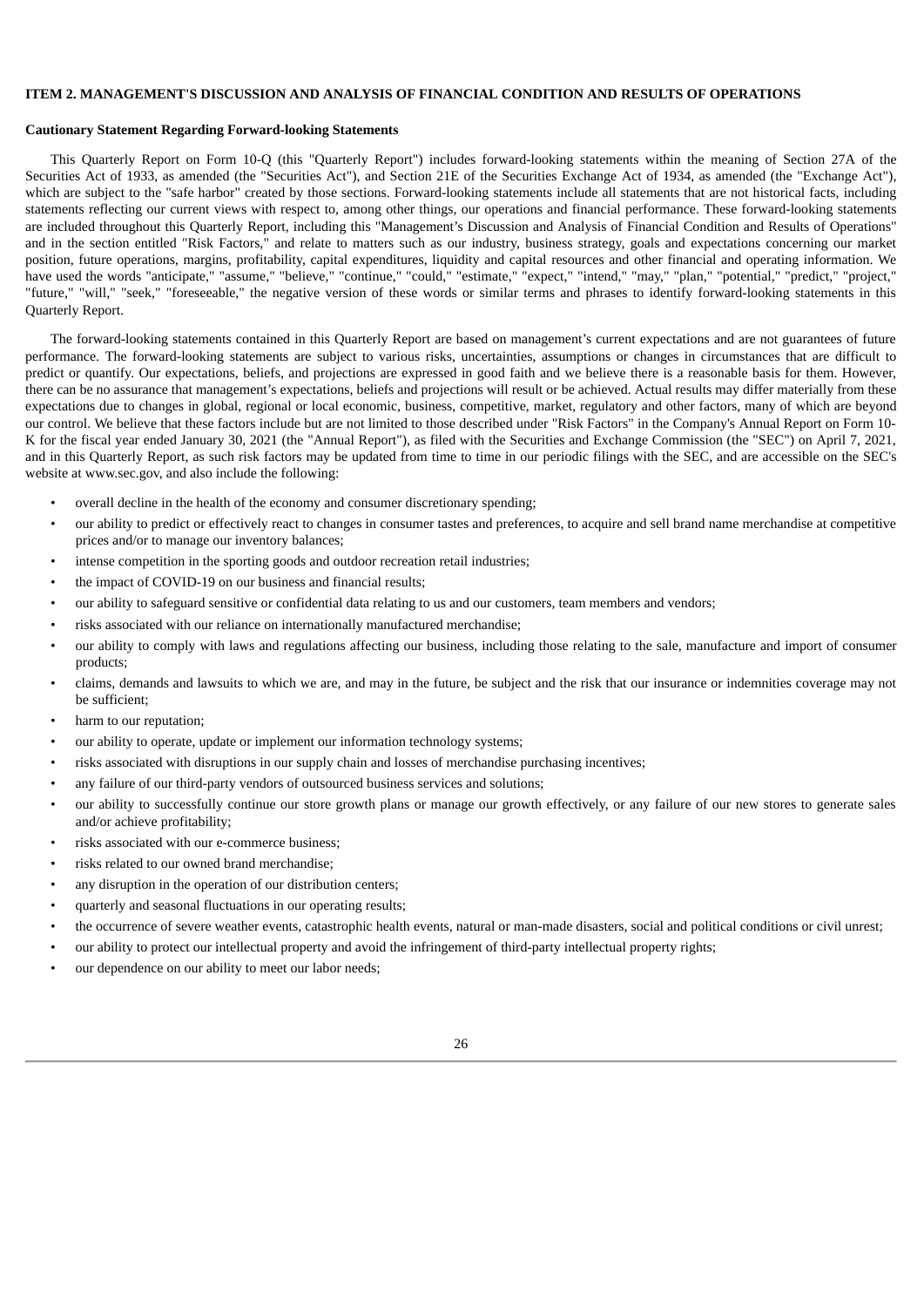- the geographic concentration of our stores;
- fluctuations in merchandise costs and availability;
- our ability to manage the growth of our business;
- our ability to retain key executives;
- our ability to successfully pursue strategic acquisitions and integrate acquired businesses;
- payment-related risks;
- the effectiveness of our marketing and advertising programs;
- our substantial indebtedness; and
- investment funds and other entities affiliated with Kohlberg Kravis Roberts & Co. L.P. (collectively "KKR")) have the ability to exert substantial influence over us and their interests may conflict with ours or yours in the future.

These factors should not be construed as exhaustive and should be read in conjunction with the other cautionary statements that are included in this Quarterly Report. Should one or more of these risks or uncertainties materialize, or should any of our assumptions prove incorrect, our actual results may vary in material respects from those projected in these forward-looking statements.

Any forward-looking statement made by us in this Quarterly Report speaks only as of the date of this Quarterly Report and are expressly qualified in their entirety by the cautionary statements included in this Quarterly Report. Factors or events that could cause our actual results to differ may emerge from time to time, and it is not possible for us to predict all of them. We may not actually achieve the plans, intentions or expectations disclosed in our forwardlooking statements and you should not place undue reliance on our forward-looking statements. Our forward-looking statements do not reflect the potential impact of any future acquisitions, mergers, dispositions, joint ventures, investments or other strategic transactions we may make. We undertake no obligation to publicly update or review any forward-looking statement, whether as a result of new information, future developments or otherwise, except as may be required by any applicable securities laws.

All references to "Academy," "Academy Sports + Outdoors," "we," "us," "our" or the "Company" in this Quarterly Report refer to (1) prior to October 1, 2020, New Academy Holding Company, LLC, a Delaware limited liability company and the prior parent holding company for our operations, and its consolidated subsidiaries; and (2) on and after October 1, 2020, Academy Sports and Outdoors, Inc., a Delaware corporation and the current parent holding company of our operations, and its consolidated subsidiaries.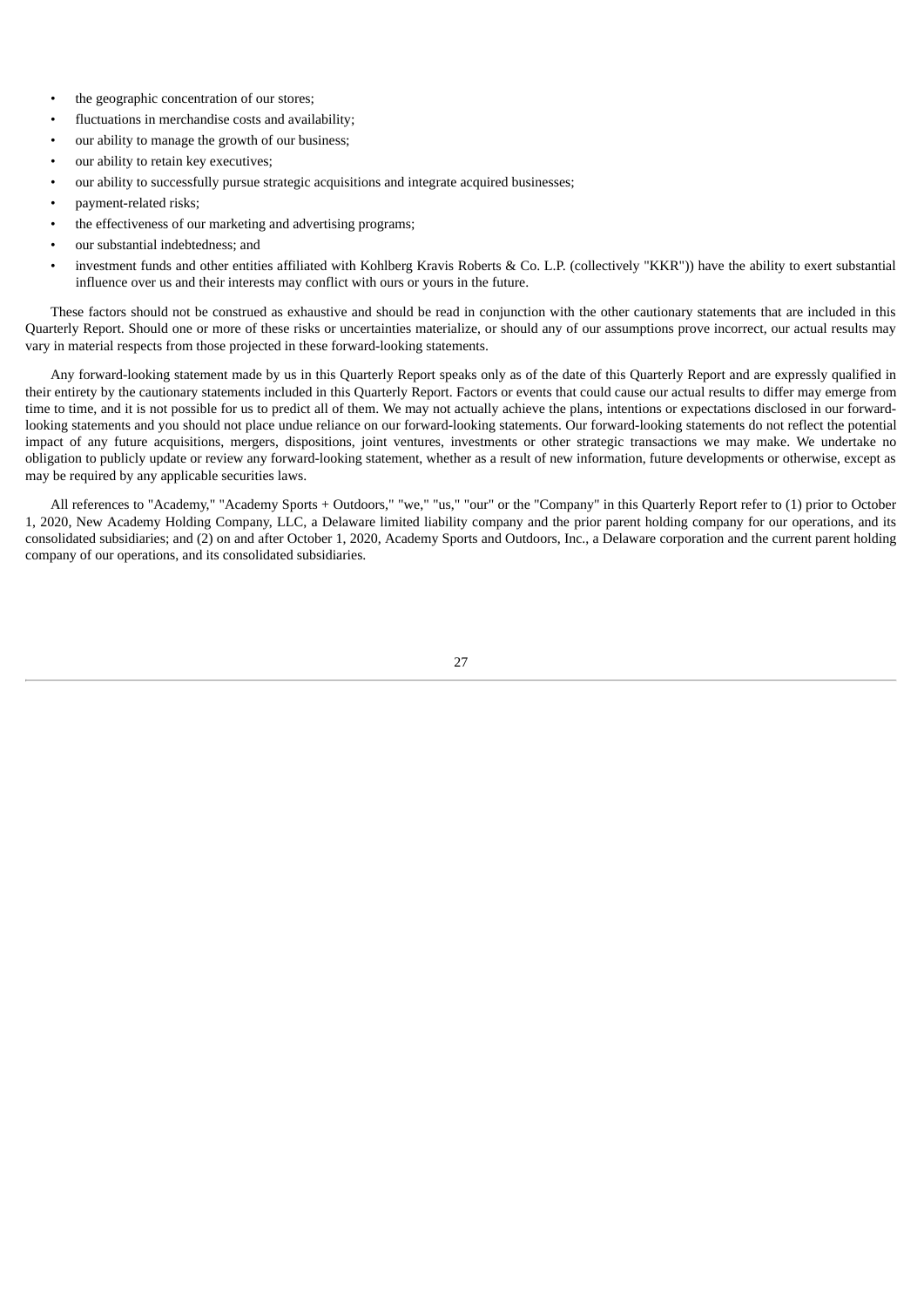The following discussion and analysis of our financial condition and results of operations should be read together with our unaudited financial statements and related notes included elsewhere in this Quarterly Report for the thirteen and twenty-six weeks ended July 31, 2021 and our audited financial statements for the fiscal year ended January 30, 2021 and the section entitled "Management's Discussion and Analysis of Financial Condition *and Results of Operations" included in the Annual Report.*

This discussion contains forward-looking statements that involve risks and uncertainties. See the section of this Quarterly Report entitled "Cautionary Statement Regarding Forward-Looking Statements." When reviewing the discussion below, you should keep in mind the substantial risks and uncertainties that characterize our business. Known material factors that could affect our financial performance and actual results, and could cause actual results to differ materially from those expressed or implied in any forward-looking statements included in this discussion or otherwise made by our management, are *described in the "Risk Factors" sections of the Annual Report and this Quarterly Report.*

Academy Sports and Outdoors, Inc. conducts its operations through its subsidiaries, including its indirect subsidiary, Academy, Ltd., an operating company which is doing business as "Academy Sports + Outdoors." Any reference in this Quarterly Report to "year" or any year in particular refers to our fiscal year, which represents the fifty-two or fifty-three week period ending on the Saturday closest to January 31. Any reference in this Quarterly Report to the "current quarter", "2021 second quarter" or similar reference refers to the thirteen week period ended July 31, 2021, and any reference in this Quarterly Report to the "prior year quarter", "2020 second quarter" or similar reference refers to the thirteen week period ended August 1, 2020. Any reference in this Quarterly Report to "current year-to-date", "year-to-date 2021" or similar reference represents the twenty-six week period ended July 31, 2021, and any reference in this Quarterly Report to the "prior year-to-date", "year-to-date 2020" or similar reference refers to twenty-six week period ended August 1, 2020. Unless otherwise specified, all comparisons regarding the current period of 2021 are made to the corresponding period of 2020.

All statements in this Quarterly Report concerning our current and planned operations are modified by reference to our discussion of recent developments related to the COVID-19 pandemic, and our ability to carry out our current and planned operations are dependent on further developments *associated with the COVID-19 pandemic.*

### **Overview**

We are one of the leading full-line sporting goods and outdoor recreation retailers in the United States. Our mission is to provide "Fun for All" and fulfill this mission with a localized merchandising strategy and value proposition that deeply connect with a broad range of consumers. Our broad and localized assortment appeals to all ages, incomes and aspirations, including beginning and advanced athletes, families enjoying outdoor recreation, and enthusiasts pursuing their passion for sports and the outdoors.

We sell a range of sporting and outdoor recreation products, including sporting equipment, apparel, footwear, camping gear, patio furniture, outdoor cooking equipment, and hunting and fishing gear, among many others. Our strong merchandise assortment is anchored by our broad offering of year-round items, such as fitness equipment and apparel, work and casual wear, folding chairs, wagons and tents, training and running shoes, and coolers. We also carry a deep selection of seasonal items, such as sports equipment and apparel, seasonal wear and accessories, hunting and fishing equipment and apparel, patio furniture, trampolines, play sets, bicycles, and severe weather supplies. We provide locally relevant offerings, such as crawfish boilers in Louisiana, licensed apparel for area sports fans, baits and lures for area fishing spots, and beach towels in coastal markets. Our value-based assortment also includes exclusive products from our portfolio of 19 owned brands.

As of July 31, 2021, we operated 259 stores that range in size from approximately 40,000 to 130,000 gross square feet, with an average size of approximately 70,000 gross square feet, throughout 16 contiguous states located primarily in the southern United States. Our stores are supported by approximately 22,000 team members, three distribution centers, and our rapidly growing e-commerce platform, which includes our website at www.academy.com and our mobile app, newly introduced in the 2021 second quarter. Additionally, we are deepening our customer relationships, further integrating our e-commerce platform with our stores and driving operating efficiencies by developing our omnichannel capabilities, such as our curbside pickup and ship-to-store programs, which we launched in 2020.

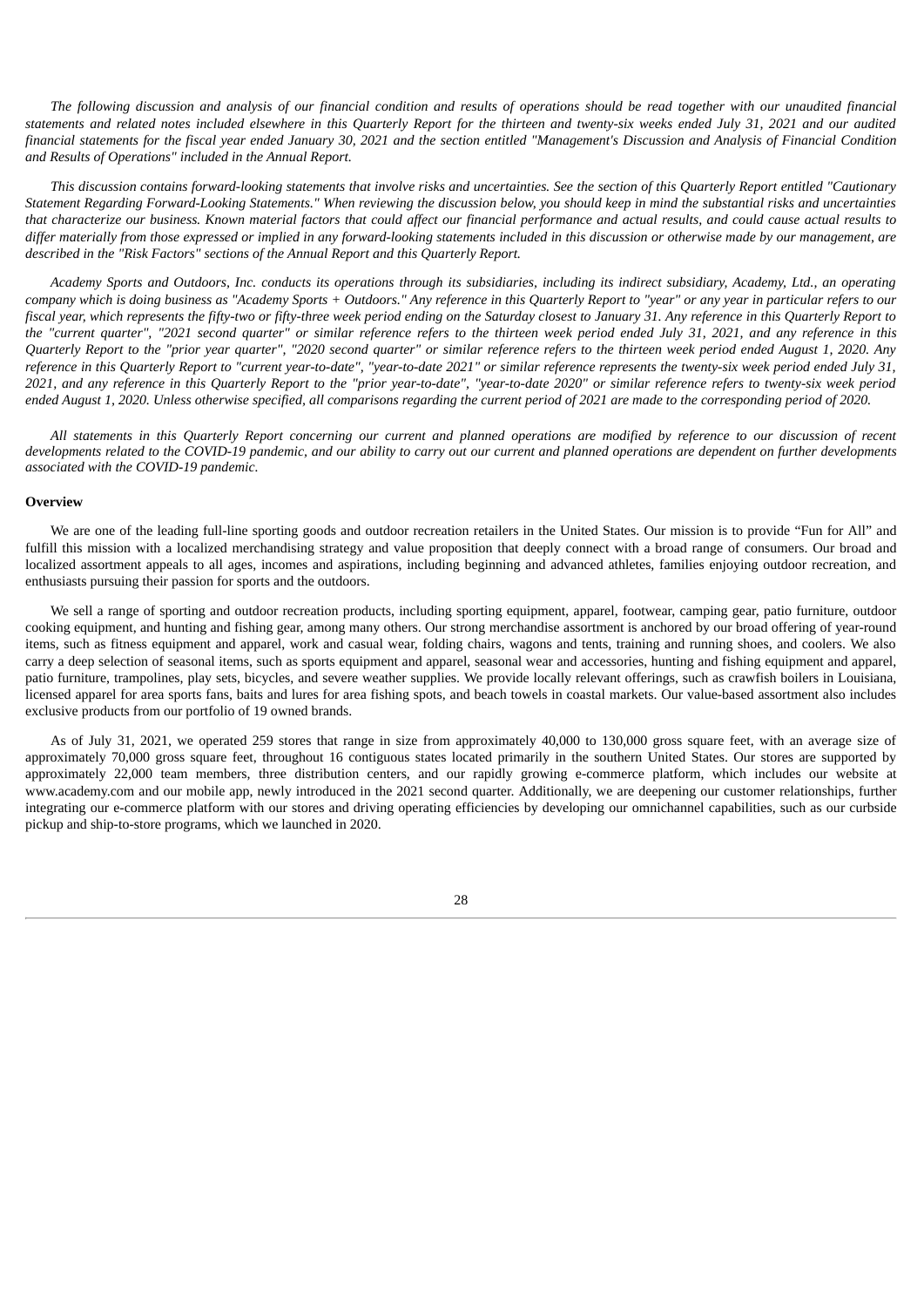The following table summarizes store activity for the periods indicated:

|                         | <b>Twenty-Six Weeks Ended</b> |                       |  |  |
|-------------------------|-------------------------------|-----------------------|--|--|
|                         | <b>July 31, 2021</b>          | <b>August 1, 2020</b> |  |  |
| <b>Beginning stores</b> | 259                           | 259                   |  |  |
| Q1 new stores           |                               |                       |  |  |
| Q2 new stores           |                               |                       |  |  |
| Closed                  |                               |                       |  |  |
| <b>Ending stores</b>    | 259                           | 259                   |  |  |
|                         |                               |                       |  |  |
| <b>Relocated stores</b> |                               |                       |  |  |

### *Trends and Other Factors Affecting Our Business*

Various trends and other factors affect or have affected our operating results, including:

*Overall Economic Trends.* All of our sales are generated within the United States, making our results of operations highly dependent on the U.S. economy and U.S. consumer discretionary spending. Macroeconomic factors that may affect customer spending patterns, and thereby our results of operations, include, but are not limited to: health of the economy; consumer confidence in the economy; financial market volatility; wages, jobs and unemployment trends; the housing market, including real estate prices and mortgage rates; consumer credit availability; consumer debt levels; gasoline and fuel prices; interest rates and inflation; tax rates and tax policy; immigration policy; import and customs duties/tariffs and policy; impact of natural or manmade disasters; legislation and regulations; international unrest, trade disputes, labor shortages, and other disruptions to the supply chain; changes to raw material and commodity prices; national and international security and safety concerns; and impact any of public health pandemics. Factors that impact consumer discretionary spending, which remains volatile globally, continue to create a complex and challenging retail environment for us. See the section of this Quarterly Report entitled "Impact of COVID-19 on Our Business."

*Consumer Preferences and Demands.* The level of success we achieve is dependent on, among other factors, how accurately and timely we predict consumer tastes and preferences regarding sporting goods and outdoor recreation merchandise, the level of consumer demand, the availability of merchandise, and the competitive environment. Our products must appeal to a broad range of customers whose preferences cannot be predicted with certainty and are subject to change. We must identify, obtain supplies of, and offer to our customers, attractive and high-quality merchandise on a continuous basis. It is difficult to predict consistently and successfully the products and services our customers will demand as we often purchase products from our vendors several months in advance of the proposed delivery. If we misjudge the market for our products, we may be faced with excess inventories for some products. We utilize a variety of measures to help us identify products that are relevant to our customer base and to better understand changing customer trends, such as social media analysis, internet search analytics, internal customer insights and vendor intelligence.

*Strategic Inventory Management.* We must maintain sufficient inventory levels of merchandise that our customers desire to successfully operate our business. A shortage of popular merchandise could reduce our net sales. Conversely, we also must seek to avoid accumulating excess inventory to maintain appropriate in-stock levels. If we overstock unpopular merchandise, then we may be forced to take significant inventory markdowns or miss opportunities for the sale of other merchandise, both of which could have a negative impact on our profitability, and, in turn, our sales may decline or we may be required to sell the merchandise we have obtained at lower prices. We have deployed several new tools over recent years to improve inventory handling and vendor management, including third-party programs to analyze our inventory stock and execute a disciplined markdown strategy throughout the year at every location. This implementation, along with other factors, has allowed us to improve our inventory management in stores, increasing our average inventory turns from 3.36x to 4.04x in the twelve months ended August 1, 2020 and July 31, 2021, respectively. We have coupled these tools with the data we have been able to collect from our Academy Credit Card program and targeted customer surveys, so that we can better estimate future inventory requirements. It is imperative that we continue to find innovative ways to strengthen our inventory management if we are to remain competitive and expand our margins on a go-forward basis. During 2020 and through the 2021 first quarter, we experienced significant inventory reductions from high sell-through during the period. In the 2021 second quarter, we had increased inventory relative to the prior year; however, despite the improved inventory levels, we expect to continue to use cash

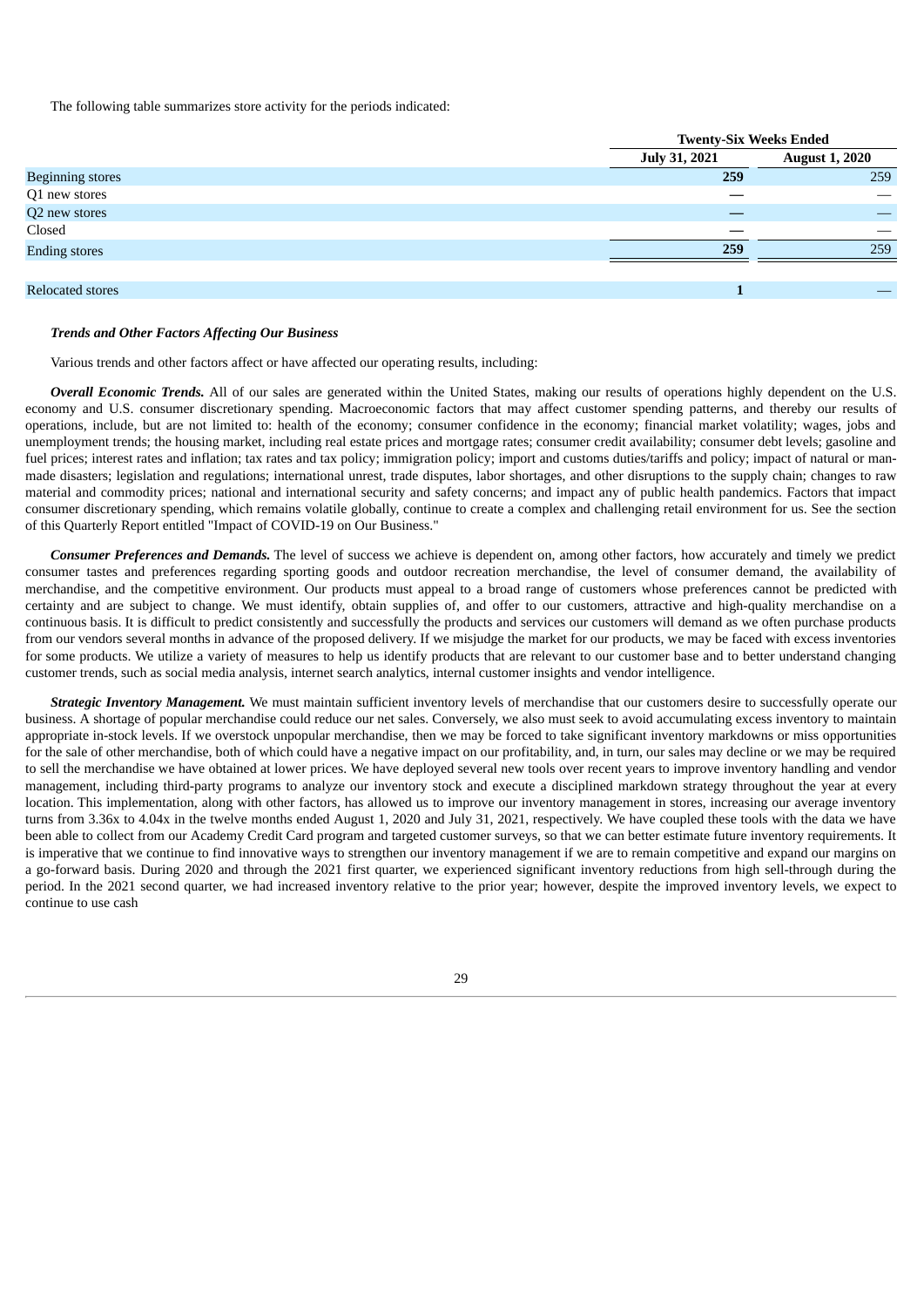throughout the rest of the current fiscal year to build toward our optimal inventory position, which we believe will continue to impact our net cash provided by operating activities during the remainder of 2021.

*Value Strategy.* We offer a broad assortment of products at competitive prices that offer extraordinary value. Our in-store experience includes valueadded customer service delivered by our highly trained and passionate staff, such as free assembly of certain products (such as bicycles, grills, and bows), fitness equipment demonstrations, issuances and renewals of hunting and fishing licenses, fishing line spooling and assisting customers with carrying bulk items to the car, among others. Our goal is to consistently offer better value than our peer retailers. Our value-based pricing gives us an advantage over the specialty retailers and other large format retailers, who typically offer their more limited assortment at premium prices. Our broad assortment gives us an advantage over mass general merchants who typically do not carry the leading national brands sold at Academy. We have also continued to add owned brand products to our assortment of products, which we generally price lower than the national brand products of comparable quality that we also offer. A shift in our sales mix in which we sell more units of our owned brand products and fewer units of the national brand products would generally have a positive impact on our gross margin but an adverse impact on our total net sales.

*E-commerce.* We expect that the expansion and enhancement of our omnichannel capabilities will be a key driver of growth in our net sales and gross margin. We continue to invest in initiatives that will increase traffic to e-commerce and drive increased online sales conversion. Our improved website and mobile app, which launched in the second quarter of 2021, also support our stores with digital marketing and our buy-online-pickup-in-store ("BOPIS") and ship-to-store programs. Our e-commerce platform also allows us to reach customers outside of our current store footprint and introduces new customers to the Academy brand. In both the thirteen and twenty-six weeks ended July 31, 2021, BOPIS accounted for approximately half of our ecommerce sales. Our e-commerce platform also serves as a medium for marketing and product education, allowing us to connect further with our customers. During the year-to-date 2021, stores facilitated approximately 95% of our total sales, including ship-from-store, BOPIS and in-store retail sales.

We believe it is important that we continue to grow our omnichannel capabilities, especially in light of changing consumer preferences as a result of the COVID-19 pandemic, which, together with recent enhancements made to our website and omnichannel capabilities, contributed to the substantial increase in e-commerce sales during 2020. It is, however, difficult to ascertain with precision what portion of our e-commerce sales increase was attributable to the COVID-19 pandemic as compared to such recent enhancements. During the year-to-date 2021, e-commerce penetration was 7.9% compared to 10.9% in the year-to-date 2020 and 3.4% in the year-to-date 2019. Our e-commerce sales declined 10.8% in the year-to-date 2021 relative to the prior year-to-date which we believe was primarily driven by a demand shift from e-commerce to in-store as more and more customers are becoming comfortable shopping in our stores and the easing of COVID-19 restrictions; however, our e-commerce sales increased 241.9% when compared to year-todate 2019. We expect to continue to expand and enhance our omnichannel capabilities, including BOPIS, ship-from-store and ship-to-store, which will continue to require significant investments by us.

*Competition.* The U.S. sporting goods and outdoor recreation retail industries are highly competitive and fragmented. We compete with specialty footwear and outdoor retailers, traditional sporting goods stores, large format sporting goods stores, mass general merchants and catalogue and internet retailers. This competition takes place both in physical retail locations and online. Some of our competitors may be significantly larger and have substantially greater resources than us. Pressure from our competitors could require us to reduce our prices or increase our spending for advertising and promotion. Traditional competitors have become increasingly promotional and, if our competitors reduce their prices, it may be difficult for us to reach our net sales goals without reducing our prices, which could impact our margins. We may require significant capital in the future to sustain or grow our business, including our store and e-commerce activities, due to increased competition.

*Sourcing and Supply Chain Management.* For our business to be successful, our suppliers must provide us with quality products in substantial quantities, in compliance with regulatory requirements, at acceptable costs and on a timely basis. Competition for resources throughout the supply chain, such as production and transportation capacities, has increased. Trends affecting the supply chain include the impact of fluctuating prices of labor and raw materials on our suppliers, as well as the impact of the COVID-19 pandemic. The merchandise we sell is sourced from a wide variety of domestic and international suppliers and our ability to find qualified suppliers and access merchandise in a timely and efficient manner is often challenging, particularly with respect to merchandise sourced outside the United States. We generally do not have long-term written contracts with our suppliers that would require them to continue supplying us with merchandise, particular payment terms or the extension of credit. As a result, these suppliers could modify the terms of these relationships due to general economic conditions or otherwise. Changes in our relationships with our suppliers (which can occur for various reasons in or out of our control) also have the potential to increase our expenses and adversely affect our results of operations. Moreover, many of our suppliers provide us with merchandise purchasing incentives, such as return privileges, volume purchasing allowances and cooperative advertising, and a decline or discontinuation of these incentives could severely impact our results of operations. In addition, the

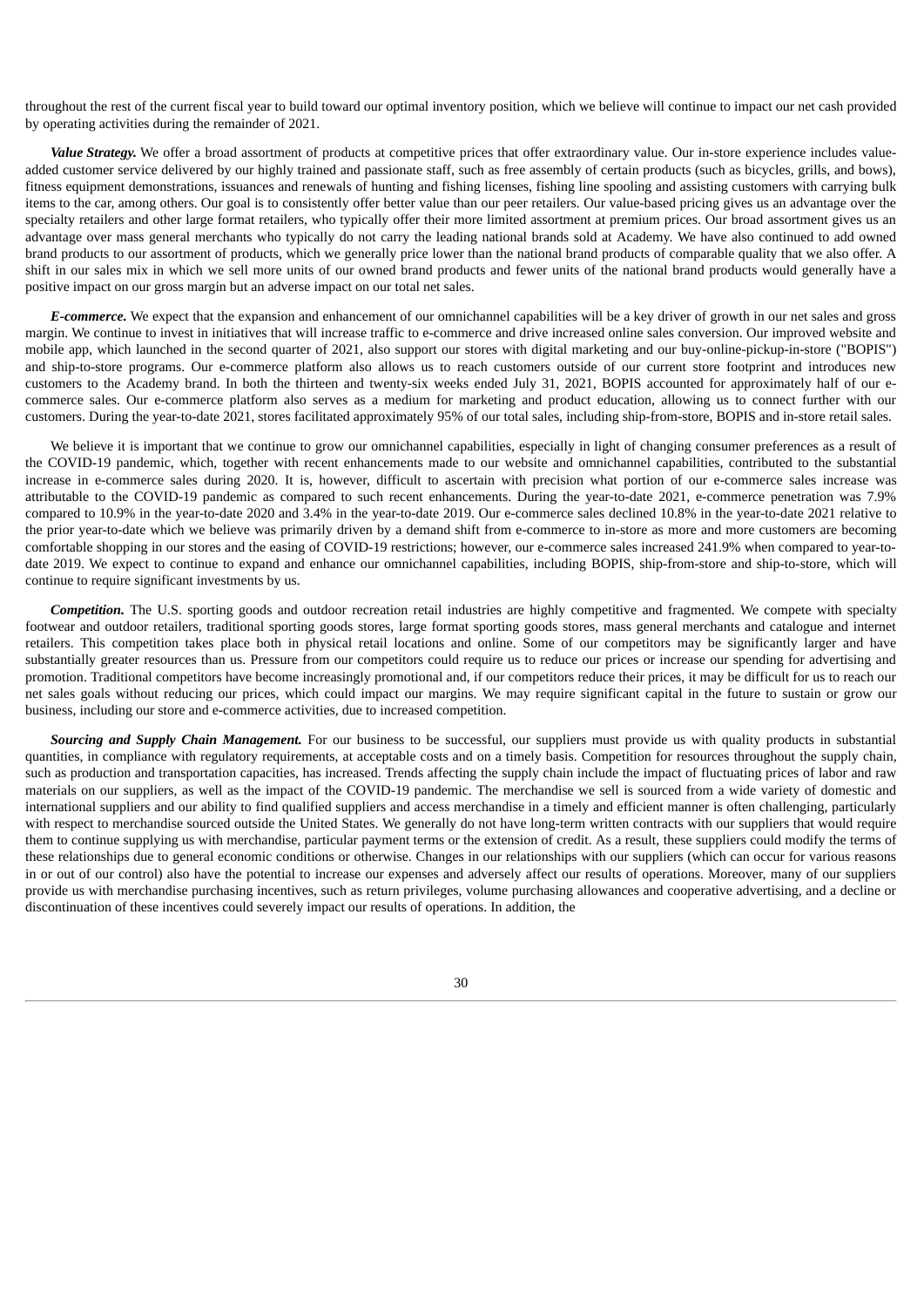announcement or imposition of any new or increased tariffs, duties or taxes as a result of trade or political tensions between the United States and other countries or otherwise could adversely affect our supply chain. In recent years, the Trump administration imposed multiple rounds of tariffs on exports from China, where we and many of our vendors source commodities. As a result, we have experienced rising inventory costs on owned brand products we directly source from China, as well as national brand products from China that we source through our vendors. These higher inventory costs have resulted in higher prices and/or lower margins, thus resulting in a negative impact to net sales and/or gross margin. However, no significant modifications have been enacted to date, relative to the escalated tariffs, which impact our business.

*New Store Openings.* We expect that new stores will be a key driver of growth in our net sales and gross margin in the future. Our results of operations have been and will continue to be materially affected by the timing and number of new store openings. We are continually assessing the number of locations available that could accommodate our preferred size of stores in markets we would consider and we expect, subject to the impact of the COVID-19 pandemic, to open eight to 10 new stores per year, starting in 2022, similar to our growth rates from 2018 through 2019. The performance of new stores may vary depending on various factors such as the store opening date, the time of year of a particular opening, the amount of store opening costs, the amount of store occupancy costs and the location of the new store, including whether it is located in a new or existing market. For example, we typically incur higher than normal team member costs at the time of a new store opening associated with set-up and other opening costs. Most of our stores achieve profitability within the first twelve months of opening a store. We believe our real estate strategy has positioned us well for further expansion. However, our planned store expansion will place increased demands on our operational, managerial, administrative and other resources. New stores in new markets, where we are less familiar with the target customer and less well-known by the target customer, may face different or additional risks and increased costs compared to new stores in existing markets. We may have to broaden our assortment to merchandise more locally as we grow into newer markets. Managing our growth effectively will require us to continue to enhance our store management systems, financial and management controls and information systems. We will also be required to hire, train and retain store management and store personnel, which, together with increased marketing costs, affects our operating income and net income.

*Interim Results and Seasonality.* Our business is subject to seasonal fluctuations. A significant portion of our net sales and profits is driven by summer holidays, such as Memorial Day, Father's Day and Independence Day, during the second quarter. Our net sales and profits are also impacted by the November/December holiday selling season, and in part by the sales of cold weather sporting goods and apparel during the fourth quarter.

*53rd Week.* We operate on the retail industry's 4-5-4 calendar. The 4-5-4 calendar is a guide for retailers that ensures sales comparability between years by dividing the year into months based on a 4 weeks – 5 weeks – 4 weeks format. Every five to six years a week is added to the 4-5-4 fiscal calendar.

### *Impact of COVID-19 on Our Business*

The outbreak of COVID-19, which has been declared a global pandemic by the World Health Organization, continues to affect our business, as well as our customers, team members and suppliers, and has resulted in federal, state and local governmental authority safety recommendations and requirements aimed at mitigating the spread of the virus, such as stay-at-home orders, prohibitions of large group gatherings, travel restrictions and closures of certain businesses. The scope and nature of these impacts continue to evolve on a daily basis, including any potential resurgence in COVID-19 cases.

In response to these restrictions, and in order to serve our customers while also providing for the safety of our customers, team members and service providers, we have taken many actions, including cleaning each store professionally on a regular basis, equipping each store with hand sanitizer stations and signage illustrating how to socially distance within the store, wearing face coverings, limiting the number of customers admitted at one time, and having protective shields installed at cash registers and other countertops. We have incurred increased costs related to the implementation of these measures, and temporary wage premiums and additional sick time for our active store and distribution center team members. To mitigate the cost of these measures, during the thirteen weeks ended May 2, 2020, we temporarily furloughed a significant number of corporate, store and distribution center team members and enforced temporary pay cuts for executives and remaining active team members as well as other strategic actions to significantly reduce operating expenses during the period. We also drew down \$500 million on our ABL Facility (as defined below) in March 2020 as a precautionary measure to ensure financial flexibility and maximize liquidity. All three of our distribution centers remained open during 2020 and through year-to-date 2021, all of our 259 stores have been fully operational since May 20, 2020, and our corporate office has been fully open since June 8, 2020. We continue to monitor the rapidly evolving situation and expect to continue to adapt our operations to address federal, state, and local requirements as well as to implement standards or processes that we determine to be in the best interest of our team members, customers, and communities.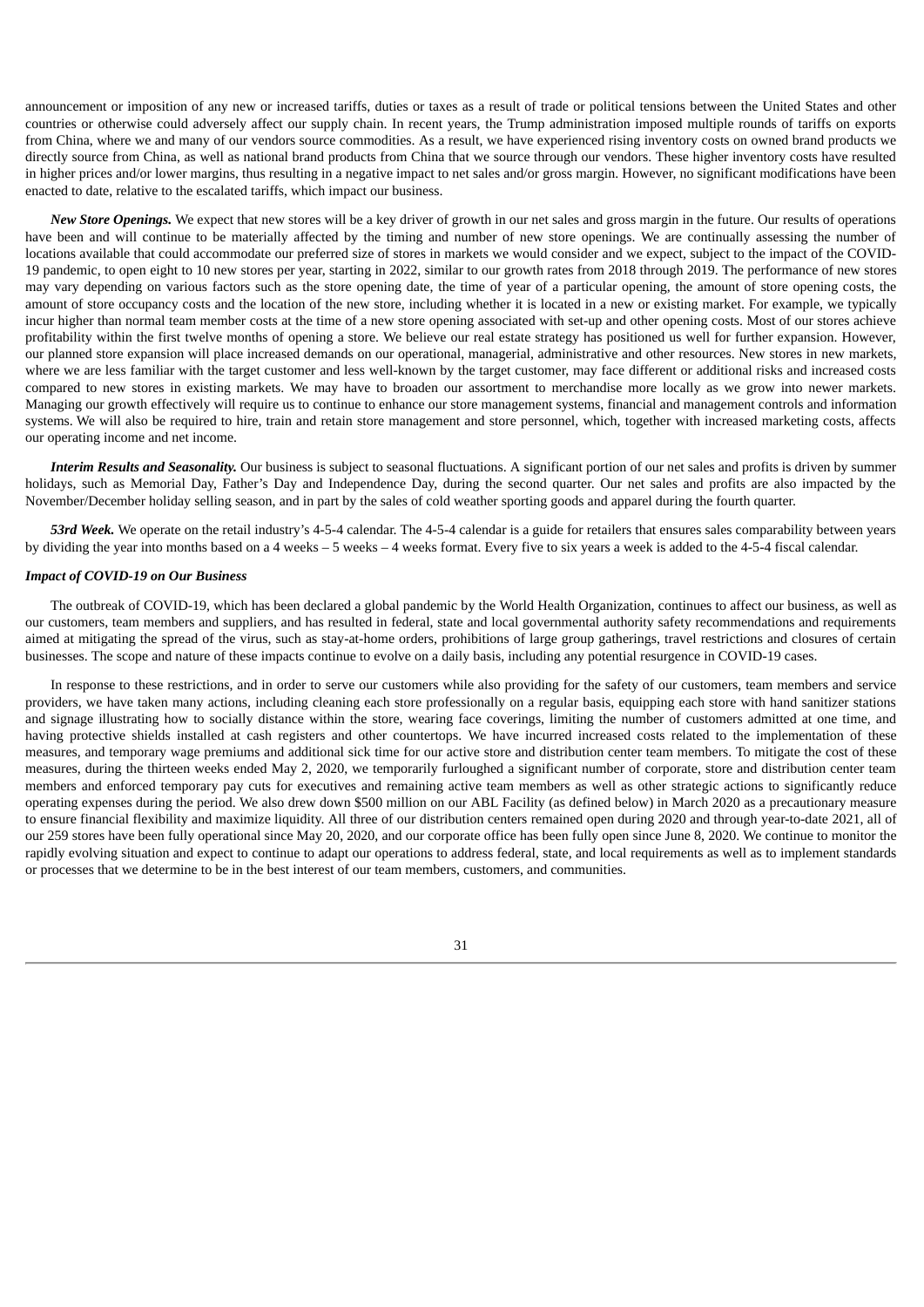The impact of the pandemic and actions taken in response to it had varying effects on our results of operations, as further discussed below, and our business has been especially unpredictable. However, as an essential retailer, we have been able to serve our customers as their needs evolved during the pandemic. Early in the pandemic, we saw the acceleration of sales in specific categories, such as outdoor cooking, camping, shooting sports and hunting. Later in the 2020 first quarter, customers realized they needed to find ways to entertain their families and stay fit while schools and gyms closed, so they turned to us for isolated recreation, outdoor and leisure activities that we support, and as a result, we saw increased sales of weights, yoga mats, treadmills, indoor bicycles, fishing, hunting and camping gear, backyard and driveway games, trampolines, patio seating and grills. We anticipate that the increased popularity of isolated recreation, outdoor and leisure activity products will continue for the duration of the pandemic and will result in a long-term increase to our customer base. At the same time, during the year-to-date 2020 we experienced decreased sales of certain of our offerings, primarily for apparel and footwear, and had to occasionally cancel certain of our purchase orders for these products. Despite the initial challenges in 2020 with sales declines in our footwear and apparel merchandise divisions, these categories ultimately experienced positive comparable sales growth for 2020. The outdoors and sports and recreation divisions had consistent positive store sales growth throughout 2020 and ultimately experienced significant positive comparable sales growth in 2020.

During the year-to-date 2021, we experienced double digit comparable sales growth in most of our merchandise divisions. Additionally, our sales mix has returned to more balanced levels relative to the prior year which has contributed to improved margins as our footwear and apparel sales increased over the year-to-date 2020. In-store traffic has increased recently and relative to the prior year. We believe the increase is attributable to the easing of COVID-19 restrictions and increased availability of vaccinations throughout our footprint, which has contributed to increased customer comfort with shopping in our stores. Additionally, we have seen recent demand increases from various factors, such as the U.S. government stimulus payments, enhanced unemployment benefits and the gradual return of team sports and in-person education.

We believe that our consumers feel comfortable visiting our stores due to the fact that we have big-box stores and curbside pick-up for online orders, making it easier to socially distance, and that we are not in, or tethered to, malls, as customers seek to avoid crowded spaces. We also saw a significant increase during 2020 of customers purchasing our products through omnichannel platforms, specifically as customers increasingly take advantage of our curbside pick-up service, which we launched during the 2020 first quarter and ship-to-store, which launched in the 2020 third quarter, which gives our customers more options on how to shop Academy. While the easing of most COVID-19 restrictions in the year-to-date 2021 has allowed for greater traffic in our stores, we believe it has also resulted in decreased e-commerce sales penetration when compared to the prior year.

The extent to which our operations and business trends will be impacted by, and any unforeseen costs will result from, the pandemic will depend largely on future developments, which are highly uncertain and cannot be accurately predicted. These developments include, among other things, new information that may emerge concerning the severity of the outbreak and health implications, the development and availability of vaccines to mitigate the risk of COVID-19, actions by government authorities to contain the outbreak or treat its impact, and changes in consumer behavior resulting from the outbreak and such government actions. We continue to monitor the evolving situation as there remain many uncertainties regarding the pandemic and its resurgence, including the anticipated duration. See the section of the Annual Report entitled "Risk Factors—Risks Related to Our Business—The impact of COVID-19 may adversely affect our business and financial results."

#### *How We Assess the Performance of Our Business*

Our management considers a number of financial and operating metrics, including the following key metrics, to evaluate our business, measure our performance, identify trends affecting our business, determine the allocation of resources, make decisions regarding corporate strategies and evaluate projections. These metrics include operational measures and non-GAAP metrics supplemental to our GAAP results. See "Non-GAAP Measures" below.

*Comparable Sales.* We define comparable sales as the percentage of period-over-period net sales increase or decrease, in the aggregate, for stores open after thirteen full fiscal months, as well as for all e-commerce sales. There may be variations in the way in which some of our competitors and other retailers calculate comparable sales. As a result, data in this Quarterly Report regarding our comparable sales may not be comparable to similar data made available by other retailers. Stores which have been significantly remodeled or relocated are removed from this calculation until the new store has been in operation for substantially all of the periods being compared. Stores which have been closed for an extended period of time due to circumstances beyond our control are also removed from the calculation. Any sales made through our website are allocated to e-commerce sales for the purpose of measuring comparable sales, regardless of how those sales are fulfilled, whether shipped to home or picked up in-store or curbside through BOPIS. For example, all BOPIS transactions, which are originated by our website, are allocated to e-commerce sales for the purpose of comparable sales, despite the fact that our customers pick-up these purchases from a specific store. Increases or decreases in e-commerce between periods being compared directly impact the comparable sales results. Various factors affect comparable sales, including consumer preferences, buying trends and overall economic trends; our ability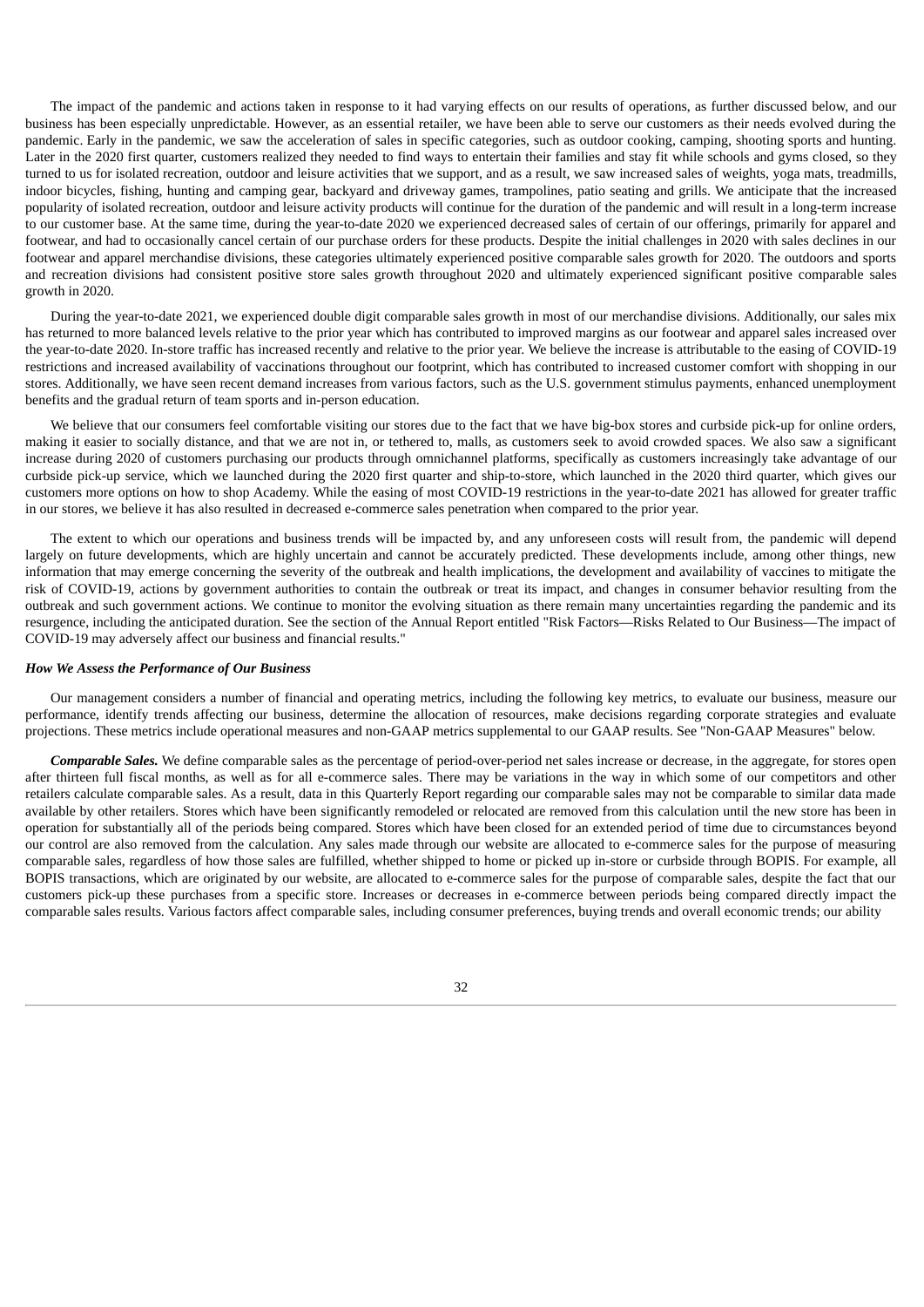to identify and respond effectively to customer preferences and local and regional trends; our ability to provide an assortment of high quality/value oriented product offerings that generate new and repeat visits to our stores and our website; the customer experience and unique services we provide in our stores; our ability to execute our omnichannel strategy, including the growth of our e-commerce business; changes in product mix and pricing, including promotional activities; the number of items purchased per visit and average order value; a shift in the timing of a holiday between comparable periods; and the number of stores that have been in operation for more than thirteen months.

Adjusted EBITDA, Adjusted EBIT, Adjusted Net Income, Pro Forma Adjusted Net Income, Pro Forma Adjusted Earnings per Share and Adjusted *Free Cash Flow.* Management uses Adjusted EBITDA, Adjusted EBIT, Adjusted Net Income, Pro Forma Adjusted Net Income, Pro Forma Adjusted Earnings per Share and Adjusted Free Cash Flow to supplement GAAP measures of performance in the evaluation of the effectiveness of our business strategies, to make budgeting decisions, and to compare our performance against that of other peer companies using similar measures. Management also uses Adjusted EBIT as a performance target to establish and award discretionary annual incentive compensation. See "Non-GAAP Measures" below.

*E-commerce Penetration.* E-commerce penetration is defined as total e-commerce merchandise sales (which includes BOPIS) divided by total Company merchandise sales.

#### *Components of Our Results of Operations*

Our profitability is primarily influenced by fluctuations in net sales, gross margin and our ability to leverage selling, general and administrative expenses.

*Net Sales*. Net sales are derived from in-store and e-commerce merchandise sales, net of sales tax and an allowance for merchandise returns.

Net sales fluctuations can be driven by new store openings, comparable sales increases or decreases including e-commerce sales, our ability to adjust inventory based on sales fluctuations, our management of vendor relations and meeting customer demand, allowances and logistics, seasonality, unseasonal or extreme weather, changes in consumer shopping preferences, consumer discretionary spending, and market and sales promotions.

*Gross Margin.* Gross margin is our net sales less cost of goods sold. Our cost of goods sold includes the direct cost of merchandise and costs related to procurement, warehousing and distribution. These costs consist primarily of payroll and benefits, occupancy costs and freight and are generally variable in nature relative to our sales volume.

Our gross margin depends on a number of factors, such as net sales increases or decreases, our promotional activities, product mix including owned brand merchandise sales, and our ability to control cost of goods sold, such as inventory and logistics cost management. Our gross margin is also impacted by variables including commodity costs, freight costs, shrinkage and inventory processing costs and e-commerce shipping costs. We track and measure gross margin as a percentage of net sales in order to evaluate our performance against profitability targets.

*Selling, General and Administrative Expenses.* Selling, general and administrative ("SG&A") expenses include store and corporate administrative payroll and payroll benefits, store and corporate headquarters occupancy costs, advertising, credit card processing, information technology, pre-opening costs and other store and administrative expenses. These expenses are both variable and fixed in nature. We track and measure operating expenses as a percentage of net sales in order to evaluate our performance against profitability targets. Management of SG&A expenses depends on our ability to balance a control of operating costs, such as store, distribution center, and corporate headcount, information technology infrastructure and marketing and advertising expenses, with efficiently and effectively servicing our customers. We expect that our SG&A expenses will increase in future periods due to our continuing growth and in part to additional legal, accounting, insurance and other expenses we expect to incur as a result of being a newly public company.

*Income Tax Expense (Benefit).* Prior to October 1, 2020, New Academy Holding Company, LLC, our prior ultimate parent company, was treated as a flow through entity for U.S. federal income tax purposes and thus no federal income tax expense was recorded in our consolidated statements of income for periods prior to October 1, 2020. Our tax rate prior to October 1, 2020 was almost entirely the result of state income taxes. In connection with our initial public offering ("IPO"), as a result of the Reorganization Transactions (see Note 1 to the financial statements included in this Quarterly Report) completed on October 1, 2020, Academy Sports and Outdoors, Inc. ("ASO, Inc.") is treated as a U.S. corporation for U.S. federal, state, and local income tax purposes and accordingly, a provision for income taxes has been recorded for the anticipated tax consequences of our reported results of operations for federal, state and local income taxes since October 1, 2020.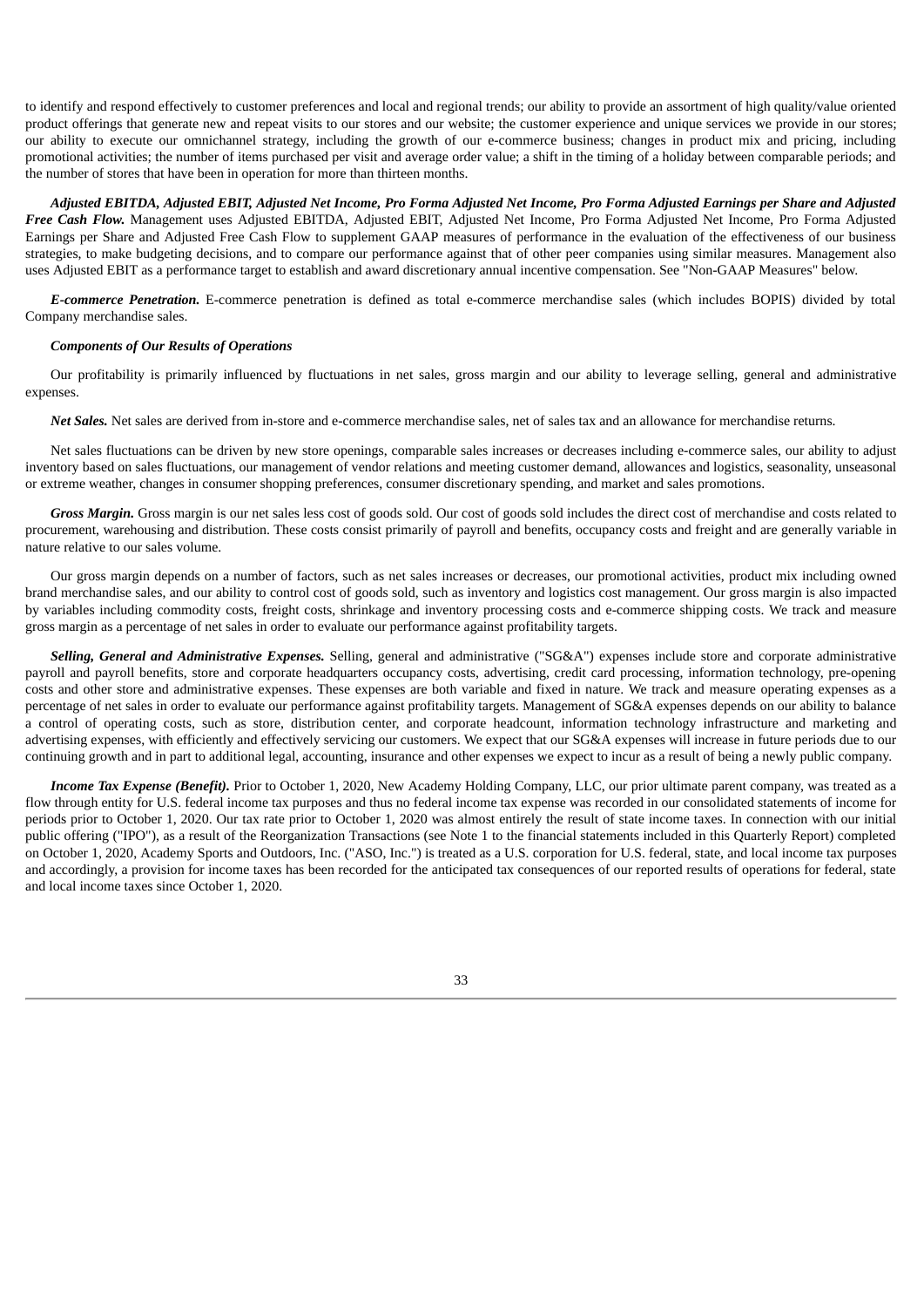### **Results of Operations**

### *Thirteen Weeks Ended July 31, 2021 Compared to Thirteen Weeks Ended August 1, 2020*

The following table sets forth amounts and information derived from our unaudited statements of income for the periods indicated as follows (dollar amounts in thousands):

|                                                  | <b>Thirteen Weeks Ended</b> |               |  |           |                       |  | <b>Change</b>  |             |  |
|--------------------------------------------------|-----------------------------|---------------|--|-----------|-----------------------|--|----------------|-------------|--|
|                                                  | <b>July 31, 2021</b>        |               |  |           | <b>August 1, 2020</b> |  | <b>Dollars</b> | Percent     |  |
| Net sales                                        | 1,791,530                   | $100.0 \%$ \$ |  | 1,606,420 | $100.0\%$ \$          |  | 185,110        | 11.5 %      |  |
| Cost of goods sold                               | 1,149,034                   | 64.1 %        |  | 1,109,919 | 69.1 %                |  | 39,115         | 3.5%        |  |
| Gross margin                                     | 642,496                     | 35.9 %        |  | 496.501   | 30.9 %                |  | 145,995        | 29.4 %      |  |
| Selling, general and administrative expenses     | 387,938                     | 21.7 %        |  | 312,713   | 19.5 %                |  | 75,225         | 24.1 %      |  |
| Operating income                                 | 254,558                     | 14.2 %        |  | 183,788   | 11.4 %                |  | 70,770         | 38.5 %      |  |
| Interest expense, net                            | 12,157                      | $0.7 \%$      |  | 23.566    | 1.5 %                 |  | (11,409)       | $(48.4)\%$  |  |
| (Gain) loss on early extinguishment of debt, net | 2,239                       | $0.1 \%$      |  | (7, 831)  | $(0.5)\%$             |  | 10,070         | $(128.6)\%$ |  |
| Other (income), net                              | (735)                       | $0.0 \%$      |  | (628)     | $0.0\%$               |  | (107)          | 17.0 %      |  |
| Income before income taxes                       | 240,897                     | 13.4 %        |  | 168.681   | 10.5%                 |  | 72.216         | 42.8%       |  |
| Income tax expense                               | 50,387                      | $2.8 \%$      |  | 1,005     | $0.1\%$               |  | 49,382         | NM          |  |
| Net income                                       | 190,510                     | $10.6 \%$ \$  |  | 167,676   | $10.4\%$ \$           |  | 22,834         | 13.6 %      |  |

\*Percentages in table may not sum properly due to rounding.

\*\*NM - Not meaningful

*Net Sales***.** Net sales increased \$185.1 million, or 11.5%, in the 2021 second quarter over the prior year second quarter due to an increase in comparable sales of 11.4% and strong sales performances across all of our merchandise divisions.

The 2021 second quarter comparable sales increase of 11.4% was driven by increased sales across all merchandise divisions and almost every product category. The increase in comparable sales was led by strong performances in apparel, footwear and sports and recreation. The apparel division experienced strong sales across all product categories with the highest sales increases in outdoor and seasonal and athletic. The footwear division increased due to strong sales across every category especially in work, casual and youth and athletic. The sports and recreation merchandise division comparable sales increase was also driven by strong sales across every category especially in team sports where football and baseball sales were adversely impacted by the pandemic during the prior year second quarter. The outdoor merchandise division increase was led by increased ammunition and camping sales, and partially offset by a decrease in the fishing category, which had a significant increase in the prior year due to the increased popularity of isolated recreation.

E-commerce net sales decreased \$1.4 million, or 0.9%, in the 2021 second quarter compared to the prior year second quarter and represented 8.4% of merchandise sales the 2021 second quarter compared to 9.4% for the prior year second quarter. We believe the decline in e-commerce was generated by a demand shift from e-commerce to in-store sales caused by the easing of COVID-19 restrictions, as well as a greater comfort level amongst our customers for visiting our stores in person.

*Gross Margin.* Gross margin increased \$146.0 million, or 29.4%, to \$642.5 million in the 2021 second quarter from \$496.5 million in the 2020 second quarter. As a percentage of net sales, gross margin increased 5.0% from 30.9% in the 2020 second quarter to 35.9% in the 2021 second quarter. The increase of 500 basis points in gross margin is primarily attributable to:

- 298 basis points of favorability in merchandise margins due to a shift in higher margin goods driving the increased sales, higher average unit retails, and less promotional activity from the prior year;
- 139 basis points of favorability in inventory overhead expenditures as a result of lower expense absorption rates from higher inventory turnover rates; and
- 55 basis points of favorability as result of higher vendor allowances.

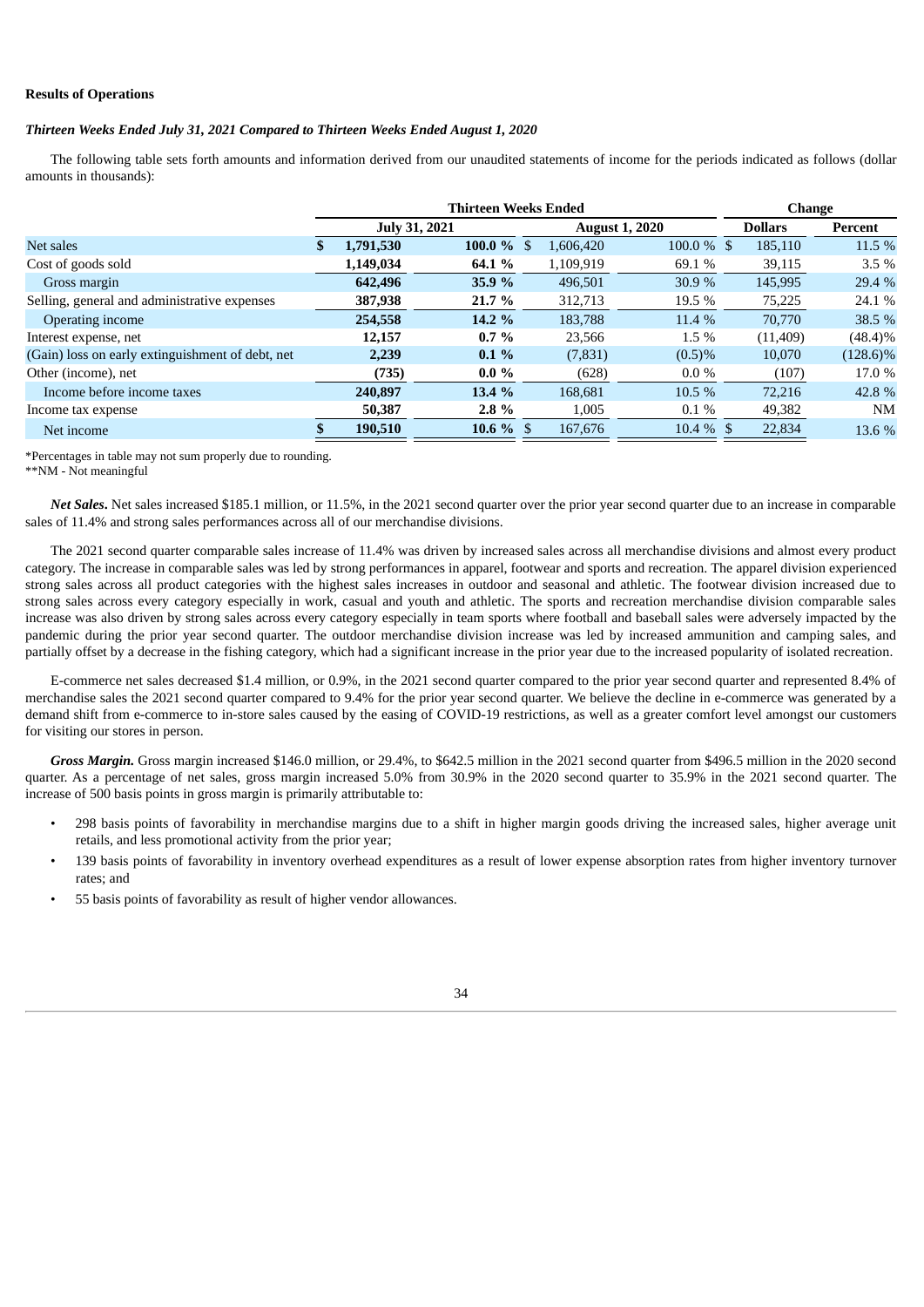*Selling, General and Administrative Expenses.* SG&A expenses increased \$75.2 million to \$387.9 million in the 2021 second quarter as compared to \$312.7 million in the 2020 second quarter. As a percentage of net sales, SG&A expenses were up 2.2% to 21.7% in the 2021 second quarter compared to 19.5% in the 2020 second quarter. The increase of 220 basis points in SG&A is primarily attributable to:

- 170 basis point increase in employee costs, primarily driven by increased equity compensation expense resulting from a vesting event (the "2021 Vesting Event"; see Note 1 to the financial statements included in this Quarterly Report); and
- 76 basis point increase in advertising as a result of increased marketing and promotional activities relative to the prior year quarter, which included an initiative to lower advertising costs to help mitigate the financial impact of COVID-19 on the business.

*Interest Expense.* Interest expense decreased \$11.4 million, or 48.4%, in the 2021 second quarter when compared with the 2020 second quarter, primarily as a result of a lower outstanding principal balance on the Term Loan (as defined below) in the current year compared to the prior year due to debt refinancing activities as well as lower interest on the ABL Facility from our \$500.0 million draw-down in the first quarter of 2020 taken as a precautionary measure at the beginning of the COVID-19 pandemic. We repaid the \$500.0 million draw-down during the 2020 second quarter.

*(Gain) Loss on Early Extinguishment of Debt, net.* (Gain) loss on early retirement of debt, net decreased \$10.1 million, or 128.6%, to a loss of \$2.2 million from a gain of \$7.8 million in the 2020 second quarter. During the second quarter of 2021, we refinanced our Term Loan (as defined below), which resulted in a loss on early retirement of debt of \$2.2 million. During the second quarter of 2020, we repurchased \$23.9 million in principal on the Term Loan, which was trading at a discount, in open market transactions for \$16.0 million and recognized a net gain of \$7.8 million.

*Income Tax Expense.* Income tax expense increased \$49.4 million to \$50.4 million in the 2021 second quarter as compared to \$1.0 million in the 2020 second quarter. As a result of the Reorganization Transactions, which occurred on October 1, 2020, ASO, Inc. became subject to U.S. federal income taxes and is being taxed at the prevailing corporate rates. ASO, Inc.'s effective tax rate for the 2021 second quarter was 20.9%. The effective tax rate was reduced by approximately 3.9% for the benefit of tax deductions related to the vesting or exercise of several equity compensation awards during the period.

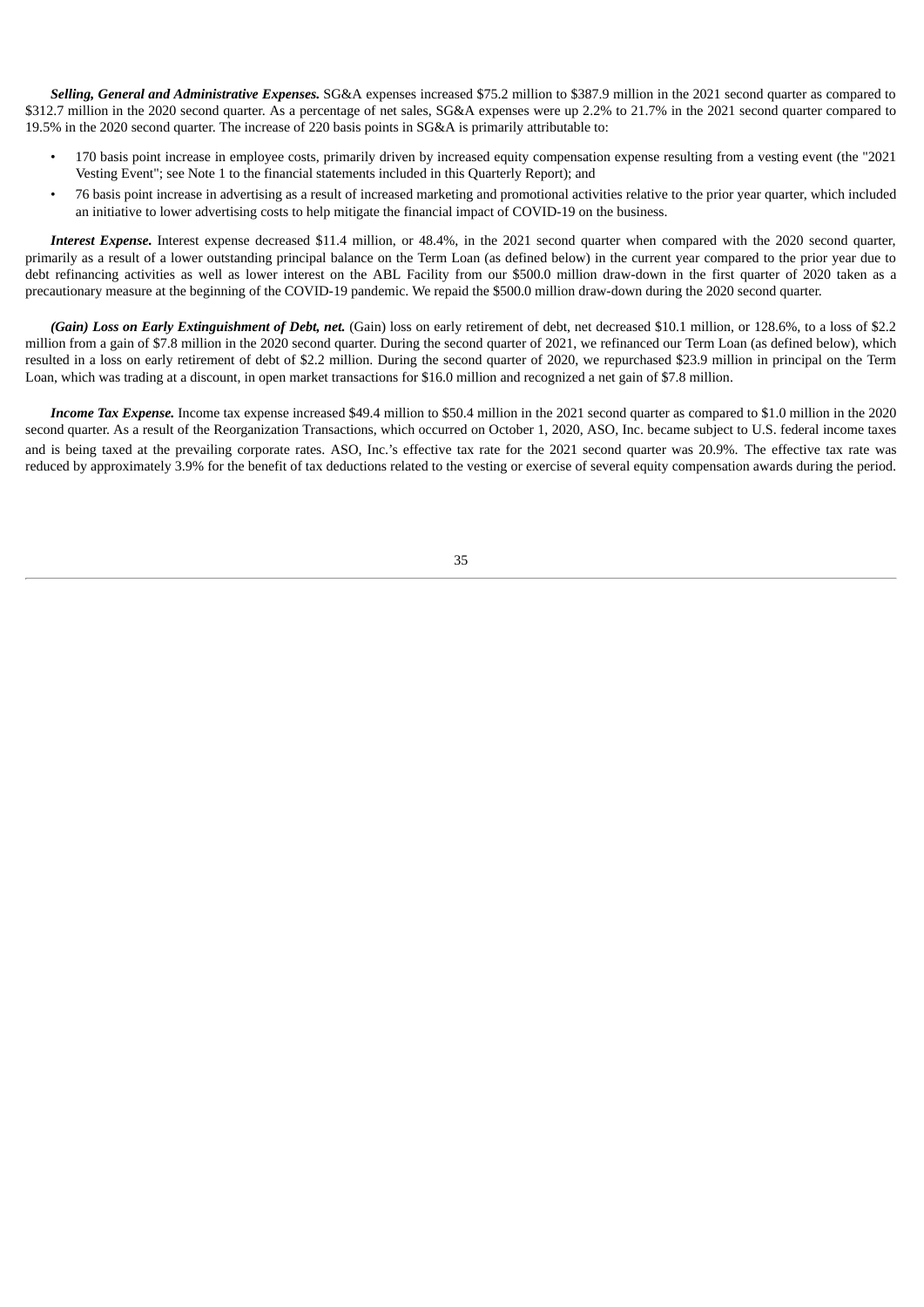#### *Twenty-Six Weeks Ended July 31, 2021 Compared to Twenty-Six Weeks Ended August 1, 2020*

The following table sets forth amounts and information derived from our unaudited statements of income for the periods indicated as follows (dollar amounts in thousands):

|                                                     |               | <b>Twenty-Six Weeks Ended</b> |                      |  |                       |              |  | Change         |             |  |  |
|-----------------------------------------------------|---------------|-------------------------------|----------------------|--|-----------------------|--------------|--|----------------|-------------|--|--|
|                                                     |               |                               | <b>July 31, 2021</b> |  | <b>August 1, 2020</b> |              |  | <b>Dollars</b> | Percent     |  |  |
| Net sales                                           | <sup>\$</sup> | 3,371,863                     | $100.0 \%$ \$        |  | 2,742,721             | $100.0\%$ \$ |  | 629,142        | 22.9 %      |  |  |
| Cost of goods sold                                  |               | 2,165,666                     | 64.2 %               |  | 1,948,275             | 71.0 %       |  | 217,391        | 11.2 %      |  |  |
| Gross margin                                        |               | 1,206,197                     | 35.8 %               |  | 794,446               | 29.0 %       |  | 411.751        | 51.8 %      |  |  |
| Selling, general and administrative expenses        |               | 712,565                       | 21.1 %               |  | 596,636               | 21.8%        |  | 115,929        | 19.4 %      |  |  |
| Operating income                                    |               | 493,632                       | 14.6 %               |  | 197,810               | $7.2\%$      |  | 295,822        | 149.5 %     |  |  |
| Interest expense, net                               |               | 26,706                        | $0.8 \%$             |  | 48,088                | 1.8%         |  | (21, 382)      | $(44.5)\%$  |  |  |
| (Gain) loss on early extinguishment of debt,<br>net |               | 2,239                         | $0.1 \%$             |  | (7,831)               | (0.3)%       |  | 10,070         | $(128.6)\%$ |  |  |
| Other (income), net                                 |               | (1, 132)                      | $0.0 \%$             |  | (1,621)               | (0.1)%       |  | 489            | $(30.2)\%$  |  |  |
| Income before income taxes                          |               | 465,819                       | 13.8 %               |  | 159,174               | 5.8%         |  | 306,645        | 192.6 %     |  |  |
| Income tax expense                                  |               | 97,513                        | 2.9%                 |  | 1,518                 | 0.1%         |  | 95,995         | NM          |  |  |
| Net income                                          |               | 368,306                       | $10.9 \%$ \$         |  | 157,656               | $5.7 \%$ \$  |  | 210,650        | 133.6 %     |  |  |

\*Percentages in table may not sum properly due to rounding.

\*\*NM - Not meaningful

*Net Sales***.** Net sales increased \$629.1 million, or 22.9%, for the year-to-date 2021 compared to year-to-date 2020 as a result of increased comparable sales of 22.8% and strong sales performances across all of our merchandise divisions.

The year-to-date comparable sales increase of 22.8% was driven by increased sales across all merchandise divisions and almost every product category. The increase in comparable sales was led by strong performances in apparel, footwear and sports and recreation. The apparel division experienced strong sales across all product categories with the highest sales increases in athletic and outdoor and seasonal. The footwear division increased due to strong sales across every category especially in work, casual and youth and athletic. The sports and recreation merchandise division comparable sales increase was also driven by strong sales across every category especially in team sports where baseball sales were adversely impacted by the pandemic during the prior year second quarter. The outdoor merchandise division increase was led by increased ammunition and camping sales, and partially offset by a decrease in the fishing category, which had a significant increase in the prior year due to the increased popularity of isolated recreation.

E-commerce net sales decreased \$32.3 million, or 10.8%, in the year-to-date 2021 compared to the year-to-date 2020 and represented 7.9% of merchandise sales for the current year-to-date compared to 10.9% for the prior year-to-date. We believe the decline in e-commerce was generated by a demand shift from e-commerce to in-store sales caused by the easing of COVID-19 restrictions, as well as a greater comfort level amongst our customers for visiting our stores in person.

*Gross Margin.* Gross margin increased \$411.8 million, or 51.8%, to \$1,206.2 million for the year-to-date 2021 from \$794.4 million for the year-to-date 2020. As a percentage of net sales, gross margin increased 6.8% from 29.0% in the prior year-to-date to 35.8% in the current year-to-date. The increase of 680 basis points in gross margin is primarily attributable to:

- 495 basis points of favorability in merchandise margins due to a shift in higher margin goods driving the increased sales, higher average unit retails, and less clearance and promotional activity from the prior year; and
- 152 basis points of favorability in inventory overhead expenditures as a result of lower expense absorption rates from higher inventory turnover rates.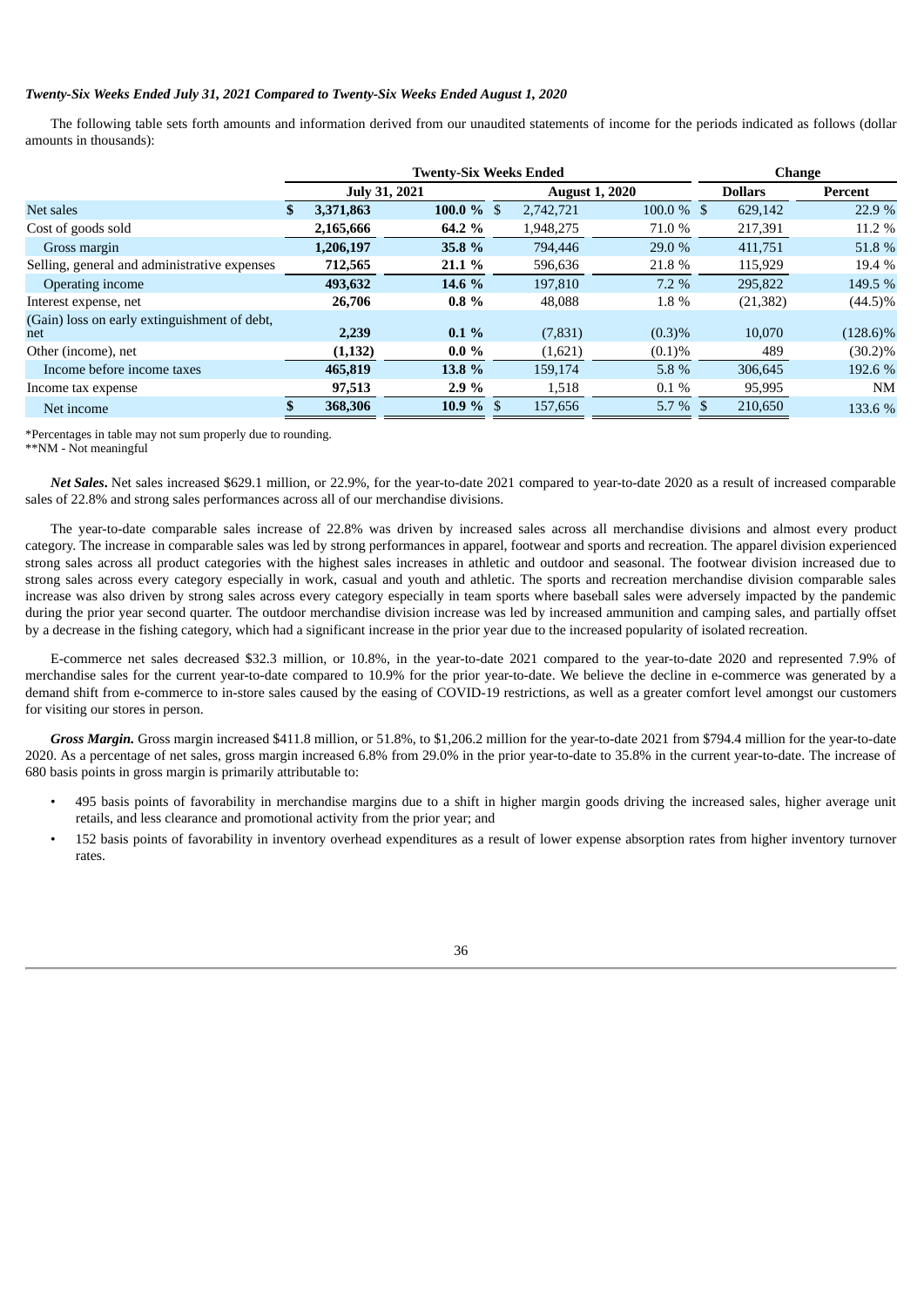*Selling, General and Administrative Expenses.* SG&A expenses increased \$115.9 million, or 19.4%, to \$712.6 million for the year-to-date 2021 from \$596.6 million for the year-to-date 2020. As a percentage of net sales, SG&A expenses were down 0.7% to 21.1% in the current year-to-date compared to 21.8% in the prior year-to-date. The decrease of 70 basis points in SG&A is primarily attributable to:

- 112 basis point decrease in property and facility fees as a result of leveraging costs on increased sales and decreased depreciation costs; partially offset by a
- 44 basis point increase in advertising as a result of increased marketing and promotional activities relative to the prior year, which included an initiative to lower advertising costs to help mitigate the financial impact of COVID-19 on the business.

*Interest Expense.* Interest expense decreased \$21.4 million, or 44.5%, for the year-to-date 2021 when compared to the year-to-date 2020, primarily as a result of a lower outstanding principal balance on the Term Loan (as defined below) in the current year compared to the prior year due to debt refinancing activities as well as lower interest on the ABL Facility from our \$500.0 million draw-down in the first quarter of 2020 taken as a precautionary measure at the beginning of the COVID-19 pandemic. We repaid the \$500.0 million draw-down during the 2020 second quarter.

*(Gain) Loss on Early Extinguishment of Debt, net.* (Gain) loss on early retirement of debt, net decreased \$10.1 million, or 128.6%, to a loss of \$2.2 million in the year-to-date 2021 from a gain of \$7.8 million in the year-to-date 2020. During the second quarter of 2021, we refinanced our Term Loan (as defined below), which resulted in a loss on early retirement of debt of \$2.2 million. During the second quarter of 2020, we repurchased \$23.9 million in principal on the Term Loan, which was trading at a discount, in open market transactions for \$16.0 million and recognized a net gain of \$7.8 million.

*Other (Income), net.* Other income, net, decreased \$0.5 million due to lower earned interest on money market funds from lower balances and lower interest rates during the current year-to-date relative to the prior year-to-date. The higher prior year investments in money market accounts were driven by the precautionary draw-down of \$500.0 million on our ABL Facility at the beginning of the COVID-19 pandemic.

*Income Tax Expense.* Income tax expense increased \$96.0 million to \$97.5 million for the year-to-date 2021 as compared to \$1.5 million for the yearto-date 2020. As a result of the Reorganization Transactions, which occurred on October 1, 2020, ASO, Inc. became subject to U.S. federal income taxes and is being taxed at the prevailing corporate rates. ASO, Inc.'s effective tax rate for the year-to-date 2021 was 20.9%. The effective tax rate was reduced by approximately 3.9% for the benefit of tax deductions related to the vesting or exercise of several equity compensation awards during the period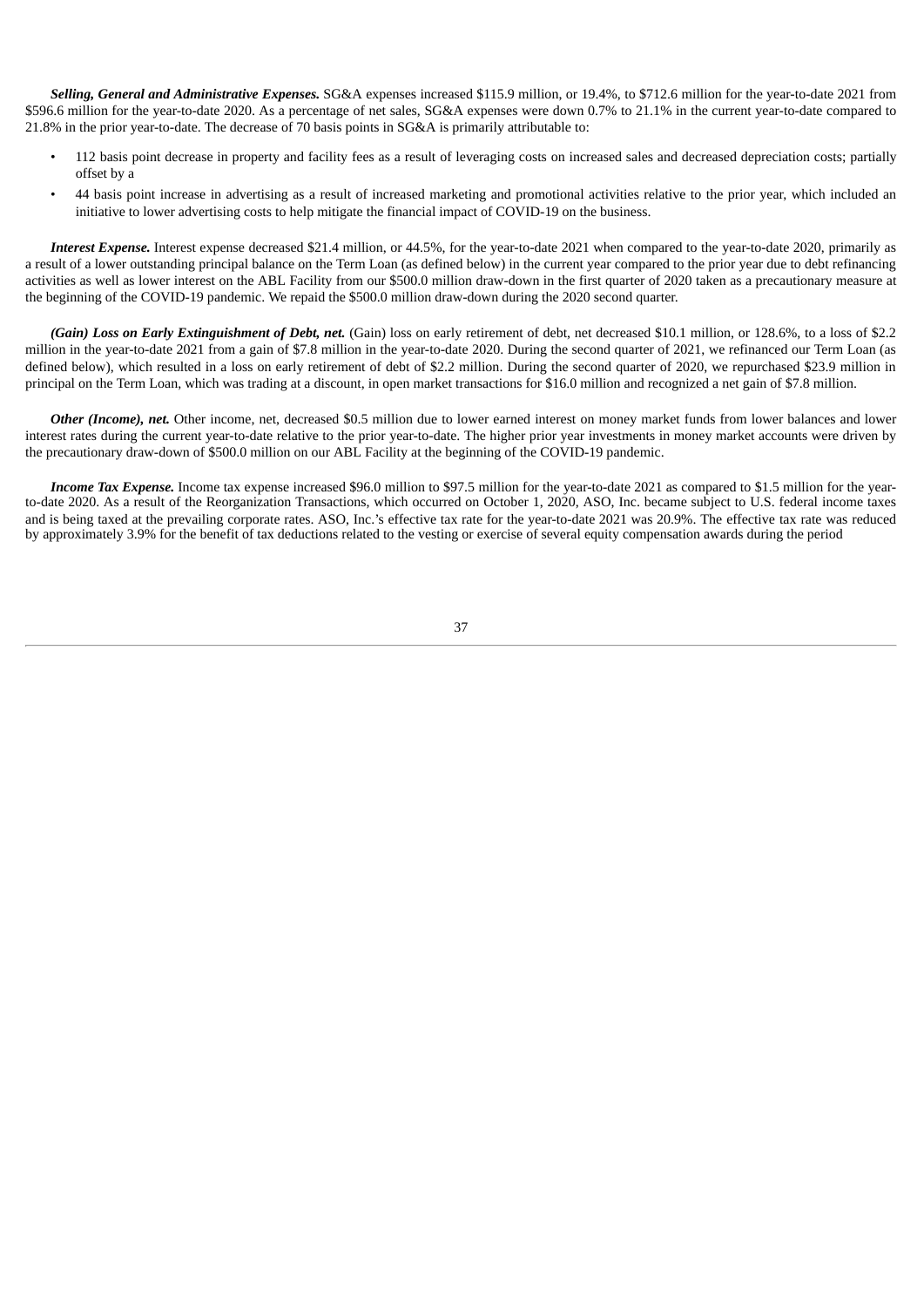#### **Non-GAAP Measures**

Adjusted EBITDA, Adjusted EBIT, Adjusted Net Income, Pro Forma Adjusted Net Income, Pro Forma Adjusted Earnings per Share and Adjusted Free Cash Flow, as shown below, have been presented in this Quarterly Report as supplemental measures of financial performance that are not required by, or presented in accordance with, accounting principles generally accepted in the United States of America ("GAAP"). We define Adjusted EBITDA as net income (loss) before interest expense, net, income tax expense and depreciation, amortization and impairment, further adjusted to exclude consulting fees, private equity sponsor monitoring fees, equity compensation expense, (gain) loss on early extinguishment of debt, net, severance and executive transition costs, costs related to the COVID-19 pandemic, payroll taxes associated with the 2021 Vesting Event and other adjustments. We define Adjusted EBIT as net income (loss) before interest expense, net, and income tax expense, further adjusted to exclude consulting fees, private equity sponsor monitoring fees, equity compensation expense, (gain) loss on early extinguishment of debt, net, severance and executive transition costs, costs related to the COVID-19 pandemic, payroll taxes associated with the 2021 Vesting Event and other adjustments. We describe these adjustments reconciling net income (loss) to Adjusted EBITDA and to Adjusted EBIT in the applicable table below. We define Adjusted Net Income as net income (loss), plus consulting fees, private equity sponsor monitoring fees, equity compensation expense, (gain) loss on early extinguishment of debt, net, severance and executive transition costs, costs related to the COVID-19 pandemic, payroll taxes associated with the 2021 Vesting Event and other adjustments, less the tax effect of these adjustments. We define Pro Forma Adjusted Net Income as Adjusted Net Income less the retrospective tax effect of Adjusted Net Income at our estimated effective tax rate of approximately 25% for periods prior to October 1, 2020, the effective date of our conversion to a C-Corporation. We define basic Pro Forma Adjusted Earnings per Share as Pro Forma Adjusted Net Income divided by the basic weighted average common shares outstanding during the period and diluted Pro Forma Adjusted Earnings per Share as Pro Forma Adjusted Net Income divided by the diluted weighted average common shares outstanding during the period. We describe these adjustments reconciling net income (loss) to Adjusted Net Income, Pro Forma Adjusted Net Income and Pro Forma Adjusted Earnings per Share in the applicable table below. We describe Adjusted Free Cash Flow as net cash provided by (used in) operating activities less net cash used in investing activities. We describe this adjustment by reconciling net cash provided by operating activities to Adjusted Free Cash Flow in the applicable table below.

We believe Adjusted EBITDA, Adjusted EBIT, Adjusted Net Income, Pro Forma Adjusted Net Income and Pro Forma Adjusted Earnings per Share assist investors and analysts in comparing our operating performance across reporting periods on a consistent basis by excluding items that we do not believe are indicative of our core operating performance. Management believes Adjusted EBITDA, Adjusted EBIT, Adjusted Net Income, Pro Forma Adjusted Net Income and Pro Forma Adjusted Earnings per Share are useful to investors in highlighting trends in our operating performance, while other measures can differ significantly depending on long-term strategic decisions regarding capital structure, the tax jurisdictions in which we operate and capital investments. Management believes Adjusted Free Cash Flow is a useful measure of liquidity and an additional basis for assessing our ability to generate cash. Management uses Adjusted EBITDA, Adjusted EBIT, Adjusted Net Income, Pro Forma Adjusted Net Income, Pro Forma Adjusted Earnings per Share and Adjusted Free Cash Flow to supplement GAAP measures of performance in the evaluation of the effectiveness of our business strategies, to make budgeting decisions and to compare our performance against that of other peer companies using similar measures. Management also uses Adjusted EBIT as a performance target to establish and award discretionary annual incentive compensation.

Management supplements GAAP results with non-GAAP financial measures to provide a more complete understanding of the factors and trends affecting the business than GAAP results alone. Adjusted EBITDA, Adjusted EBIT, Adjusted Net Income, Pro Forma Adjusted Net Income, Pro Forma Adjusted Earnings per Share and Adjusted Free Cash Flow are not recognized terms under GAAP and should not be considered as an alternative to net income (loss) as a measure of financial performance or net cash provided by operating activities as a measure of liquidity, or any other performance measures derived in accordance with GAAP. Additionally, these measures are not intended to be a measure of free cash flow available for management's discretionary use as they do not consider certain cash requirements such as interest payments, tax payments and debt service requirements. Adjusted EBITDA, Adjusted EBIT, Adjusted Net Income, Pro Forma Adjusted Net Income and Pro Forma Adjusted Earnings per Share should not be construed to imply that our future results will be unaffected by unusual or non-recurring items. In evaluating Adjusted EBITDA, Adjusted EBIT, Adjusted Net Income, Pro Forma Adjusted Net Income, Pro Forma Adjusted Earnings per Share and Adjusted Free Cash Flow, you should be aware that in the future we may incur expenses that are the same as or similar to some of the adjustments in this presentation. Our presentation of Adjusted EBITDA, Adjusted EBIT, Adjusted Net Income, Pro Forma Adjusted Net Income, Pro Forma Adjusted Earnings per Share and Adjusted Free Cash Flow should not be construed to imply that our future results will be unaffected by any such adjustments.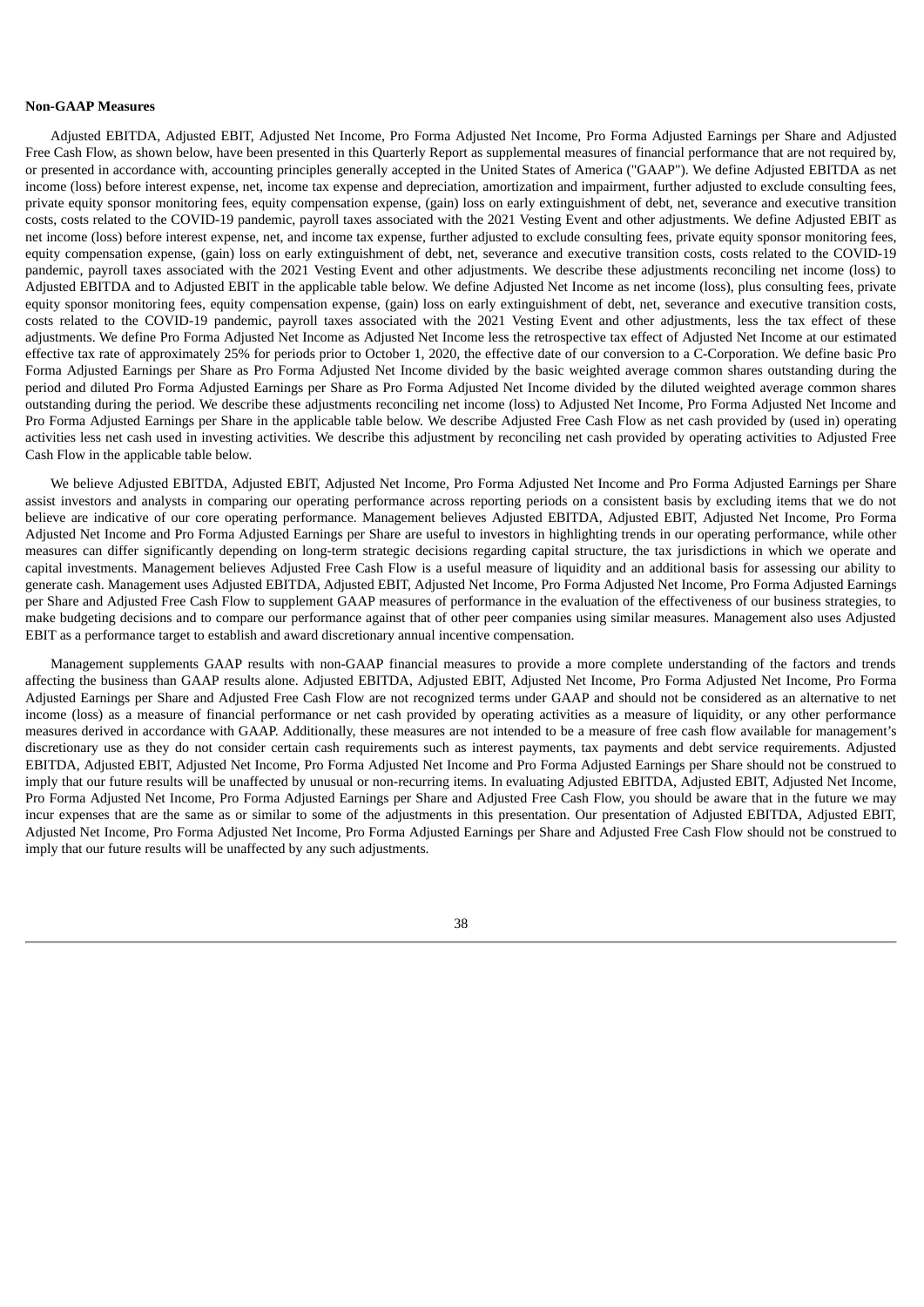Our Adjusted EBITDA, Adjusted EBIT, Adjusted Net Income, Pro Forma Adjusted Net Income, Pro Forma Adjusted Earnings per Share and Adjusted Free Cash Flow measures have limitations as analytical tools, and you should not consider them in isolation, or as a substitute for analysis of our results as reported under GAAP. Some of these limitations are:

- Adjusted EBITDA, Adjusted EBIT, Adjusted Net Income, Pro Forma Adjusted Net Income and Pro Forma Adjusted Earnings per Share do not reflect costs or cash outlays for capital expenditures or contractual commitments;
- Adjusted EBITDA, Adjusted EBIT, Adjusted Net Income, Pro Forma Adjusted Net Income and Pro Forma Adjusted Earnings per Share do not reflect changes in, or cash requirements for, our working capital needs;
- Adjusted EBITDA and Adjusted EBIT do not reflect the interest expense, or the cash requirements necessary to service interest or principal payments, on our debt, and Adjusted Free Cash Flow does not reflect the cash requirements necessary to service principal payments on our debt;
- Adjusted EBITDA and Adjusted EBIT do not reflect period to period changes in taxes, income tax expense or the cash necessary to pay income taxes;
- Adjusted EBITDA, Adjusted EBIT, Adjusted Net Income, Pro Forma Adjusted Net Income and Pro Forma Adjusted Earnings per Share do not reflect the impact of earnings or charges resulting from matters we consider not to be indicative of our ongoing operations;
- although depreciation and amortization are non-cash charges, the assets being depreciated and amortized will often have to be replaced in the future, and Adjusted EBITDA and Adjusted Free Cash Flow do not reflect cash requirements for such replacements; and
- other companies in our industry may calculate these measures differently than we do, limiting their usefulness as comparative measures.

Because of these limitations, Adjusted EBITDA, Adjusted EBIT, Adjusted Net Income, Pro Forma Adjusted Net Income, Pro Forma Adjusted Earnings per Share and Adjusted Free Cash Flow should not be considered as measures of discretionary cash available to invest in business growth or to reduce indebtedness. Management compensates for these limitations by primarily relying on our GAAP results in addition to using Adjusted EBITDA, Adjusted EBIT, Adjusted Net Income, Pro Forma Adjusted Net Income, Pro Forma Adjusted Earnings per Share and Adjusted Free Cash Flow supplementally.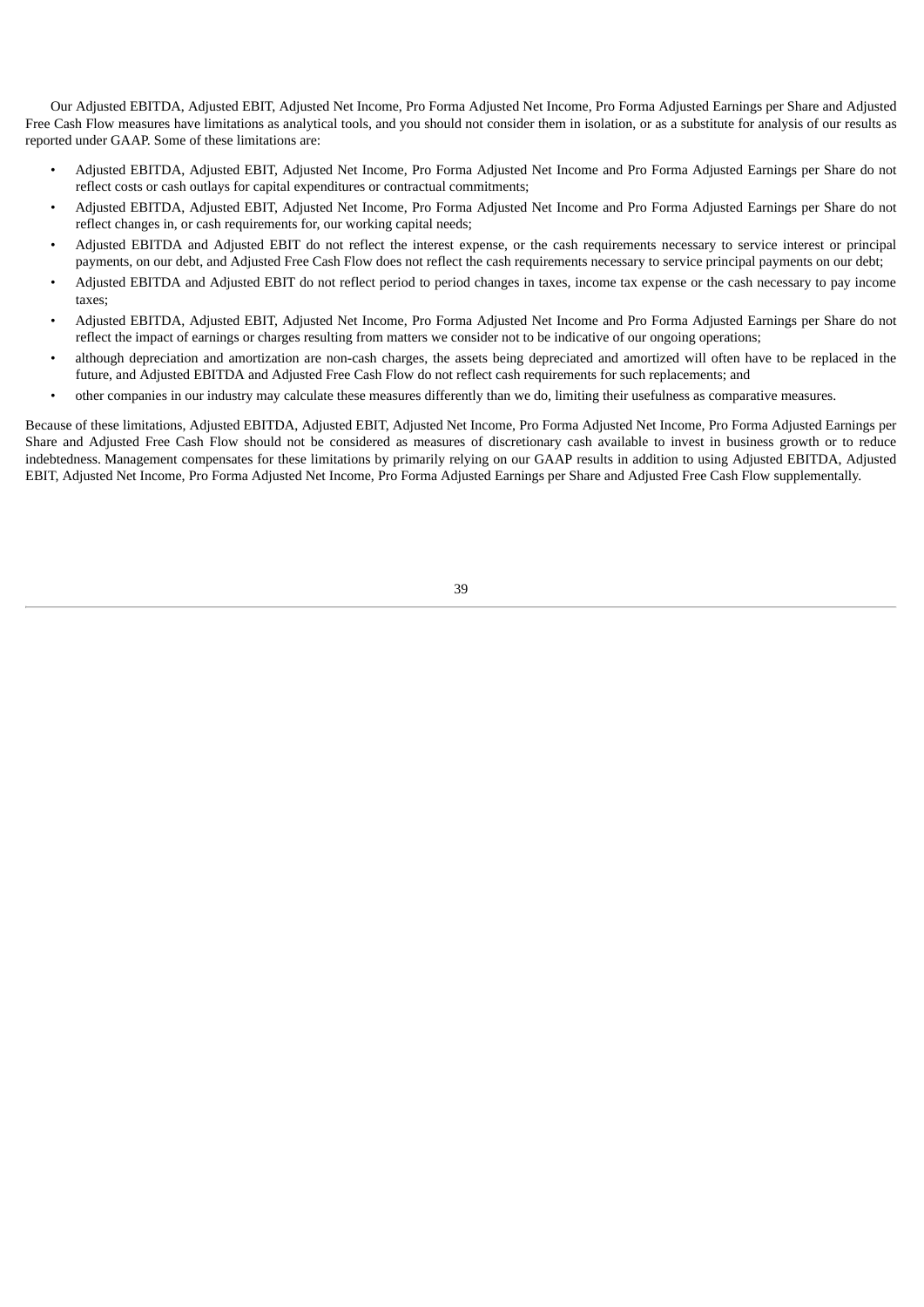### *Adjusted EBITDA and Adjusted EBIT*

The following table provides reconciliations of net income to Adjusted EBITDA and to Adjusted EBIT for the periods presented (amounts in thousands):

|                                                          | Thirteen Weeks Ended |                             |    |                      | <b>Twenty-Six Weeks Ended</b> |                       |
|----------------------------------------------------------|----------------------|-----------------------------|----|----------------------|-------------------------------|-----------------------|
|                                                          | <b>July 31, 2021</b> | <b>August 1, 2020</b>       |    | <b>July 31, 2021</b> |                               | <b>August 1, 2020</b> |
| Net income                                               | 190,510              | <sup>\$</sup><br>167,676 \$ |    | 368,306 \$           |                               | 157,656               |
| Interest expense, net                                    | 12,157               | 23,566                      |    | 26,706               |                               | 48,088                |
| Income tax expense                                       | 50,387               | 1,005                       |    | 97,513               |                               | 1,518                 |
| Depreciation and amortization                            | 26,010               | 26,704                      |    | 51,308               |                               | 54,151                |
| Consulting fees (a)                                      |                      | 36                          |    |                      |                               | 92                    |
| Private equity sponsor monitoring fee (b)                |                      | 920                         |    |                      |                               | 1,840                 |
| Equity compensation $(c)$                                | 27,331               | 1,581                       |    | 33,205               |                               | 3,690                 |
| (Gain) loss on early extinguishment of debt, net         | 2,239                | (7,831)                     |    | 2,239                |                               | (7, 831)              |
| Severance and executive transition costs (d)             |                      | 3,909                       |    |                      |                               | 4,137                 |
| Costs related to the COVID-19 pandemic (e)               |                      | 10,987                      |    |                      |                               | 17,632                |
| Payroll taxes associated with the 2021 Vesting Event (f) | 15,418               |                             |    | 15,418               |                               |                       |
| Other $(g)$                                              | 364                  | 1,092                       |    | 714                  |                               | 1,929                 |
| <b>Adjusted EBITDA</b>                                   | 324,416              | 229,645<br>- \$             | -S | 595,409              | - \$                          | 282,902               |
| Less: Depreciation and amortization                      | (26, 010)            | (26,704)                    |    | (51,308)             |                               | (54, 151)             |
| <b>Adjusted EBIT</b>                                     | 298,406              | 202,941<br>\$.              | -S | 544,101              |                               | 228,751               |

(a) Represents outside consulting fees associated with our strategic cost savings and business optimization initiatives.

(b) Represents our contractual payments under the Monitoring Agreement. See Note 12 to the financial statements included in this Quarterly Report. (c) Represents non-cash charges related to equity based compensation, which vary from period to period depending on certain factors such as the 2021 Vesting Event (see Note 1 to the financial statements included in this Quarterly Report), timing and valuation of awards, achievement of performance targets and equity award forfeitures.

(d) Represents severance costs associated with executive leadership changes and enterprise-wide organizational changes.

(e) Represents costs incurred during the thirteen and twenty-six weeks ended August 1, 2020, as a result of the COVID-19 pandemic, including temporary wage premiums, additional sick time, costs of additional cleaning supplies and third party cleaning services for the stores, corporate office and distribution centers, accelerated freight costs associated with shifting our inventory purchase earlier in the year to maintain stock, and legal fees associated with consulting in local jurisdictions. These costs were no longer added back beginning in the third quarter of 2020.

(f)

Represents cash expenses related to taxes on equity-based compensation resulting from the 2021 Vesting Event.

(g) Other adjustments include (representing deductions or additions to Adjusted EBITDA and Adjusted EBIT) amounts that management believes are not representative of our operating performance, including investment income, installation costs for energy savings associated with our profitability initiatives, legal fees associated with a distribution to NAHC's members and our omnibus incentive plan, store exit costs and other costs associated with strategic cost savings and business optimization initiatives.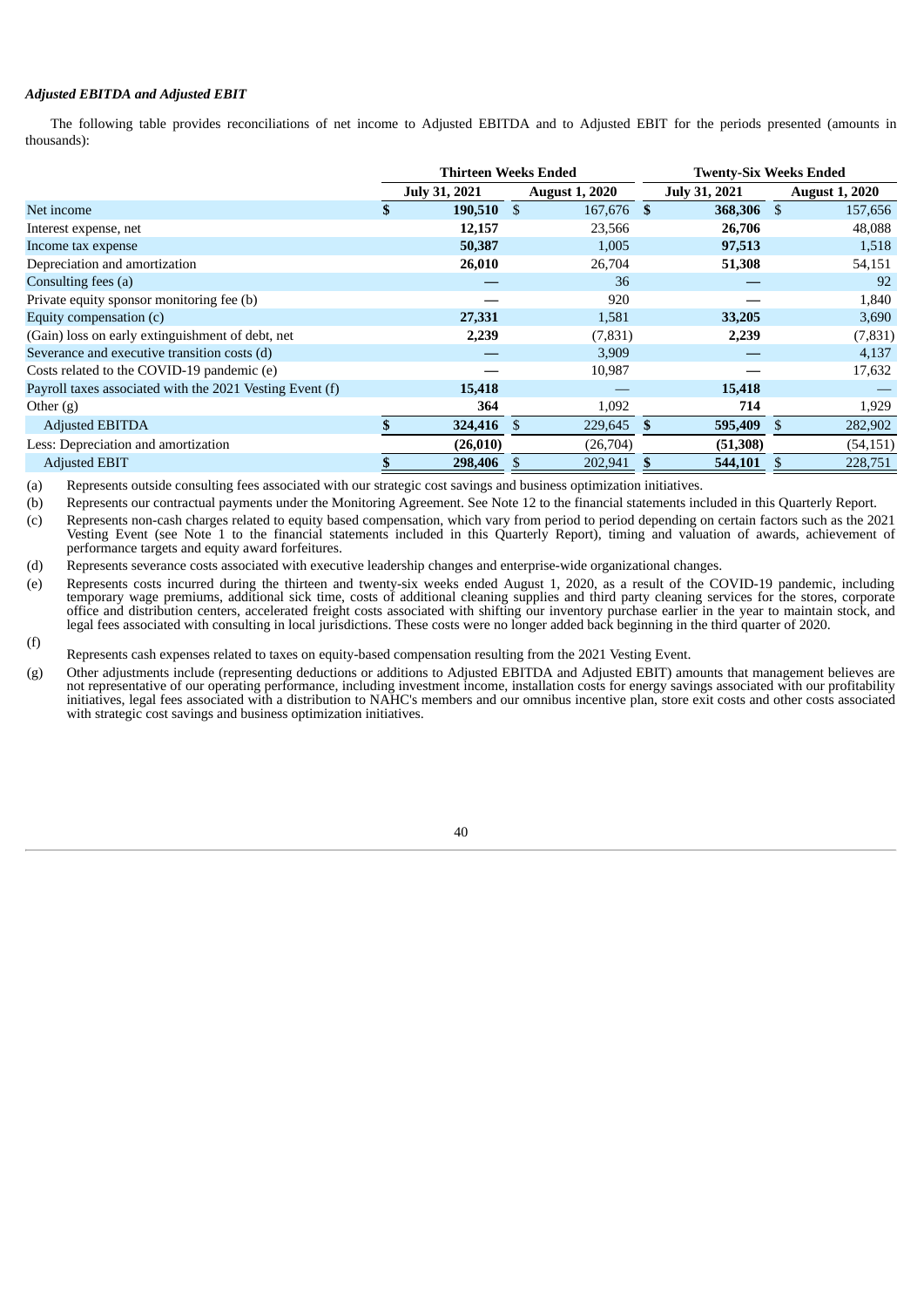#### *Adjusted Net Income, Pro Forma Adjusted Net Income and Pro Forma Adjusted Earnings per Share*

The following table provides a reconciliation of net income to Adjusted Net Income, Pro Forma Adjusted Net Income and Pro Forma Adjusted Earnings per Share for the periods presented (amounts in thousands, except per share data):

|                                                            | <b>Thirteen Weeks Ended</b> |                      |              | <b>Twenty-Six Weeks Ended</b> |              |                      |      |                       |
|------------------------------------------------------------|-----------------------------|----------------------|--------------|-------------------------------|--------------|----------------------|------|-----------------------|
|                                                            |                             | <b>July 31, 2021</b> |              | <b>August 1, 2020</b>         |              | <b>July 31, 2021</b> |      | <b>August 1, 2020</b> |
| Net income                                                 |                             | 190,510              | $\mathbf{s}$ | 167,676                       | $\mathbf{s}$ | 368,306 \$           |      | 157,656               |
| Consulting fees (a)                                        |                             |                      |              | 36                            |              |                      |      | 92                    |
| Private equity sponsor monitoring fee (b)                  |                             |                      |              | 920                           |              |                      |      | 1,840                 |
| Equity compensation (c)                                    |                             | 27,331               |              | 1,581                         |              | 33,205               |      | 3,690                 |
| (Gain) loss on early extinguishment of debt, net           |                             | 2,239                |              | (7,831)                       |              | 2,239                |      | (7, 831)              |
| Severance and executive transition costs (d)               |                             |                      |              | 3,909                         |              |                      |      | 4,137                 |
| Costs related to the COVID-19 pandemic (e)                 |                             |                      |              | 10,987                        |              |                      |      | 17,632                |
| Payroll taxes associated with the 2021 Vesting Event (f)   |                             | 15,418               |              |                               |              | 15,418               |      |                       |
| Other $(g)$                                                |                             | 364                  |              | 1,092                         |              | 714                  |      | 1,929                 |
| Tax effects of these adjustments (h)                       |                             | (11, 312)            |              | (19)                          |              | (12,801)             |      | (39)                  |
| <b>Adjusted Net Income</b>                                 |                             | 224,550              |              | 178,351                       |              | 407,081              |      | 179,106               |
| Estimated tax effect of change to C-Corporation status (i) |                             |                      |              | (43, 947)                     |              |                      |      | (44,262)              |
| Pro Forma Adjusted Net Income                              |                             | 224,550              | \$           | 134,404                       | -S           | 407,081              | -\$  | 134,844               |
| Pro Forma Adjusted Earnings per Share                      |                             |                      |              |                               |              |                      |      |                       |
| Basic                                                      | \$                          | $2.42 \quad$ \$      |              | 1.85                          | \$           | 4.41                 | -\$  | 1.86                  |
| <b>Diluted</b>                                             |                             | $2.34\quad$          |              | 1.81                          | - \$         | 4.22                 | - \$ | 1.81                  |
| Weighted average common shares outstanding                 |                             |                      |              |                               |              |                      |      |                       |
| Basic $(1)$                                                |                             | 92,627               |              | 72,478                        |              | 92,357               |      | 72,476                |
| Diluted <sup>(1)</sup>                                     |                             | 95,891               |              | 74,439                        |              | 96,391               |      | 74,487                |

 $<sup>(1)</sup>$  See Retrospective Presentation of Ownership Exchange in Note 2 to the financial statements.</sup>

(a) Represents outside consulting fees associated with our strategic cost savings and business optimization initiatives.

(b) Represents our contractual payments under the Monitoring Agreement. See Note 12 to the financial statements included in this Quarterly Report.

(c) Represents non-cash charges related to equity based compensation, which vary from period to period depending on certain factors such as the 2021 Vesting Event, timing and valuation of awards, achievement of performance targets and equity award forfeitures.

(d) Represents severance costs associated with executive leadership changes and enterprise-wide organizational changes.

(e) Represents costs incurred during the thirteen and twenty-six weeks ended August 1, 2020, as a result of the COVID-19 pandemic, including temporary wage premiums, additional sick time, costs of additional cleaning supplies and third party cleaning services for the stores, corporate office and distribution centers, accelerated freight costs associated with shifting our inventory purchase earlier in the year to maintain stock, and legal fees associated with consulting in local jurisdictions. These costs were no longer added back beginning in the third quarter of 2020.

 $(f)$ 

Represents cash expenses related to taxes on equity-based compensation resulting from the 2021 Vesting Event.

- $\epsilon$ ) Other adjustments include (representing deductions or additions to Adjusted Net Income) amounts that management believes are not representative of our operating performance, including investment income, installation costs for energy savings associated with our profitability initiatives, legal fees associated with a distribution to NAHC's members and our omnibus incentive plan, store exit costs and other costs associated with strategic cost savings and business optimization initiatives.
- (h) For the thirteen and twenty-six weeks ended July 31, 2021, this represents the tax effect of the total adjustments made to arrive at Adjusted Net Income at the estimated effective tax rate for the fiscal year ended January 31, 2022. For thirteen and twenty-six weeks ended August 1, 2020, this represents the tax effect of the total adjustments made to arrive at Adjusted Net Income at our historical tax rate.

(i) Represents the retrospective tax effect of Adjusted Net Income at our estimated effective tax rate of approximately 25% for periods prior to October 1, 2020, the effective date of our conversion to a C-Corporation, upon which we became subject to federal income taxes.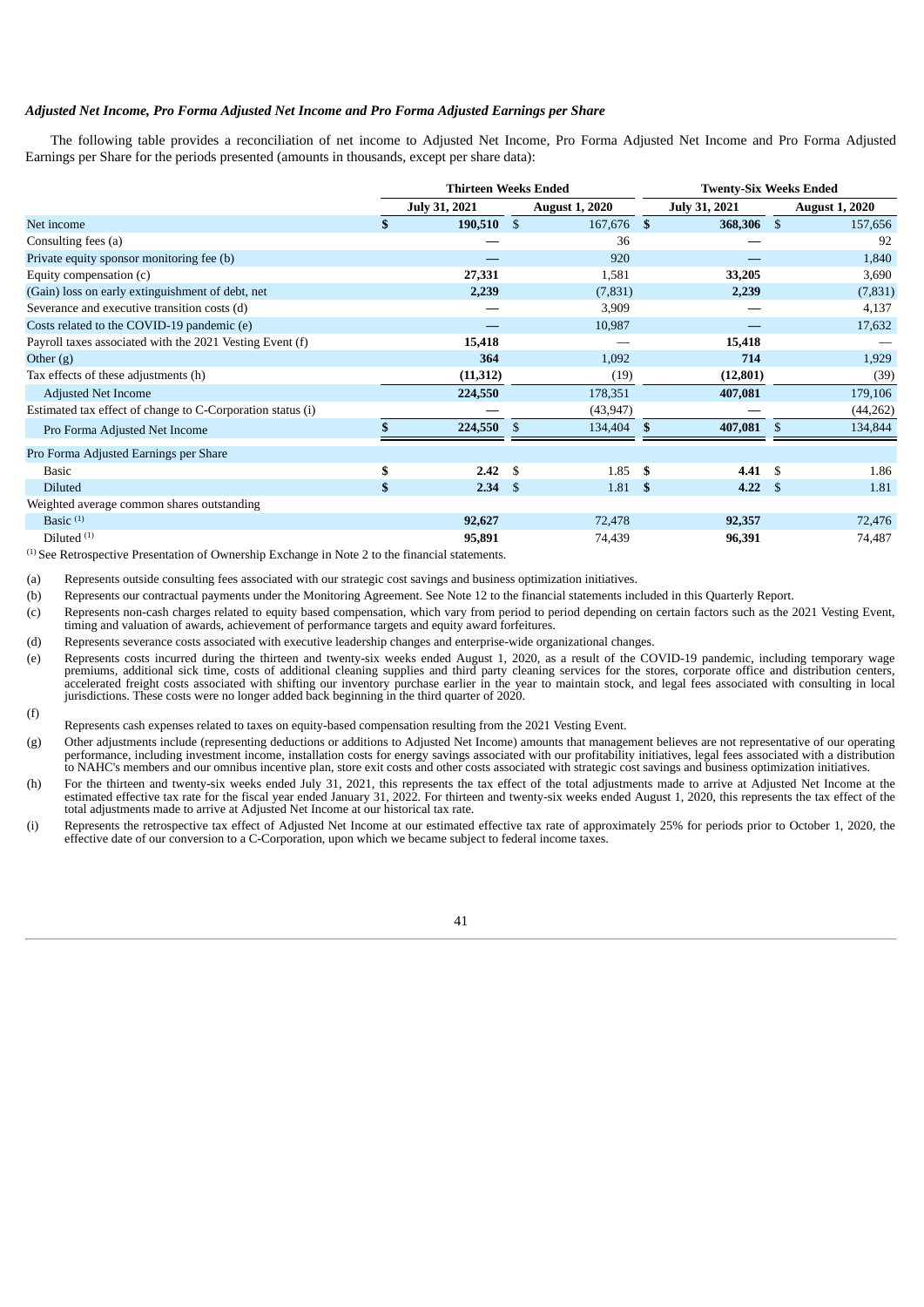### *Adjusted Free Cash Flow*

The following table provides a reconciliation of net cash provided by operating activities to Adjusted Free Cash Flow for the periods presented (amounts in thousands):

|                                           | <b>Thirteen Weeks Ended</b> |  |                       | <b>Twenty-Six Weeks Ended</b> |                       |  |
|-------------------------------------------|-----------------------------|--|-----------------------|-------------------------------|-----------------------|--|
|                                           | July 31, 2021               |  | <b>August 1, 2020</b> | <b>July 31, 2021</b>          | <b>August 1, 2020</b> |  |
| Net cash provided by operating activities | 186,446 \$                  |  | 682.865               | 405.674                       | 773.621               |  |
| Net cash used in investing activities     | (16,959)                    |  | (3,924)               | (33,767)                      | (13, 850)             |  |
| <b>Adjusted Free Cash Flow</b>            | 169,487                     |  | 678.941               | 371,907                       | 759.771               |  |

### **Liquidity and Capital Resources**

### *Sources and Uses of Liquidity*

Historically, our principal sources of cash have included:

- cash generated from operating activities;
- issuances of the Notes / debt securities: and
- borrowings under our Term Loan and ABL Facility.

Our historical uses of cash have been associated primarily with:

- cash used for operating activities such as the purchase and growth of inventory, expansion of our sales and marketing activities and other working capital needs;
- cash used for capital improvements and support of expansion plans, as well as various investments in store renovations, store fixtures and ongoing infrastructure improvements;
- cash used to pay our debt obligations and related interest expense;
- cash used to pay partnership distributions to our members;
- cash used to pay for the repurchase of common stock; and
- fluctuations in working capital due to timing differences of cash receipts and cash disbursements.

On July 31, 2021, our cash and cash equivalents totaled \$553.8 million.

During 2020, we focused on navigating the challenges presented by COVID-19 through the preservation of our long-term liquidity and management of cash flow through preemptive actions to enhance our ability to meet our short-term liquidity needs. We took various cost cutting measures to maximize operational cash flows (see "Impact of COVID-19 on Our Business" in the MD&A). Such actions included, but are not limited to, reduction of discretionary spending, deferring or cancelling our planned expenses, revisiting and reprioritizing our strategic investments, and reducing our payroll costs, including temporary team member furloughs, workforce reductions and pay cuts.

On August 28, 2020, we paid a \$257.0 million one-time special distribution to our members of record as of August 25, 2020, \$248.0 million of which was paid with cash on hand and the remainder of which was distributed through an offset of outstanding loans receivable from a member as well as state income tax withholdings made on behalf of NAHC's members. Related cash payments of \$32.2 million to vested share-based award holders were paid infull as of July 31, 2021 and no further payments are required relative to this distribution.

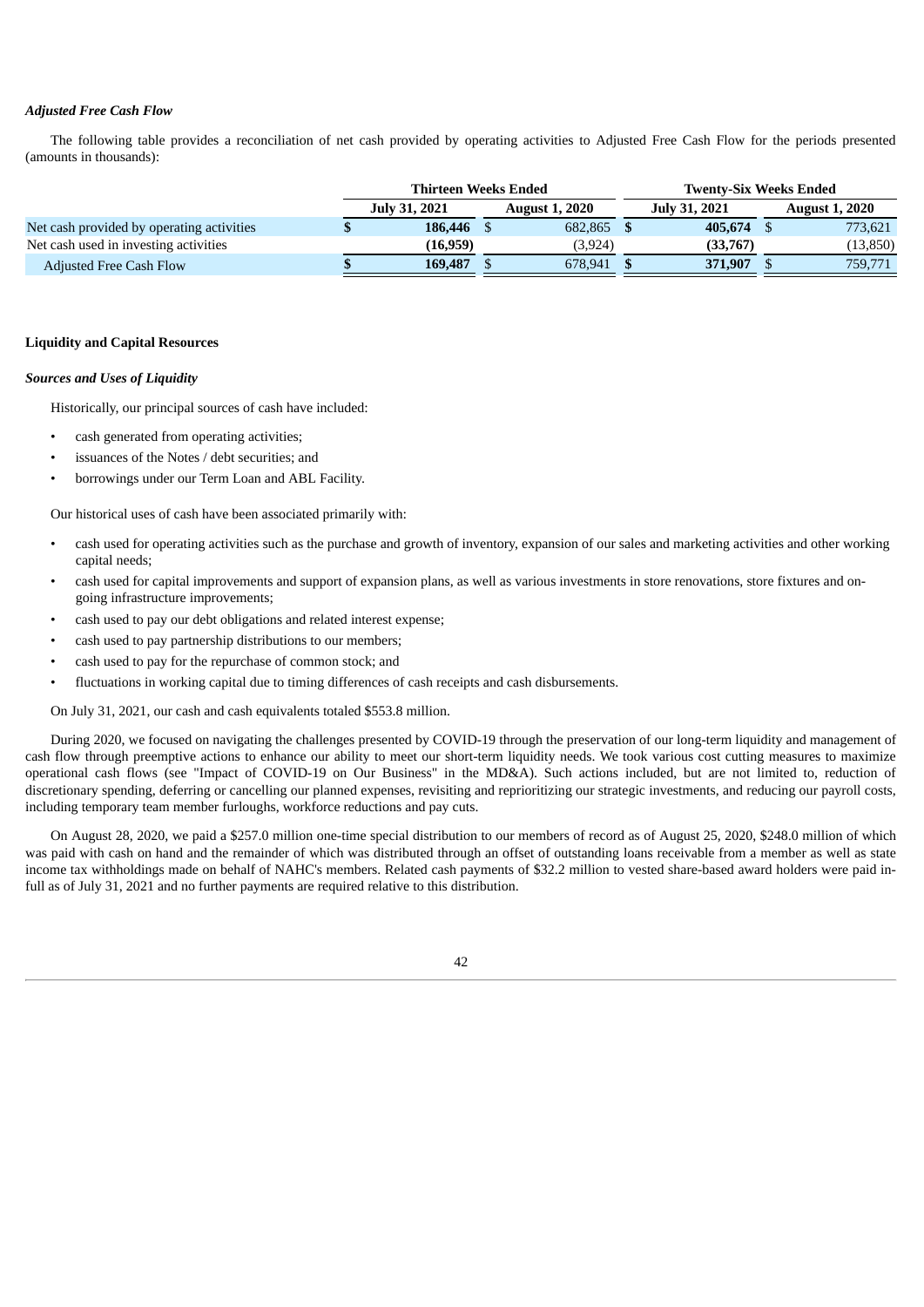On October 6, 2020, we completed our IPO in which we issued and sold 15,625,000 shares of common stock, \$0.01 par value, to the IPO underwriters for cash consideration of \$12.22 per share (representing an initial public offering price of \$13.00 per share, net of underwriting discounts) that resulted in net proceeds of approximately \$184.9 million after deducting underwriting discounts, which included approximately \$2.7 million paid to KKR Capital Markets LLC ("KCM"), an affiliate of KKR, for underwriting services in connection with the IPO, and \$6.1 million in costs directly associated with the IPO, such as legal and accounting fees (see "Initial Public Offering and Reorganization Transactions" and "IPO Over-Allotment Exercise" in Note 1 to the financial statements included in this Quarterly Report). The shares sold in the offering were registered under the Securities Act of 1933, as amended, pursuant to our registration statement on Form S-1 (File No. 333-248683, which was declared effective by the Securities and Exchange Commission on October 1, 2020).

On November 3, 2020, the Company issued and sold an additional 1,807,495 shares of the Company's common stock, par value \$0.01 per share, for cash consideration of \$12.22 per share (representing an initial public offering price of \$13.00 per share, net of underwriting discounts) to the IPO underwriters, resulting in approximately \$22.1 million in proceeds net of underwriting discounts (see "Initial Public Offering and Reorganization Transactions" and "IPO Over-Allotment Exercise" in Note 1 to the financial statements included in this Quarterly Report), which included \$0.3 million paid to KCM, for underwriting services, pursuant to the partial exercise by the underwriters of their option to purchase up to 2,343,750 additional shares to cover over-allotments in connection with our IPO. The option has expired with respect to the remaining shares.

On November 6, 2020, the Company (1) issued \$400.0 million of 6.00% senior secured notes (the "Notes"), which are due November 15, 2027, (2) entered into a \$400.0 million first lien term loan facility (the "2020 Term Loan" and, together with the 2015 Term Loan (as defined in the notes to the financial statements included in this Annual Report), the "Term Loan"), which is due November 6, 2027 and (3) extended the maturity of Academy, Ltd.'s asset-based revolving credit facility thereunder to November 6, 2025 (as extended, the "2020 ABL Facility" and, together with the 2015 ABL Facility (as defined in the notes to the financial statements included in this Annual Report), the "ABL Facility"). We used the net proceeds from the Notes and the net proceeds from the 2020 Term Loan, together with cash on hand, to repay in full the 2015 Term Loan, in the amount of \$1,431.4 million (see Note 4 to the financial statements included in the Annual Report).

On May 10, 2021, the Company completed a repurchase and simultaneous retirement of 3,229,974 shares from the underwriters for cash consideration of \$30.96 per share, resulting in a payment of approximately \$100.0 million to the underwriters (see "May 2021 Secondary Offering and Stock Repurchase" in Note 1 to the financial statements included in this Quarterly Report). The May 2021 Secondary Offering reduced KKR's ownership interest in the Company and resulted in the 2021 Vesting Event for awards granted under the 2011 Unit Incentive Plan, whereby unvested time awards, and performance-based awards which had previously met their performance targets, vested, and unvested performance-based awards which had not previously met their performance targets were forfeited. As a result, we incurred approximately \$24.9 million in non-cash expenses related to equity-based compensation and approximately \$15.4 million of cash expenses related to taxes on equity-based compensation.

On May 25, 2021, the Company entered into an Amendment No. 4 (the "Amendment") to the Second Amended and Restated Credit Agreement (as previously amended, the "Existing Credit Agreement") which (i) reduced the applicable margin on LIBOR borrowings under the Term Loan from 5.00% to 3.75% and (ii) utilized cash on hand to repay \$99.0 million of outstanding borrowings under the Term Loan, leaving an outstanding principal balance of \$300.0 million under the Amended Credit Agreement. Borrowings under the Amended Credit Agreement will continue to mature on November 6, 2027, and all other material terms and provisions of the Existing Credit Agreement remain substantially the same as the terms and provisions in place immediately prior to the effectiveness of the Amendment (see Note 4 to the financial statements included in this Quarterly Report).

We expect to use existing cash balances, internally generated cash flows, and available borrowings under the ABL Facility to fund anticipated capital expenditures, working capital needs and scheduled debt service costs and maturities over at least the next twelve months. The ABL Facility provides for these financing needs and other general corporate purposes, as well as to support certain letter of credit requirements. We may continue to use the ABL Facility to repay debt under the Term Loan. Availability under the ABL Facility is subject to customary asset-backed loan borrowing base and availability provisions. Amounts outstanding under the ABL Facility may fluctuate materially during each quarter mainly due to cash flow from operations, normal changes in working capital, capital expenditures and debt service costs. Our availability under the ABL Facility was ample to support our operations and service our requirements. To date in 2021, we have had no borrowings under the ABL Facility.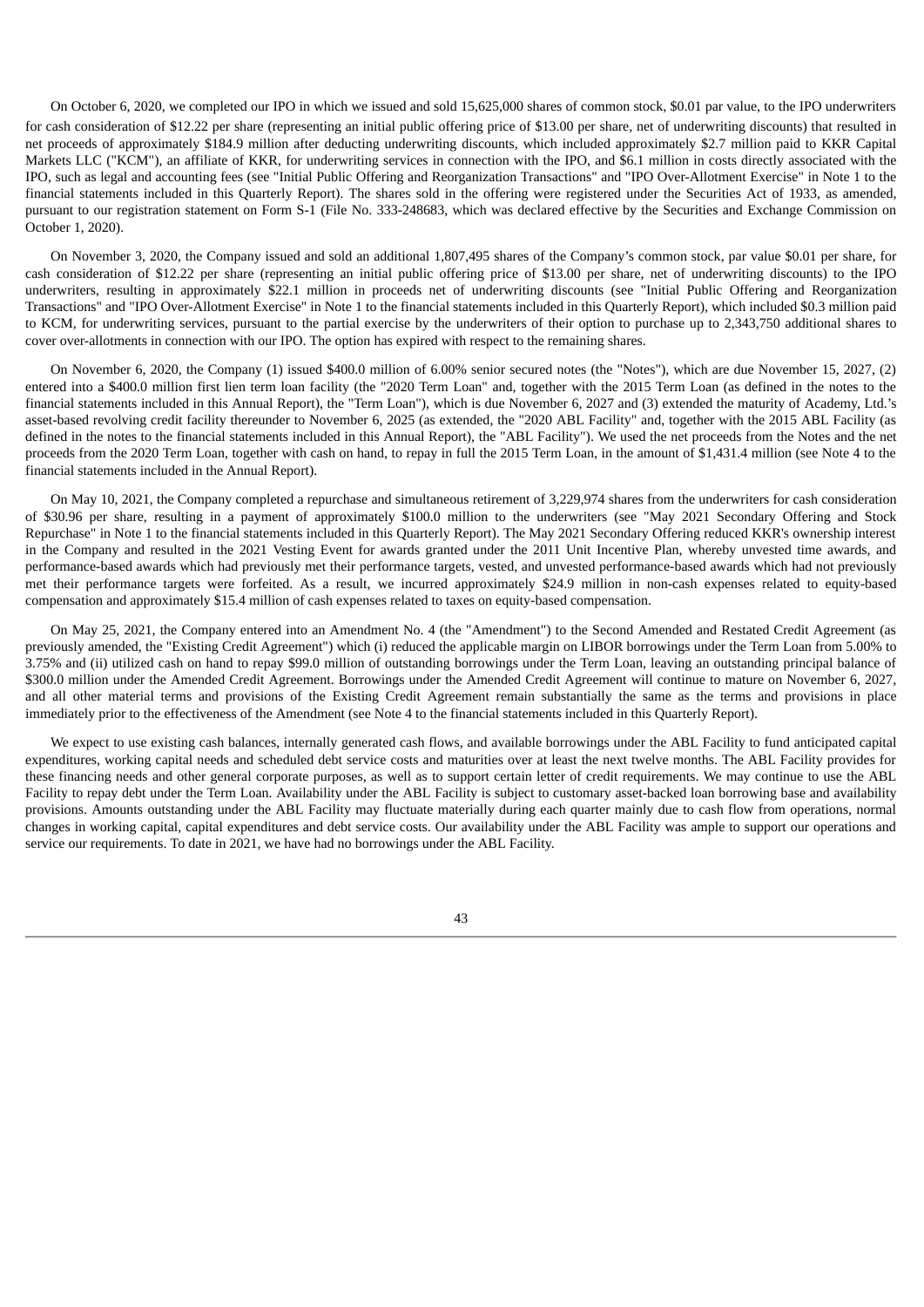Liquidity information related to the ABL facility is as follows for the periods shown (dollar amounts in thousands):

|                                         | <b>Twenty-Six Weeks Ended</b> |  |                       |
|-----------------------------------------|-------------------------------|--|-----------------------|
|                                         | <b>July 31, 2021</b>          |  | <b>August 1, 2020</b> |
| Average funds drawn                     |                               |  | 253,297               |
| Number of days with outstanding balance |                               |  | 99                    |
| Maximum daily amount outstanding        | $\overline{\phantom{0}}$      |  | 500,000               |
| Minimum available borrowing capacity    | 780,945                       |  | 161,089               |

Liquidity information related to the ABL facility (amounts in thousands) as of:

|                                     | <b>July 31, 2021</b> | <b>January 30, 2021</b>       | <b>August 1, 2020</b> |
|-------------------------------------|----------------------|-------------------------------|-----------------------|
| <b>Outstanding borrowings</b>       |                      | $\overbrace{\phantom{12333}}$ |                       |
| Issued letters of credit            | 15.478               | 20,112                        | 19.927                |
| <b>Available borrowing capacity</b> | 858,363              | 718,763                       | 694,110               |

*Capital Expenditures.* We expect capital expenditures for fiscal year 2021 to be approximately \$90.0 million. Approximately 50% of our planned cash outflow relate to investments in our corporate, e-commerce and information technology programs. Investments in existing stores and distribution centers is expected to account for approximately 40% of the planned cash outflow and the remaining 10% is expected to be utilized through investments in new stores and relocations. We review forecasted capital expenditures throughout the year and will adjust or modify projects based on business conditions at that time.

### *Cash Flows for the Twenty-Six Weeks Ended July 31, 2021 and August 1, 2020*

Our unaudited statements of cash flows are summarized as follows (in thousands):

|                                           | <b>Twenty-Six Weeks Ended</b> |               |                       |           |  |
|-------------------------------------------|-------------------------------|---------------|-----------------------|-----------|--|
|                                           |                               | July 31, 2021 | <b>August 1, 2020</b> |           |  |
| Net cash provided by operating activities |                               | 405,674       |                       | 773,621   |  |
| Net cash used in investing activities     |                               | (33,767)      |                       | (13, 850) |  |
| Net cash used in financing activities     |                               | (195, 686)    |                       | (25, 127) |  |
| Net increase in cash and cash equivalents |                               | 176.221       |                       | 734,644   |  |

*Operating Activities.* Cash flows from operating activities are seasonal in our business. Typically, cash flows from operations are used to build inventory in advance of peak selling seasons, with the fourth quarter pre-holiday season inventory increase being the most significant.

Cash provided by operating activities in the year-to-date 2021 decreased \$367.9 million, compared to the year-to-date 2020. This decrease in cash was attributable to:

- \$650.3 million net decrease in cash flows provided by operating assets and liabilities; partially offset by
- \$210.7 million increase in net income; and
- \$71.7 million net increase in non-cash charges.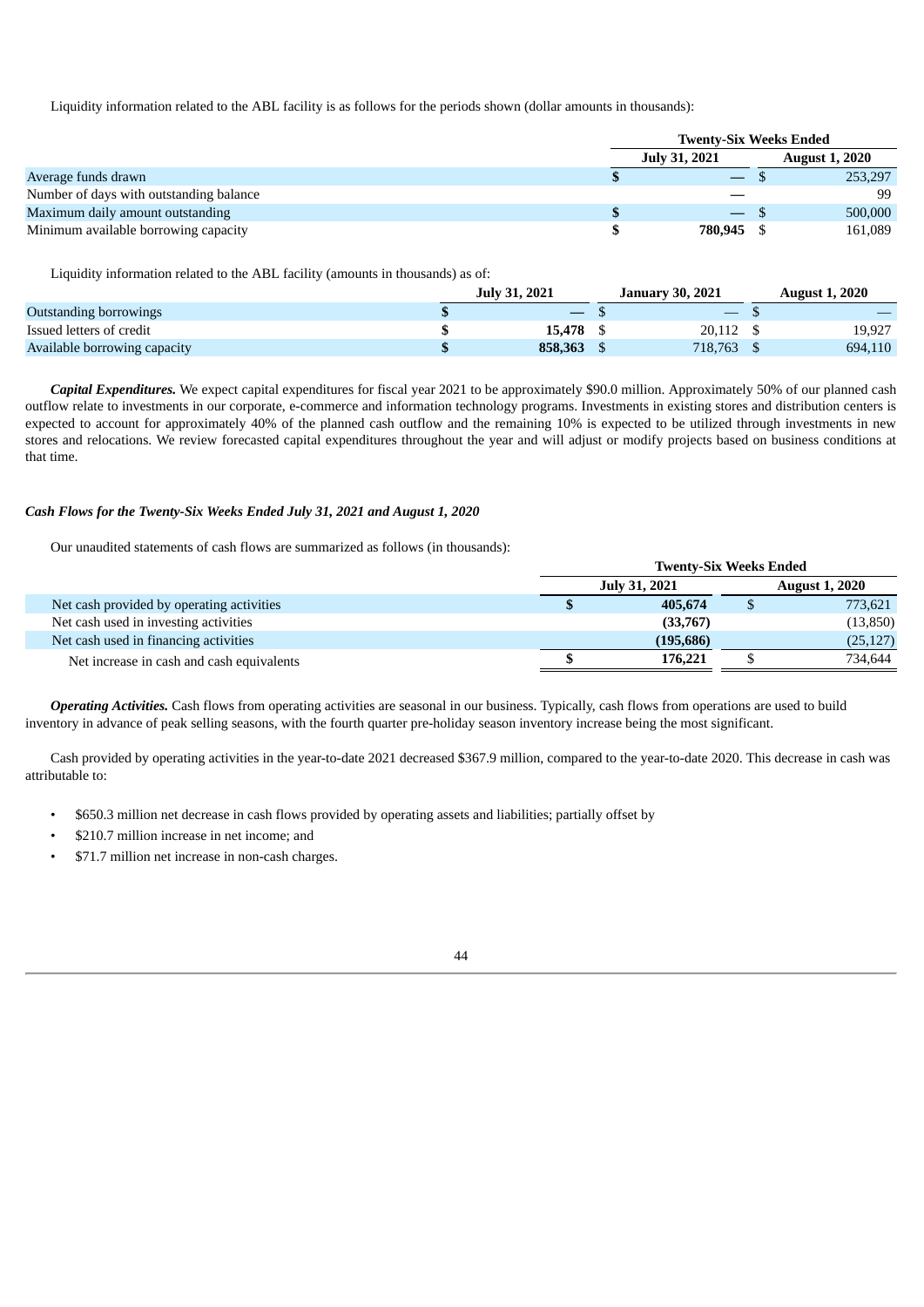The decrease in cash flows from operating assets and liabilities was primarily attributable to:

- \$325.6 million decrease in cash flows from merchandise inventories, net related to an increase in inventory receipts during the twenty-six weeks ended July 31, 2021 quarter coupled with a prior year reduction of inventory from higher inventory turnover and supply chain constraints resulting from the COVID-19 pandemic; and
- \$279.4 million decrease in cash flows from accounts payable related to the prior year extension of vendor payment terms intended to help mitigate the impact of COVID-19 on our business.

The increase from non-cash charges was primarily caused by:

- \$46.6 million increase in deferred income taxes as a result of ASO, Inc. becoming subject to U.S. federal income taxes after the Reorganization Transactions in October 2020; and
- \$29.5 million increase in stock compensation expense as a result of the 2021 Vesting Event.

*Investing Activities***.** Cash used in investing activities increased \$19.9 million in the current year-to-date compared to the same period last year. The increase in cash used in investing activities is primarily due to:

• \$19.9 million higher capital expenditures on various digital projects, updates in the stores and distribution centers, and other improvements coupled with the strategic reduction of capital expenditures in the prior year in response to the COVID-19 pandemic.

*Financing Activities***.** Cash used in financing activities increased \$170.6 million in the year-to-date 2021, compared to the same period last year. The primary drivers of the increase were:

- \$100.0 million increase in cash outflows related to Company's repurchase and simultaneous retirement of common stock; and
- \$75.7 million increase in cash outflows related to higher current year-to-date principal repurchases of our Term Loan, primarily attributable to the \$99 million current year principal reduction associated with the second quarter Amendment to refinance the Term Loan.

#### **Critical Accounting Policies and Estimates**

This management's discussion and analysis of our financial condition and results of operations is based upon our unaudited financial statements, which have been prepared in accordance with GAAP. The preparation of financial statements in conformity with GAAP requires our management to make estimates and assumptions that affect the reported amounts of assets and liabilities and the disclosure of contingent assets and liabilities as of the date of the financial statements, as well as the reported amounts of revenues and expenses during the reporting period. Our management bases its estimates on historical experience and other assumptions it believes to be reasonable under the circumstances. Actual results could differ significantly from those estimates.

Management evaluated the development and selection of our critical accounting policies and estimates used in the preparation of the Company's unaudited financial statements and related notes and believes these policies to be reasonable and appropriate. Certain of these policies involve a higher degree of judgment or complexity and are most significant to reporting our results of operations and financial position, and are, therefore, discussed as critical. Our most significant estimates and assumptions that materially affect the financial statements involve difficult, subjective or complex judgments by management including the valuation of merchandise inventories, and performing goodwill, intangible and long-lived asset impairment analyses. Given the global economic climate and additional unforeseen effects from the COVID-19 pandemic, these estimates remain more challenging, and actual results could differ materially from our estimates. More information on all of our significant accounting policies can be found in Note 2, "Summary of Significant Critical Accounting Policies and Estimates" to our audited consolidated financial statements included in the Annual Report and the section of the Annual Report entitled "Management's Discussion and Analysis of Financial Condition and Results of Operations." There have been no material changes to our critical accounting policies as compared to the critical accounting policies described in the Annual Report.

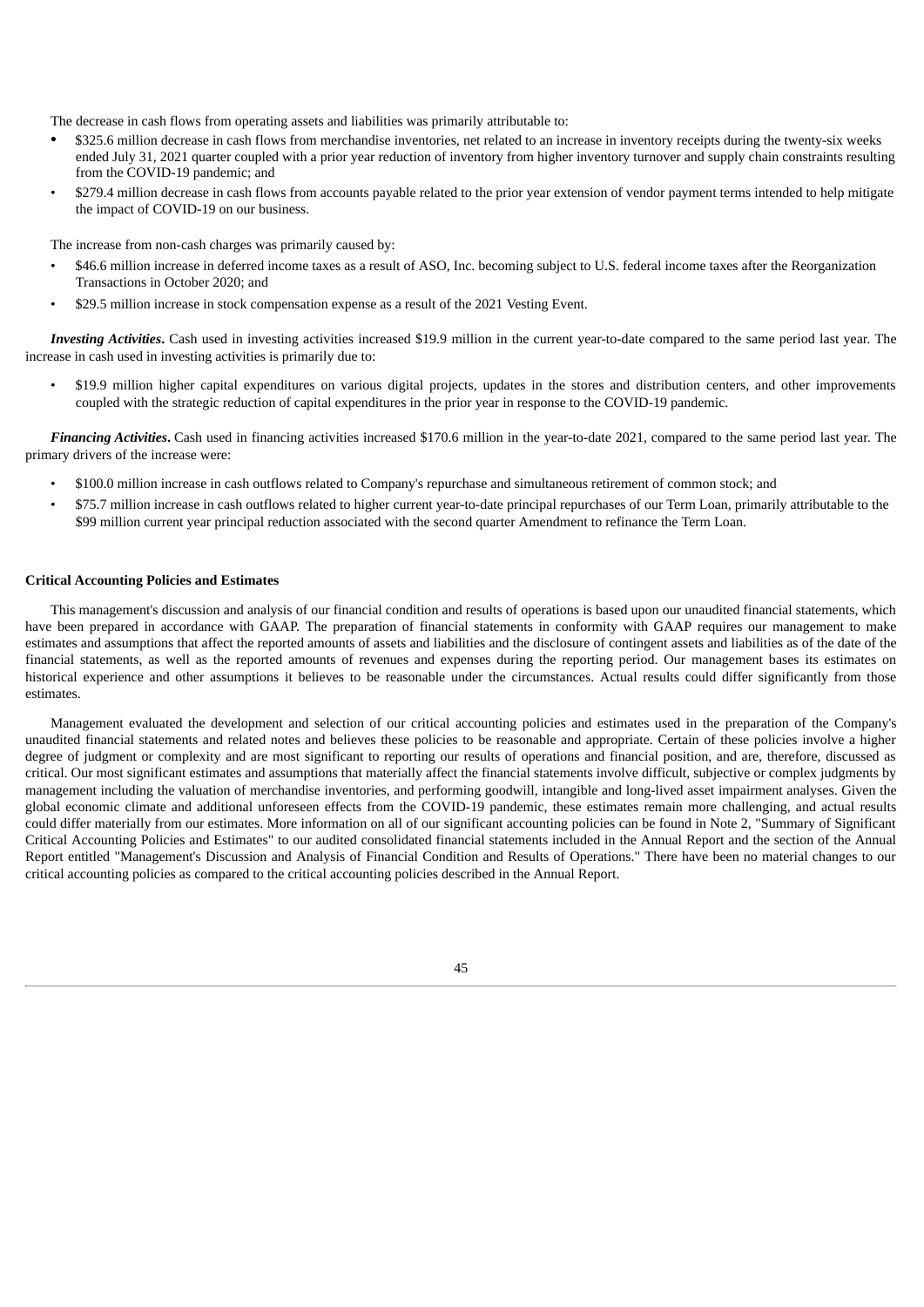#### **Recent Accounting Pronouncements**

The information set forth in Note 2 to our unaudited consolidated financial statements under Part I, Item 1 of this Quarterly Report is incorporated herein by reference.

#### **Related Party Transactions**

The information set forth in Note 12 to our unaudited consolidated financial statements under Part I, Item 1 under the heading of this Quarterly Report entitled "Related Party Transactions" is incorporated herein by reference.

#### **Off-Balance Sheet Arrangements**

As of July 31, 2021, our off-balance sheet contractual obligations and commercial commitments relate to future minimum guaranteed contractual payments and letters of credit. There have been no other material changes in our off-balance sheet arrangements as discussed in the section of the Annual Report entitled "Management's Discussion and Analysis of Financial Condition and Results of Operations" or our audited financial statements for the fiscal year ended January 30, 2021 included in the "Off-Balance Sheet Arrangements" section of the Annual Report.

#### **Contractual Obligations and Commercial Commitments**

Our contractual obligations and commercial commitments primarily relate to our debt facilities and senior secured notes, operating leases for stores, distribution centers, and office buildings, technology related commitments, and sponsorship and intellectual property agreements. Other than the item noted below and fluctuations from transactions in the ordinary course of business, there were no material changes during the quarter ended July 31, 2021 to the contractual obligations and commercial commitments disclosed in "Contractual Obligations and Commercial Commitments" in the section of the Annual Report entitled "Management's Discussion and Analysis of Financial Condition and Results of Operations".

On May 25, 2021, the Company refinanced its 2020 Term Loan and paid down approximately \$99.0 million of the Term Loan (see Note 4 to the financial statements included in this Quarterly Report).

### <span id="page-45-0"></span>**ITEM 3. QUANTITATIVE AND QUALITATIVE DISCLOSURES ABOUT MARKET RISK**

There have been no material changes in our primary risk exposures or management of market risks from those disclosed in the Annual Report under "Management's Discussion and Analysis of Financial Condition and Results of Operations – Quantitative and Qualitative Disclosures About Market Risk."

### <span id="page-45-1"></span>**ITEM 4. CONTROLS AND PROCEDURES**

#### *Evaluation of Disclosure Controls and Procedures*

We maintain disclosure controls and procedures (as that term is defined in Rules 13a-15(e) and 15d-15(e) of the Securities Exchange Act of 1934, as amended (the "Exchange Act")) that are designed to ensure that information required to be disclosed in our reports under the Exchange Act, is recorded, processed, summarized and reported within the time periods specified in the SEC's rules and forms, and that such information is accumulated and communicated to our management, including our Chief Executive Officer ("CEO") and our Chief Financial Officer ("CFO"), as appropriate, to allow timely decisions regarding required disclosures. Any controls and procedures, no matter how well designed and operated, can provide only reasonable assurance of achieving the desired control objectives.

Our management, with the participation of our CEO and our CFO, evaluated the effectiveness of the design and operation of our disclosure controls and procedures as of the end of the period covered by this Quarterly Report. Based on such evaluation, our CEO and CFO have concluded that, as of the end of the period covered by this Quarterly Report, the design and operation of the Company's disclosure controls and procedures were effective to accomplish their objectives at the reasonable assurance level.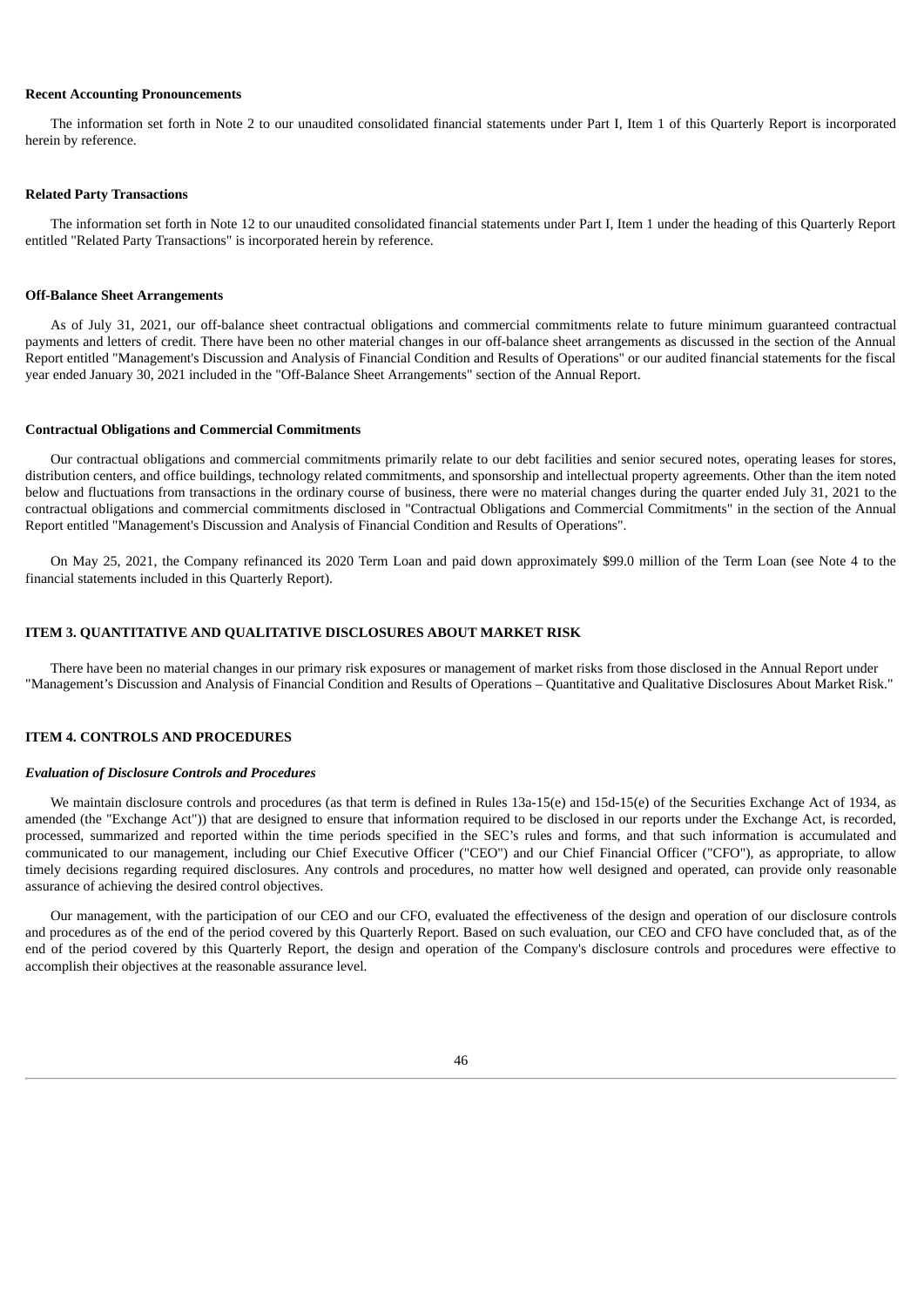#### *Changes in Internal Control over Financial Reporting*

No changes in our internal control over financial reporting (as defined in Rules 13a-15(f) and 15d-15(f) under the Exchange Act) occurred during the period covered by this Quarterly Report that have materially affected, or are reasonably likely to materially affect, our internal control over financial reporting.

### **PART II. OTHER INFORMATION**

### <span id="page-46-1"></span><span id="page-46-0"></span>**ITEM 1. LEGAL PROCEEDINGS**

We are a defendant or co-defendant in lawsuits, claims and demands brought by various parties relating to matters normally incident to our business. No individual case, or group of cases presenting substantially similar issues of law or fact, is expected to have a material effect on the manner in which we conduct our business or on our results of operations, financial position or liquidity. The majority of these cases are alleging product, premises, employment and/or commercial liability. Reserves have been established that we believe to be adequate based on our current evaluations and experience in these types of claim situations; however, the ultimate outcome of these cases cannot be determined at this time. We believe, taking into consideration our indemnities, insurance and reserves, the ultimate resolution of these matters will not have a material impact on our financial position, results of operations or cash flows.

As previously disclosed, the Company is a defendant in nine lawsuits filed against us between December 2017 and November 2019 in Texas state judicial courts located in Bexar County, Texas, by 79 plaintiffs on behalf of certain victims and family of victims of a November 2017 shooting in Sutherland Springs, Texas. The plaintiffs seek monetary relief ranging from \$1 million to over \$150 million and, in some cases, injunctive relief to prohibit us from selling certain firearms in Texas to residents of states where such a sale would violate their home state's applicable firearm laws. These cases, which present substantially similar issues of law and fact, relate to the April 2016 sale by one of our stores of a firearm and magazine that were alleged to have been used in the Sutherland Springs incident. The Supreme Court of Texas heard oral arguments relating to our motion for summary judgment to dismiss certain of these cases in October 2020 (the "Texas Supreme Court Cases"), with the remainder of these cases stayed pending the Supreme Court of Texas's decision. On June 25, 2021, the Supreme Court of Texas issued an opinion directing the trial court to grant the Company's motion for summary judgment and held that the Texas Supreme Court Cases are statutorily barred and the Company is protected from continued participation in the Texas Supreme Court cases. Given the Supreme Court of Texas's opinion and the substantial similarity of all these cases, we expect that any remaining claims and/or cases not included in the Texas Supreme Court Cases should also be dismissed by the trial court. However, the ultimate outcome of those claims and/or cases cannot be determined at this time.

We are not currently party to any other legal proceedings that we believe would have a material adverse effect on our financial position, results of operations or cash flows.

### <span id="page-46-2"></span>**ITEM 1A. RISK FACTORS**

You should carefully consider the risk factors discussed in the section of the Annual Report entitled "Risk Factors", which could materially affect our business, financial condition or future results. The risks described in the Annual Report are not the only risks facing the Company. Additional risks and uncertainties not currently known to us or that we currently deem to be immaterial also may materially adversely affect our business, financial condition or future results. In addition to the effects of the COVID-19 pandemic and resulting global disruptions on our business and operations discussed in the MD&A in this Quarterly Report and in the Risk Factors section of the Annual Report, additional or unforeseen effects from the COVID-19 pandemic and the global economic climate may give rise to or amplify many of these risks. Except as set forth below, there have been no material changes to the risk factors discussed in the section of the Annual Report entitled "Risk Factors".

### KKR has the ability to exert substantial influence over us and their interests may conflict with yours in the future.

As of July 31, 2021, KKR beneficially owns approximately 20% of the voting power of our common stock. As a result, KKR will be able to exert substantial influence on our corporate and management policies, including potential mergers or acquisitions, payment of dividends, asset sales, amendment of our certificate of incorporation or bylaws and other significant corporate transactions for so long as KKR and their affiliates retain significant ownership of us. KKR and their affiliates may also influence us to make significant changes to our business operations and strategy, including with respect to, among other things, store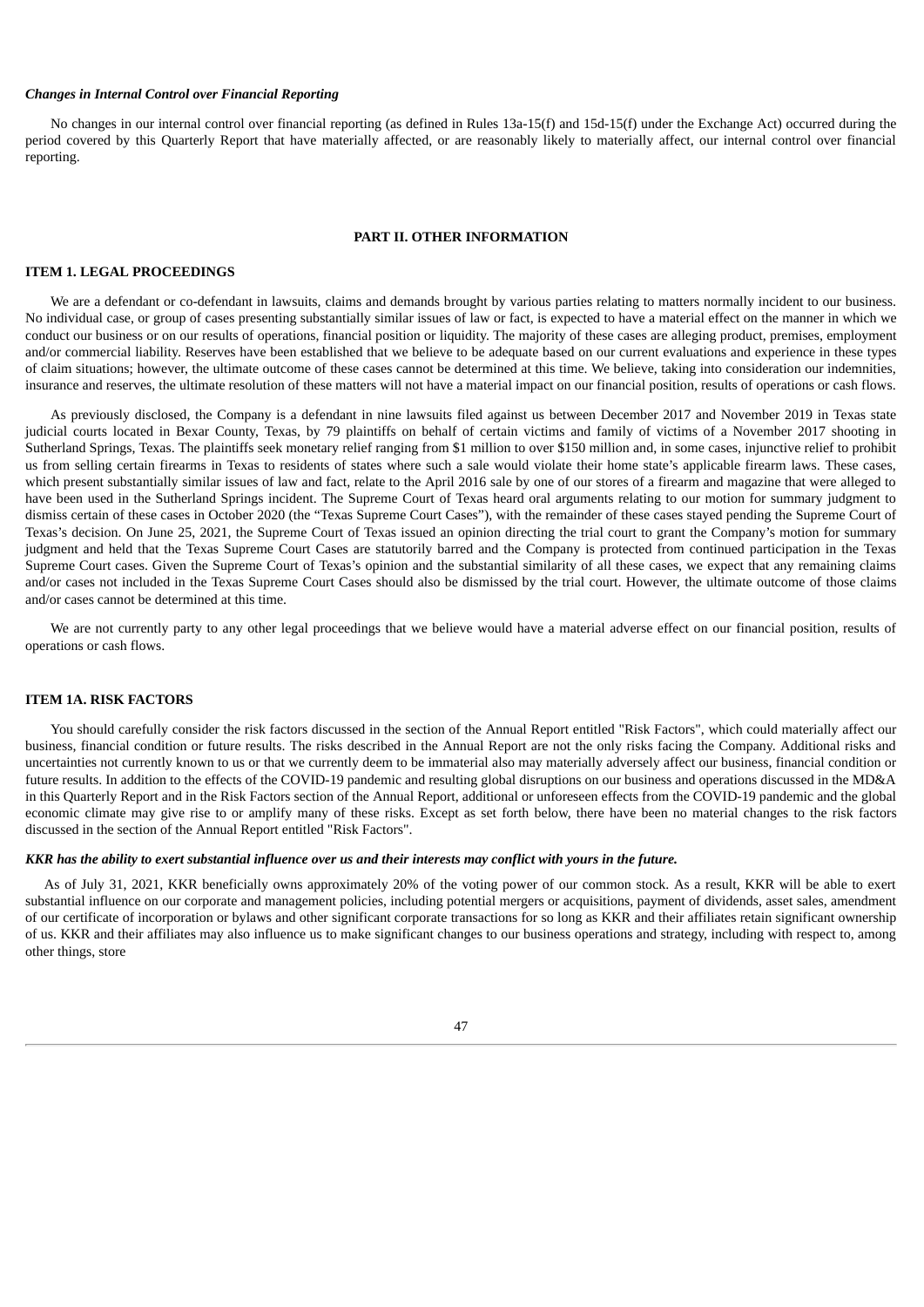openings and closings, new product and service offerings, team member headcount levels and initiatives to reduce costs and expenses. This concentration of our ownership may delay or deter possible changes in control of the Company, which may reduce the value of an investment in our common stock. So long as KKR continues to own a significant amount of our voting power, even if such amount is less than 50%, KKR will continue to be able to strongly influence or effectively control our decisions and, so long as KKR and their affiliates collectively own at least 5% of all outstanding shares of our stock entitled to vote generally in the election of directors, KKR will be able to nominate individuals to our board of directors under the stockholders agreement. The interests of KKR may not coincide with the interests of other holders of our common stock. See Note 12 to the financial statements included in this Quarterly Report.

In the ordinary course of their business activities, KKR and their affiliates may engage in activities where their interests conflict with our interests or those of our stockholders. Our amended and restated certificate of incorporation provides that any of KKR, any of their affiliates or any director who is not employed by us (including any non-employee director who serves as one of our officers in both his or her director and officer capacities) or his or her affiliates do not have any duty to refrain from engaging, directly or indirectly, in the same business activities or similar business activities or lines of business in which we operate. KKR and their affiliates also may pursue acquisition opportunities that may be complementary to our business and, as a result, those acquisition opportunities may not be available to us. In addition, KKR may have an interest in pursuing acquisitions, divestitures and other transactions that, in their judgment, could enhance their investment, even though such transactions might involve risks to you.

In addition, KKR and their affiliates will be able to significantly influence the outcome of all matters requiring stockholder approval, including the election of our board of directors and potential acquisition of the Company. This concentration of voting control could deprive you of an opportunity to receive a premium for your shares of common stock as part of a sale of the Company and ultimately might affect the market price of our common stock.

### <span id="page-47-0"></span>**ITEM 2. UNREGISTERED SALES OF EQUITY SECURITIES AND USE OF PROCEEDS**

As discussed further in Note 1 (see "May 2021 Secondary Offering and Stock Repurchase") to the financial statements included in this Quarterly Report, in connection with the May 2021 Secondary Offering, we repurchased 3,229,974 shares from the May 2021 Selling Stockholders at a price of \$30.96 per share. We did not otherwise repurchase any shares of our common stock during the three months ended July 31, 2021.

Subsequent to the quarter end, on September 2, 2021, our Board of Directors authorized a new share repurchase program under which the Company may purchase up to \$500 million of its outstanding shares during the three-year period ending September 2, 2024. Under the share repurchase program, repurchases can be made using a variety of methods, which may include open market purchases, block trades, privately negotiated transactions and/or a non-discretionary trading plan, all in compliance with the rules of the SEC and other applicable legal requirements. The timing, manner, price and amount of any common share repurchases will be determined by the Company in its discretion and will depend on a variety of factors, including legal requirements, price and economic and market conditions. The share repurchase program does not obligate the Company to acquire any particular number of common shares, and the program may be suspended, extended, modified or discontinued at any time.

### <span id="page-47-1"></span>**ITEM 5. OTHER INFORMATION**

#### *Compensation Arrangements of Certain Officers*

The Compensation Committee (the "Committee") of the Board of Directors (the "Board") of the Company, in consultation with the Committee's independent compensation consultant, undertook a review of the annual compensation of certain of the Company's named executive officers.

On September 5, 2021, the Committee approved increases to the annual base salary and target annual bonus opportunity of Mr. Mullican, Mr. Johnson, and Ms. Rutherford for fiscal 2021, as follows: (i) for Mr. Mullican, a base salary increase from \$570,000 to \$675,000 and a target bonus opportunity percentage increase from 100% to 120% of base salary, resulting in a target bonus opportunity increase from \$570,000 to \$810,000; (ii) for Mr. Johnson, a base salary increase from \$527,500 to \$577,500 and a target bonus opportunity percentage increase from 100% to 120% of base salary, resulting in a target bonus opportunity increase from \$527,500 to \$693,000; and (iii) for Ms. Rutherford, a base salary increase from \$361,000 to \$386,000, resulting in a target bonus opportunity increase from \$270,750 to \$289,500. These base salary increases are effective as of September 5, 2021.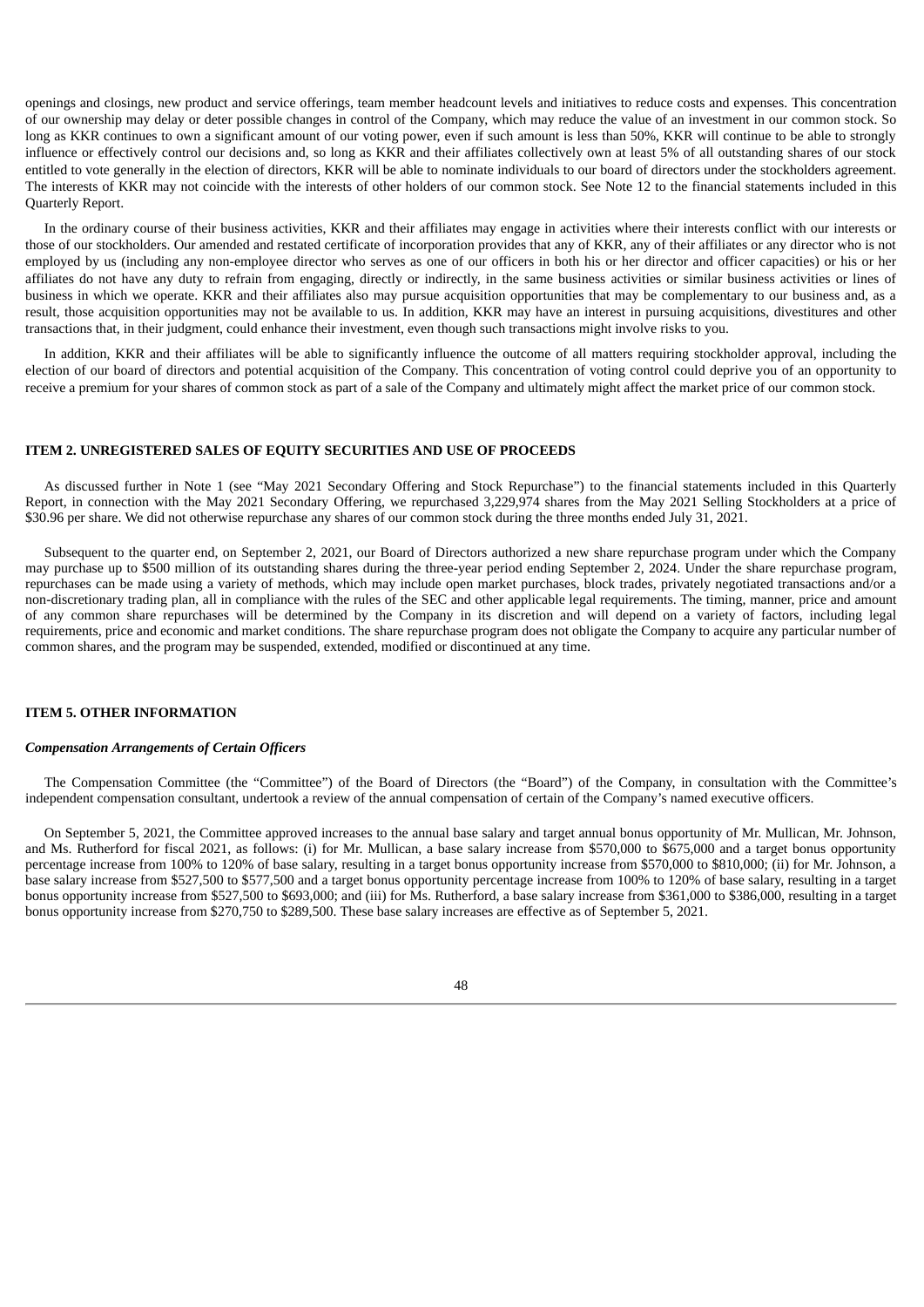Additionally, on September 7, 2021, the Board, upon the recommendation of the Committee, approved a special onetime restricted stock unit award (each an "Executive Retention Award") under the Company's 2020 Omnibus Incentive Plan to Steven P. Lawrence (EVP, Chief Merchandising Officer), Michael P. Mullican (EVP, Chief Financial Officer), Sam J. Johnson (EVP, Retail Operations), and Jamey T. Rutherford (SVP, Omnichannel). The Executive Retention Awards have an effective grant date of the first trading day after the Company's second quarter fiscal 2021 earnings release date and a grant date fair value of \$1,000,000 for Messrs. Lawrence, Mullican and Johnson, respectively, and \$750,000 for Ms. Rutherford, and will vest in 50% increments on the second and third anniversaries of the grant date, subject to the executive's continued employment through the applicable vesting date.

<span id="page-48-0"></span>The Board and Committee believe that the strategic leadership of Messrs. Lawrence, Mullican and Johnson, and Ms. Rutherford has been a key driver of the Company's success to date, and that the Executive Retention Awards and the annual base salary and target annual bonus opportunity increases, in combination with other elements of their compensation, provide a market-competitive package designed to reward their strong performance, provides an ongoing motivating incentive to drive results, increase their alignment with stockholders, and retain their services for the Company's long-term growth. The Executive Retention Awards also reflect the Board's and the Committee's desire to increase the proportion of unvested equity ownership held by Messrs. Lawrence, Mullican and Johnson and Ms. Rutherford, particularly in light of the Company's May 2021 secondary offering that resulted in a change of control event which caused all equity awards granted to them under the Company's 2011 Unit Incentive Plan to vest in full.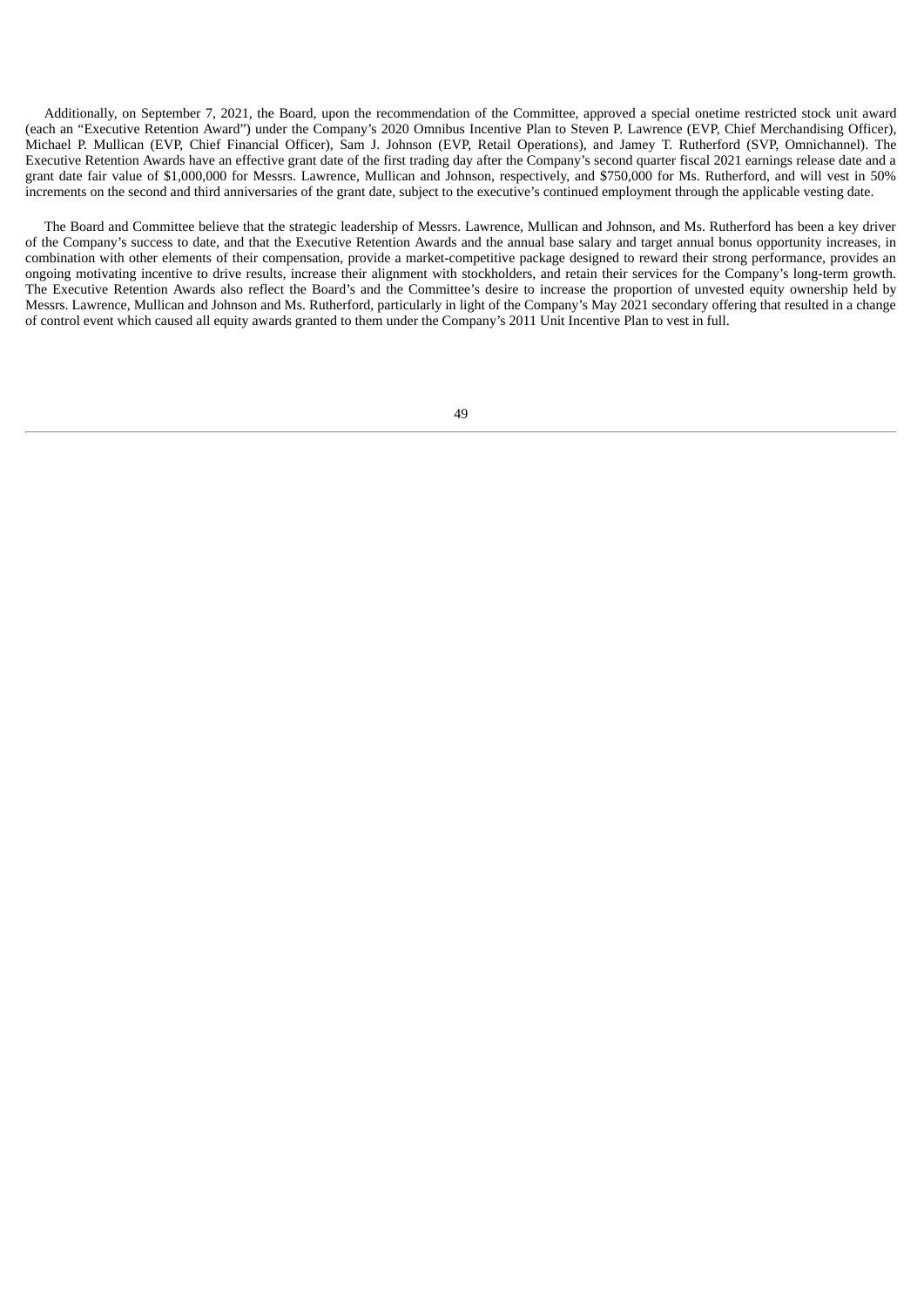# **ITEM 6. EXHIBITS**

| <b>Exhibit Number</b> | <b>Description of Exhibit</b>                                                                                                                                                                                                                                                                                                                                                                                                         |
|-----------------------|---------------------------------------------------------------------------------------------------------------------------------------------------------------------------------------------------------------------------------------------------------------------------------------------------------------------------------------------------------------------------------------------------------------------------------------|
| <u>10.1</u>           | Amendment No. 4, dated May 25, 2021, to the Second Amended and Restated Credit Agreement among Academy, Ltd., as Borrower,<br>Credit Suisse AG, Cayman Islands Branch, as the administrative agent and collateral agent, the several lenders party thereto and the<br>several other parties named therein (incorporated herein by reference to Exhibit 10.1 to the Registrant's Current Report on Form 8-K<br>filed on May 25, 2021). |
| $31.1*$               | Certification of Periodic Report by Chief Executive Officer under Section 302 of the Sarbanes-Oxley Act of 2002.                                                                                                                                                                                                                                                                                                                      |
| $31.2*$               | Certification of Periodic Report by Chief Financial Officer under Section 302 of the Sarbanes-Oxley Act of 2002.                                                                                                                                                                                                                                                                                                                      |
| $32.1**$              | Certification of Chief Executive Officer Pursuant to 18 U.S.C. Section 1350 as Adopted Pursuant to Section 906 of the Sarbanes-<br>Oxley Act of 2002.                                                                                                                                                                                                                                                                                 |
| $32.2**$              | Certification of Chief Financial Officer Pursuant to 18 U.S.C. Section 1350 as Adopted Pursuant to Section 906 of the Sarbanes-<br>Oxley Act of 2002.                                                                                                                                                                                                                                                                                 |
| 101.INS               | XBRL Instance Document - The instance document does not appear in the Interactive Data File because its XBRL tags are embedded<br>within the Inline XBRL document.                                                                                                                                                                                                                                                                    |
| 101.SCH               | <b>XBRL Taxonomy Extension Schema Document</b>                                                                                                                                                                                                                                                                                                                                                                                        |
| 101.CAL               | <b>XBRL Taxonomy Calculation Linkbase Document</b>                                                                                                                                                                                                                                                                                                                                                                                    |
| 101.DEF               | <b>XBRL Taxonomy Definition Linkbase Document</b>                                                                                                                                                                                                                                                                                                                                                                                     |
| 101.LAB               | XBRL Taxonomy Label Linkbase Document                                                                                                                                                                                                                                                                                                                                                                                                 |
| 101.PRE               | <b>XBRL Taxonomy Presentation Linkbase Document</b>                                                                                                                                                                                                                                                                                                                                                                                   |
|                       |                                                                                                                                                                                                                                                                                                                                                                                                                                       |
| $\ast$                | Filed herewith                                                                                                                                                                                                                                                                                                                                                                                                                        |
| $**$                  | Furnished herewith                                                                                                                                                                                                                                                                                                                                                                                                                    |

<span id="page-49-0"></span>The agreements and other documents filed as exhibits to this report are not intended to provide factual information or other disclosure other than with respect to the terms of the agreements or other documents themselves, and you should not rely on them for that purpose. In particular, any representations and warranties made by us in these agreements or other documents were made solely within the specific context of the relevant agreement or document and may not describe the actual state of affairs as of the date they were made or at any other time.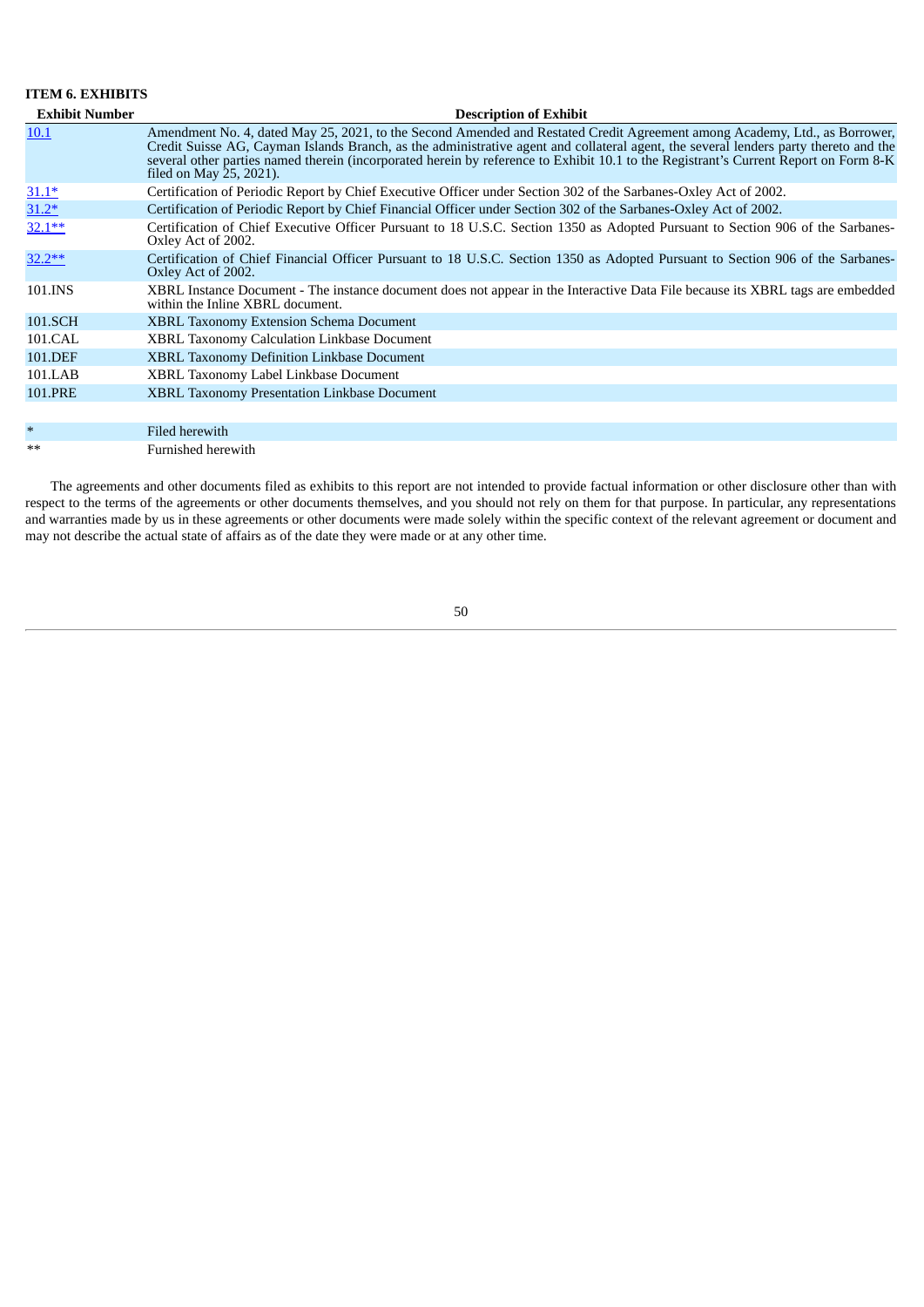# **SIGNATURES**

Pursuant to the requirements of the Securities Exchange Act of 1934, the Registrant has duly caused this Quarterly Report on Form 10-Q to be signed on September 9, 2021 on its behalf by the undersigned, thereto duly authorized.

ACADEMY SPORTS AND OUTDOORS, INC.

- By: /s/ KEN C. HICKS Ken C. Hicks Chairman, President and Chief Executive Officer (principal executive officer)
- By: /s/ MICHAEL P. MULLICAN Michael P. Mullican Executive Vice President and Chief Financial Officer (principal financial officer)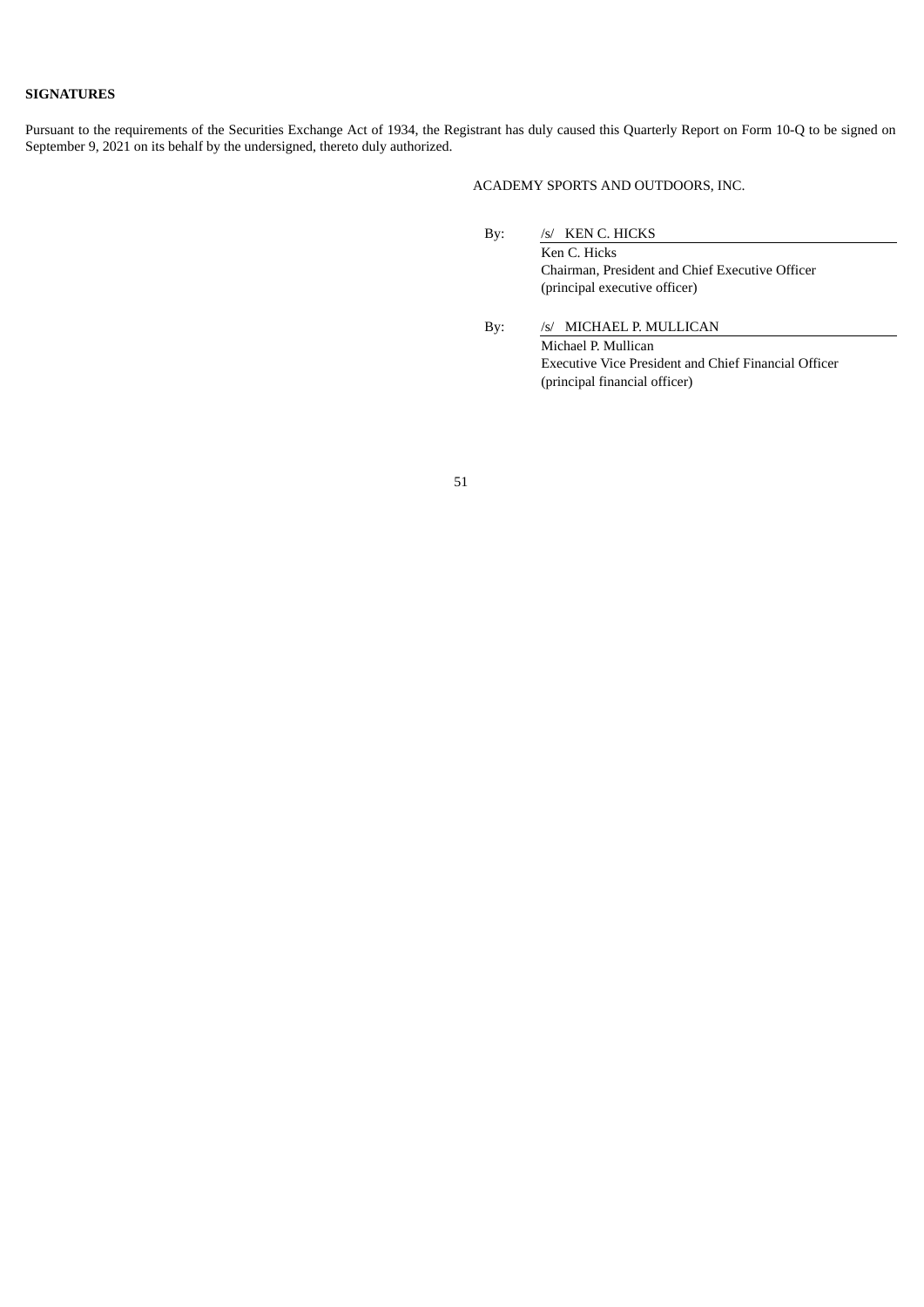### **CERTIFICATION OF CHIEF EXECUTIVE OFFICER**

<span id="page-51-0"></span>I, Ken C. Hicks, certify that:

- 1. I have reviewed this Quarterly Report on Form 10-Q for the quarterly period ended July 31, 2021 (this "Report") of Academy Sports and Outdoors, Inc. (the "Registrant");
- 2. Based on my knowledge, this Report does not contain any untrue statement of a material fact or omit to state a material fact necessary to make the statements made, in light of the circumstances under which such statements were made, not misleading with respect to the period covered by this Report;
- 3. Based on my knowledge, the financial statements, and other financial information included in this Report, fairly present in all material respects the financial condition, results of operations and cash flows of the Registrant as of, and for, the periods presented in this Report;
- 4. The Registrant's other certifying officer and I are responsible for establishing and maintaining disclosure controls and procedures (as defined in Exchange Act Rules 13a-15(e) and 15d-15(e)) for the Registrant and have:
	- a. Designed such disclosure controls and procedures, or caused such disclosure controls and procedures to be designed under our supervision, to ensure that material information relating to the Registrant, including its consolidated subsidiaries, is made known to us by others within those entities, particularly during the period in which this Report is being prepared;
	- b. Evaluated the effectiveness of the Registrant's disclosure controls and procedures and presented in this Report our conclusions about the effectiveness of the disclosure controls and procedures as of the end of the period covered by this Report based on such evaluation; and
	- c. Disclosed in this Report any change in the Registrant's internal control over financial reporting that occurred during the Registrant's most recent fiscal quarter (the Registrant's fourth fiscal quarter in the case of an annual report) that has materially affected, or is reasonably likely to materially affect, the Registrant's internal control over financial reporting; and
- 5. The Registrant's other certifying officer and I have disclosed, based on our most recent evaluation of internal control over financial reporting, to the Registrant's auditors and the audit committee of Registrant's board of directors (or persons performing the equivalent functions):
	- a. All significant deficiencies and material weaknesses in the design or operation of internal control over financial reporting which are reasonably likely to adversely affect the Registrant's ability to record, process, summarize and report financial information; and
	- b. Any fraud, whether or not material, that involves management or other employees who have a significant role in the Registrant's internal control over financial reporting.

/s/ KEN C. HICKS Date: September 9, 2021

Ken C. Hicks Chairman, President and Chief Executive Officer (principal executive officer)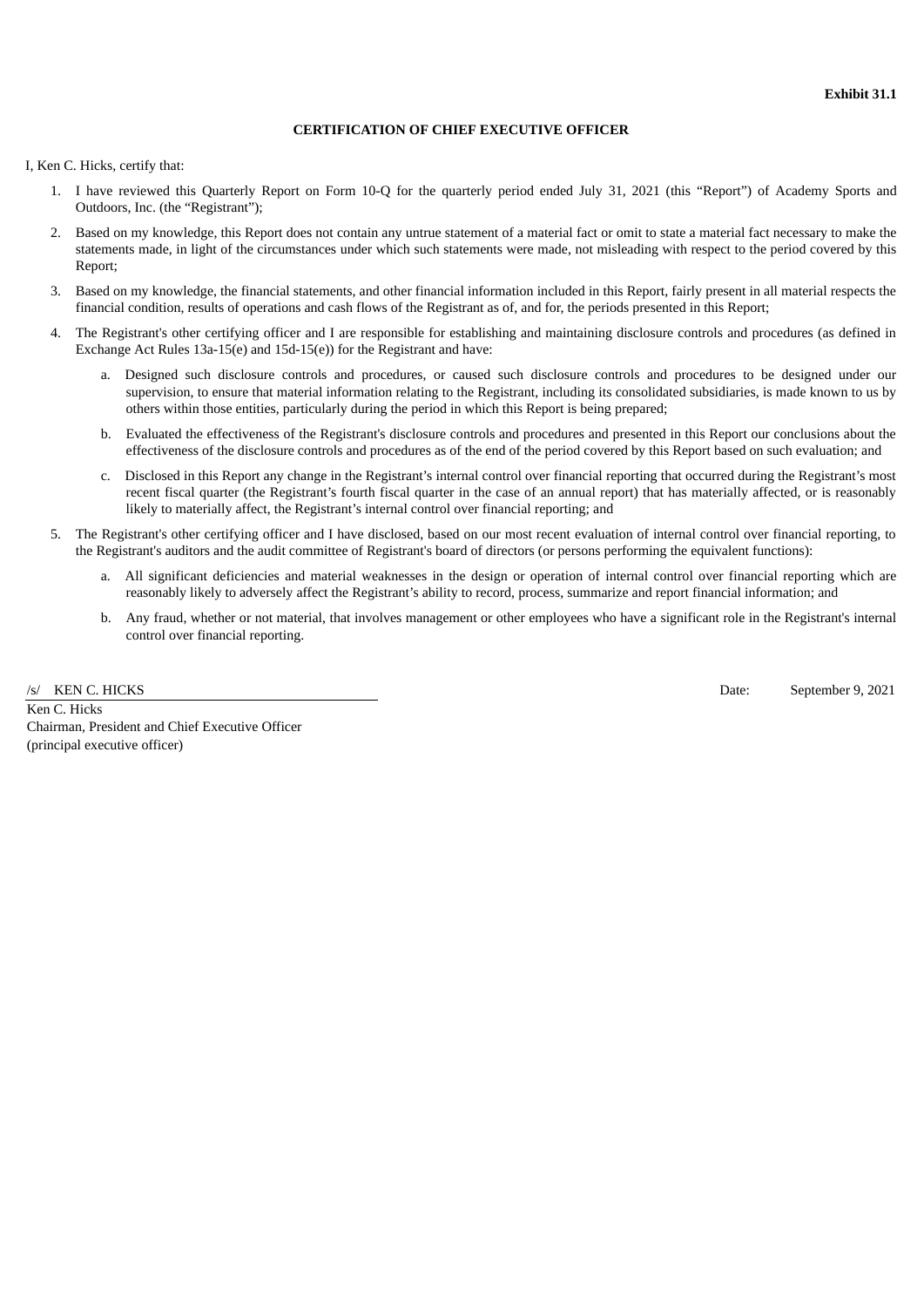### **CERTIFICATION OF CHIEF FINANCIAL OFFICER**

<span id="page-52-0"></span>I, Michael P. Mullican, certify that:

- 1. I have reviewed this Quarterly Report on Form 10-Q for the quarterly period ended July 31, 2021 (this "Report") of Academy Sports and Outdoors, Inc. (the "Registrant");
- 2. Based on my knowledge, this Report does not contain any untrue statement of a material fact or omit to state a material fact necessary to make the statements made, in light of the circumstances under which such statements were made, not misleading with respect to the period covered by this Report;
- 3. Based on my knowledge, the financial statements, and other financial information included in this Report, fairly present in all material respects the financial condition, results of operations and cash flows of the Registrant as of, and for, the periods presented in this Report;
- 4. The Registrant's other certifying officer and I are responsible for establishing and maintaining disclosure controls and procedures (as defined in Exchange Act Rules 13a-15(e) and 15d-15(e)) for the Registrant and have:
	- a. Designed such disclosure controls and procedures, or caused such disclosure controls and procedures to be designed under our supervision, to ensure that material information relating to the Registrant, including its consolidated subsidiaries, is made known to us by others within those entities, particularly during the period in which this Report is being prepared;
	- b. Evaluated the effectiveness of the Registrant's disclosure controls and procedures and presented in this Report our conclusions about the effectiveness of the disclosure controls and procedures as of the end of the period covered by this Report based on such evaluation; and
	- c. Disclosed in this Report any change in the Registrant's internal control over financial reporting that occurred during the Registrant's most recent fiscal quarter (the Registrant's fourth fiscal quarter in the case of an annual report) that has materially affected, or is reasonably likely to materially affect, the Registrant's internal control over financial reporting; and
- 5. The Registrant's other certifying officer and I have disclosed, based on our most recent evaluation of internal control over financial reporting, to the Registrant's auditors and the audit committee of Registrant's board of directors (or persons performing the equivalent functions):
	- a. All significant deficiencies and material weaknesses in the design or operation of internal control over financial reporting which are reasonably likely to adversely affect the Registrant's ability to record, process, summarize and report financial information; and
	- b. Any fraud, whether or not material, that involves management or other employees who have a significant role in the Registrant's internal control over financial reporting.

/s/ MICHAEL P. MULLICAN Date: September 9, 2021

Michael P. Mullican Executive Vice President and Chief Financial Officer (principal financial officer)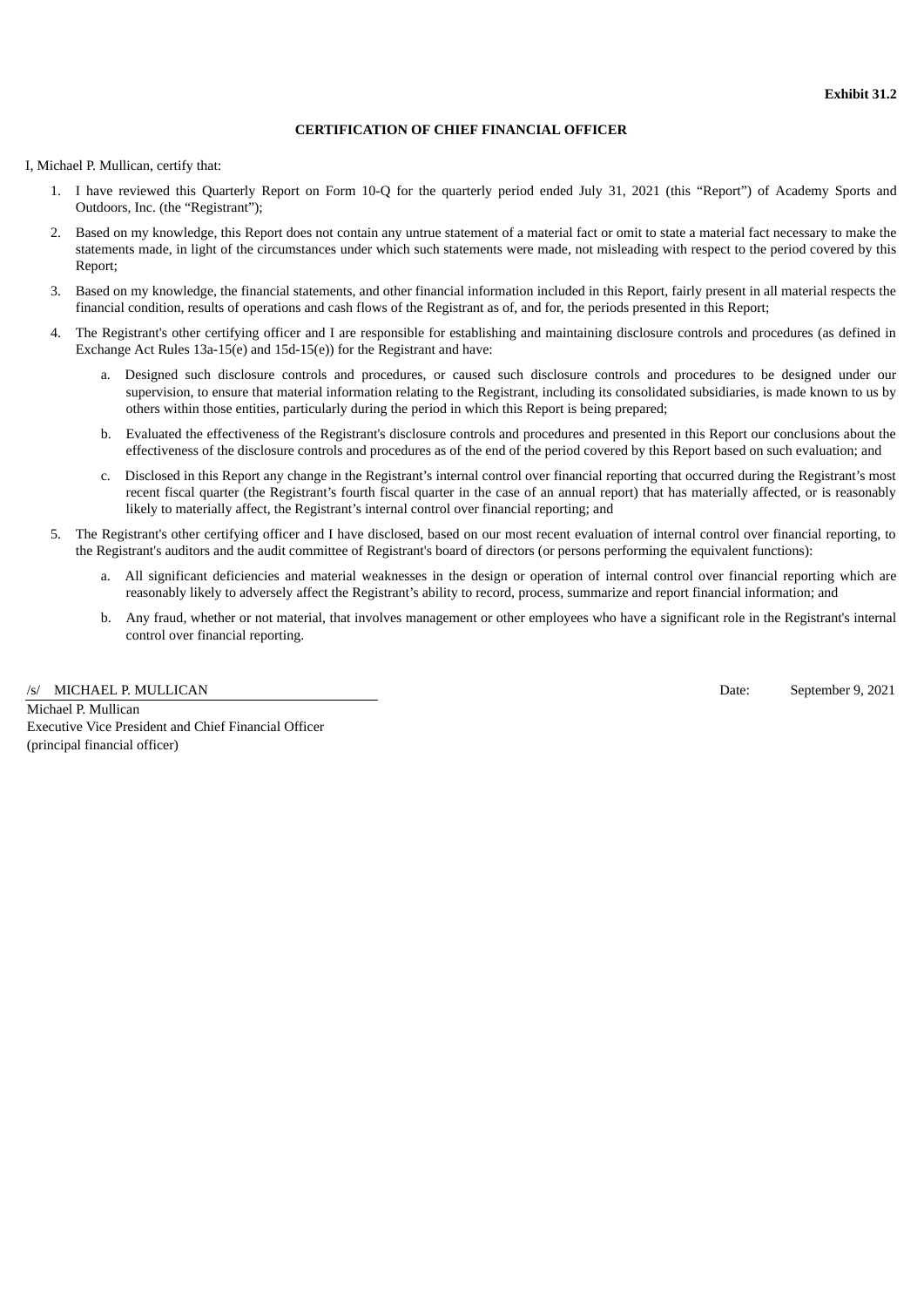### **CERTIFICATION PURSUANT TO 18 U.S.C. SECTION 1350 AS ADOPTED PURSUANT TO SECTION 906 OF THE SARBANES-OXLEY ACT OF 2002**

<span id="page-53-0"></span>In connection with the Quarterly Report on Form 10-Q of Academy Sports and Outdoors, Inc. (the "Company") for the quarterly period ended July 31, 2021, as filed with the Securities and Exchange Commission on the date hereof (the "Report"), I, Ken C. Hicks, Chairman, President and Chief Executive Officer of the Company, do hereby certify, pursuant to 18 U.S.C. Section 1350, as adopted pursuant to Section 906 of the Sarbanes-Oxley Act of 2002, that:

- 1. The Report fully complies with the requirements of Section 13(a) or 15(d) of the Securities Exchange Act of 1934, as amended; and
- 2. The information contained in the Report fairly presents, in all material respects, the financial condition and results of operations of the Company for the periods presented therein.

/s/ KEN C. HICKS Date: September 9, 2021

Ken C. Hicks Chairman, President and Chief Executive Officer (principal executive officer)